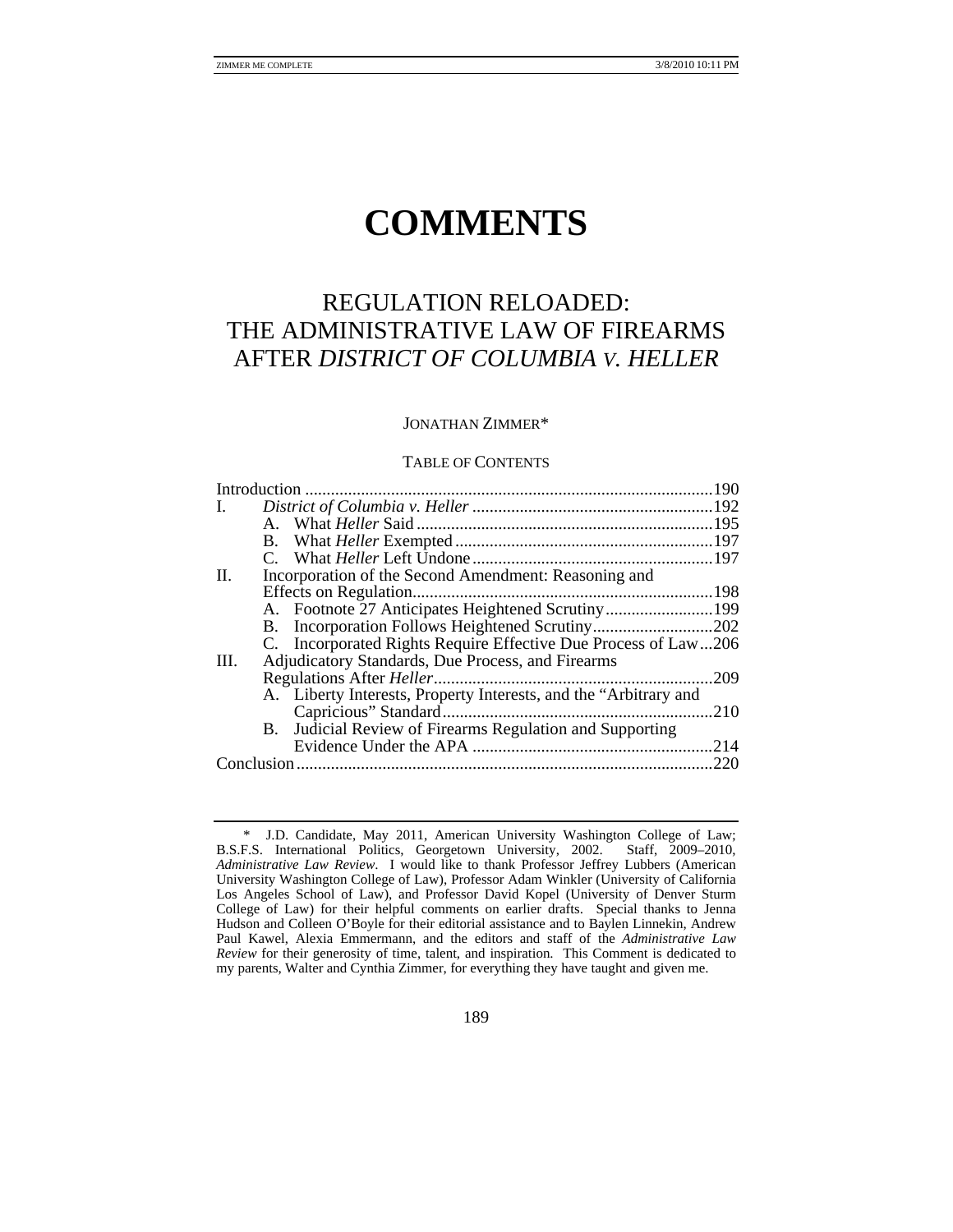#### **INTRODUCTION**

A well regulated Militia, being necessary to the security of a free State, the right of the people to keep and bear Arms, shall not be infringed.<sup>1</sup>

With its 5–4 decision in *District of Columbia v. Heller*,<sup>2</sup> the United States Supreme Court at last gave effect to the Second Amendment to the Constitution.<sup>3</sup> This watershed case declared that the Second Amendment guarantees an individual right to keep and bear arms for self-defense.<sup>4</sup> It also struck down two District of Columbia laws that banned all handgun possession and required that all firearms in the home be kept inoperable.<sup>5</sup> A delight to advocates of a strong right to keep and bear firearms,<sup>6</sup> and a horror to advocates of stronger controls on firearms,<sup>7</sup> *Heller* leaves "a *tabula* much more *rasa* than is ordinarily the case."<sup>8</sup>

The headlines following *Heller* naturally focused on the majority opinion's emphatic statement that there is now an outer limit to firearms regulation that the political branches cannot pass without risking judicial intervention. Justice Scalia, concluding the majority opinion in *Heller*, gives a glimpse of how the Supreme Court now sees its role in protecting the Second Amendment:

 We are aware of the problem of handgun violence in this country, and we take seriously the concerns raised by the many *amici* who believe that prohibition of handgun ownership is a solution. The Constitution leaves the District of Columbia a variety of tools for combating that problem, including some measures regulating handguns. But the enshrinement of constitutional rights necessarily takes certain policy choices off the table. . . . Undoubtedly some think that the Second Amendment is outmoded in a society where our standing army is the pride of our Nation, where well-trained police forces

 <sup>1.</sup> U.S. CONST. amend. II.

 <sup>2. 128</sup> S. Ct. 2783 (2008).

<sup>3</sup>*. Heller* was decided sixty-nine years after *United States. v. Miller*, 307 U.S. 174 (1939), a case that was much less about the Second Amendment than the federal government's power to tax and regulate firearms. *See infra* note 17*.*

<sup>4</sup>*. Heller*, 128 S. Ct. at 2799.

 <sup>5.</sup> *Id.* at 2821–22.

 <sup>6. &</sup>quot;The 32-year nightmare of the law-abiding citizens of Washington, D.C. is over. They can legally use firearms in defense of their homes against violent predators. . . . A new chapter has opened in the story of mankind's struggle for freedom." ALAN KORWIN & DAVID B. KOPEL, THE HELLER CASE: GUN RIGHTS AFFIRMED! 259 (2008).

 <sup>7. &</sup>quot;Today's opinion turns legal logic and common sense on its head. . . . [T]he Court has ignored our nation's history of mass shootings, assassinations, and unparalleled gun violence. It has instead accepted an abstract academic argument with dangerous real-world results for residents of the District of Columbia." Press Release, Violence Policy Center, Statement of Violence Policy Center on Supreme Court Ruling in *District of Columbia v. Heller* Overturning DC Handgun Ban (June 26, 2008), http://www.vpc.org/press/0806heller.htm.

 <sup>8.</sup> Glenn H. Reynolds & Brannon P. Denning, Heller*'s Future in the Lower Courts*, 102 NW. U. L. REV. 2035, 2035 (2008).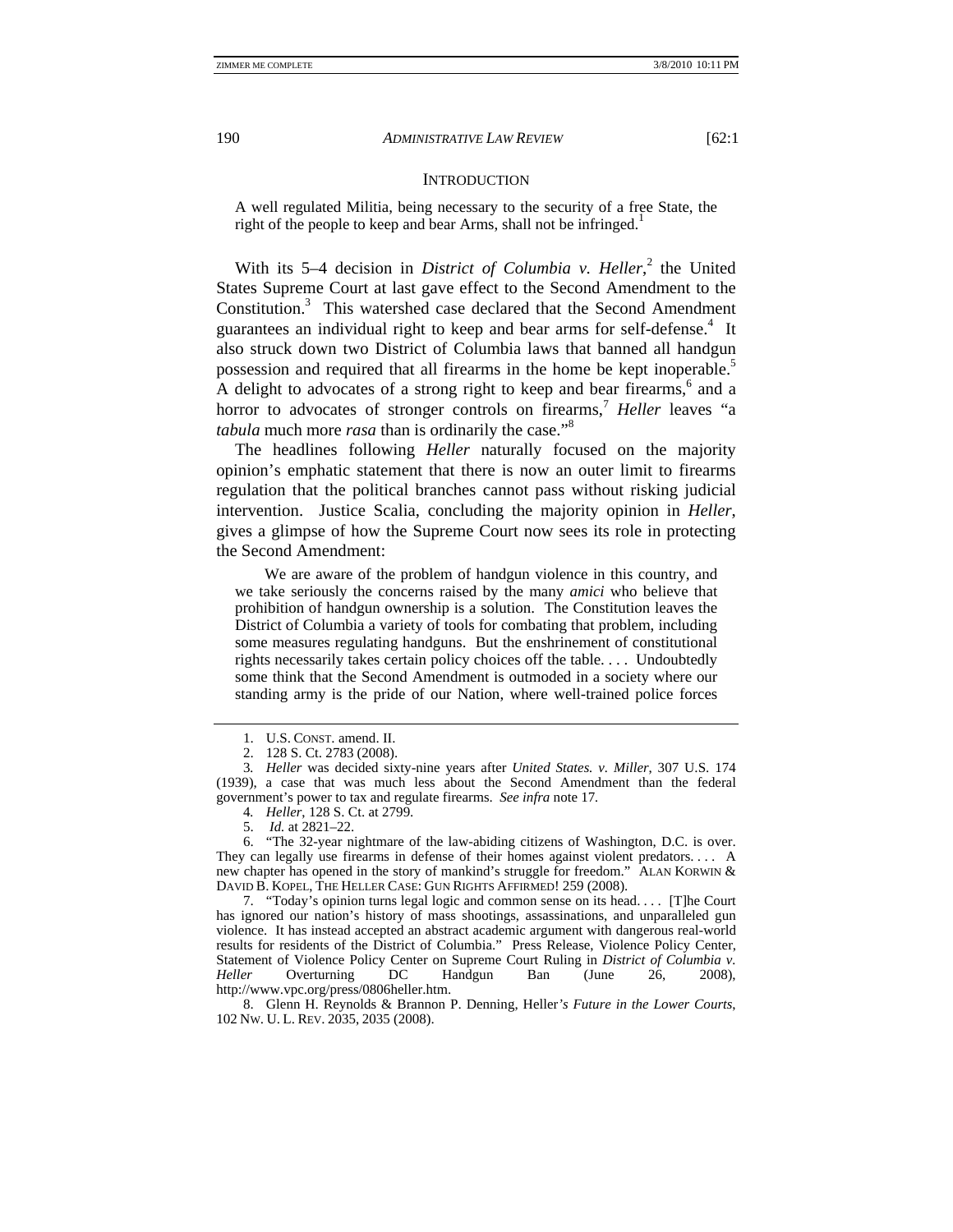provide personal security, and where gun violence is a serious problem. That is perhaps debatable, but what is not debatable is that it is not the role of this Court to pronounce the Second Amendment extinct.<sup>9</sup>

Less noted in the extensive commentary on *Heller* is the role that administrative agencies play in shaping the course of firearms law. Firearms laws and regulations are inextricably linked; they rise and fall together, and as the *Heller* case itself showed, a single, careless, unheralded government act in furtherance of a seemingly uncontroversial regulation may contain the seed of a court challenge that ultimately strikes down the law the agency aims to enforce.<sup>10</sup> Although much has been written on *Heller*'s future as a legal doctrine, nothing has yet been written on what this decision means for those charged with the administration of firearms through regulations. This Comment will attempt to provide a roadmap through this uncharted territory for firearms regulators.

Part I summarizes the holding in *Heller*—what the Court's interpretation of the Second Amendment covers, what it exempts from its holdings, and what it says nothing about. Part II examines the debate that will most influence the Second Amendment's administrative future—whether the Amendment will be incorporated against the states as virtually all other provisions of the Bill of Rights have—and what incorporation would mean for state firearms regulations facing new scrutiny post-*Heller*. Part III considers the likely due process and evidentiary standards courts will use when reviewing administrative and regulatory adjudications involving firearms in light of *Heller*.<sup>11</sup> This Comment concludes by noting that *Heller* is not the end of all gun control, but that those who seek to restrict the right to keep and bear arms in its wake through state regulation will have to approach these rights with a clear justification for their restriction and the same care and deference shown to the other rights enumerated in

<sup>9</sup>*. Heller*, 128 S. Ct. at 2822.

 <sup>10.</sup> In fact, the plaintiff in *Heller*, who sought to keep a pistol in his home in the District of Columbia while the D.C. gun laws challenged in the case were still in effect, may have saved his eponymous case when a friend urged him

to do something that was, on the surface, pointless: . . . go down to the gun control office . . . and fill out the form to try to register one of the handguns Heller owned but stored away from his District home.

That act turned out to be one of the most *important* futile, pointless, meaningless bureaucratic gestures in American history. Without that sad, ignored, rejected piece of government-issued paper, a copy of which was dutifully attached to all the early filings in the case . . . not a single one of the carefully selected [plaintiffs] would have been legally considered to have had standing.

BRIAN DOHERTY, GUN CONTROL ON TRIAL: INSIDE THE SUPREME COURT BATTLE OVER THE SECOND AMENDMENT 65 (2008).

<sup>11</sup>*. See* 5 U.S.C. § 706(2) (2006) (allowing federal courts to hold unlawful administrative actions found to be arbitrary, capricious, an abuse of discretion, contrary to constitutional right, or unsupported by substantial evidence on the record or facts reviewed de novo by the court).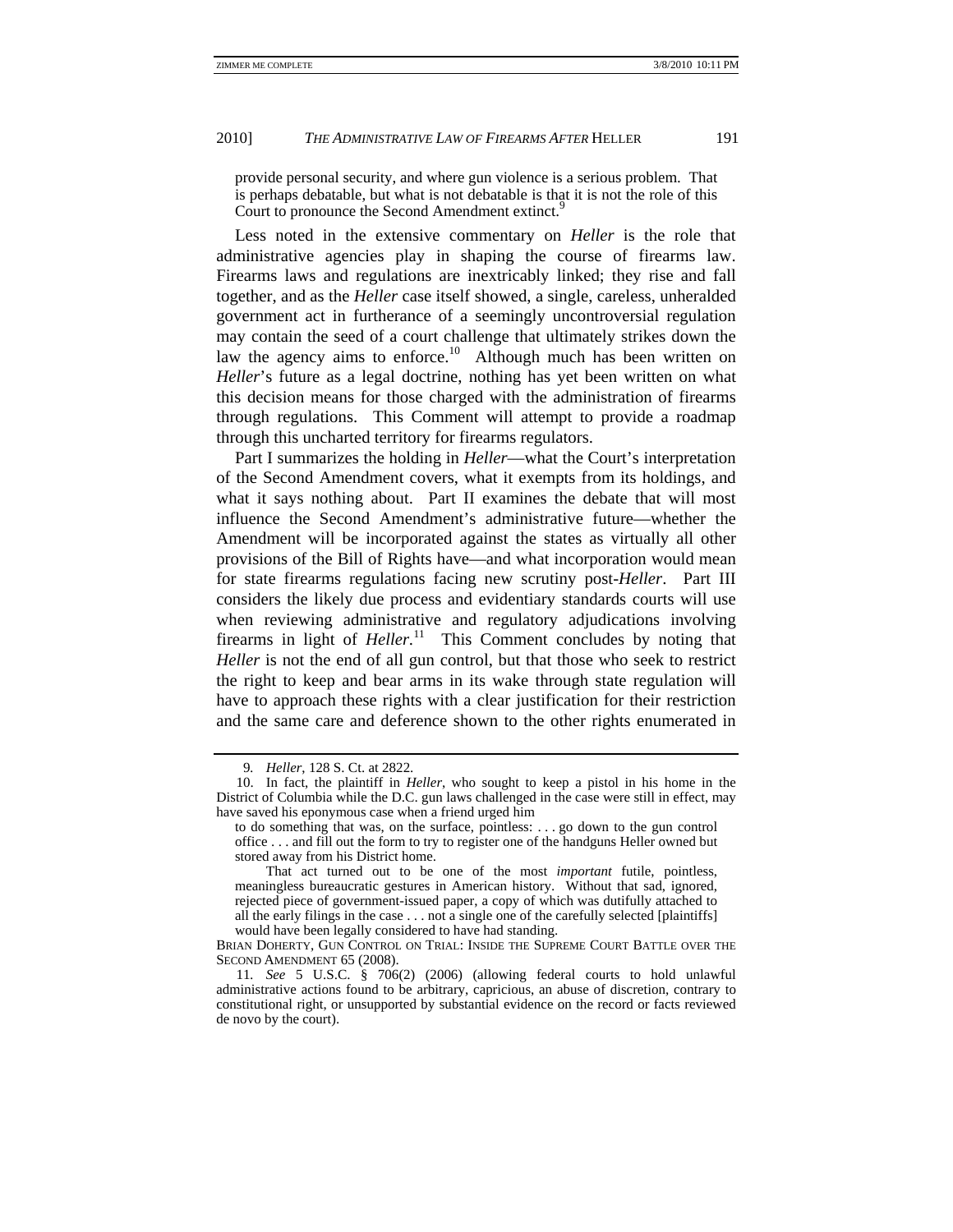the Constitution.

#### I. *DISTRICT OF COLUMBIA V. HELLER*

*District of Columbia v. Heller* was the culmination of over twenty years of work, study, and debate by academics and activists seeking to preserve the original meaning of the Second Amendment<sup>12</sup> from its detractors who

<sup>12</sup>*. See generally, e.g.*, STEPHEN P. HALBROOK, THAT EVERY MAN BE ARMED: THE EVOLUTION OF A CONSTITUTIONAL RIGHT (1984) (surveying the history of the Second Amendment's legislative drafting and finding that it protected an individual right to keep and bear arms); JOYCE LEE MALCOLM, TO KEEP AND BEAR ARMS: THE ORIGINS OF AN ANGLO-AMERICAN RIGHT (1994) (tracing the history of the right to keep and bear arms in Great Britain from the medieval era to the 20th Century); Akhil Reed Amar, *The Bill of Rights and the Fourteenth Amendment*, 101 YALE L.J. 1193 (1992) (noting that fundamental rights are those guaranteed to citizens and not states, and that some "hybrid" provisions of the Bill of Rights protecting both may need to "shed their state-right husk" before being incorporated); Scott Bursor, Note, *Toward a Functional Framework for Interpreting the Second Amendment*, 74 TEX. L. REV. 1125 (1996) (arguing that the conditions that motivated the Founders to draft the Second Amendment still persist today); Robert J. Cottrol & Raymond T. Diamond, *The Fifth Auxiliary Right*, 104 YALE L.J. 995 (1995) (reviewing JOYCE LEE MALCOLM, TO KEEP AND BEAR ARMS: THE ORIGINS OF AN ANGLO-AMERICAN RIGHT (1994)) (expanding on Malcolm's history of the right to bear arms in Great Britain, including its late 20th century "evisceration" there); Robert J. Cottrol & Raymond T. Diamond, *The Second Amendment: Toward an Afro-Americanist Reconsideration*, 80 GEO. L.J. 309 (1991) (noting the importance of the right to keep and bear arms in securing minority rights against hostile majorities); Robert Dowlut, *The Right to Arms: Does the Constitution or the Predilection of Judges Reign?*, 36 OKLA. L. REV. 65 (1983) (critiquing the judicial analysis of the Second Amendment in the early 1980s); Stephen P. Halbrook, *The Right of the People or the Power of the State: Bearing Arms, Arming Militias, and the Second Amendment*, 26 VAL. U. L. REV. 131 (1991) (concluding that the Framers understood the "militia" as a collection of individuals and not as a creature of the states); Stephen P. Halbrook, *What the Framers Intended: A Linguistic Analysis of the Right to "Bear Arms*,*"* 49 LAW & CONTEMP. PROBS. 151 (1986) (concluding that the Framers intended the right to bear arms to encompass concealed carrying of weapons); Don B. Kates, Jr., *The Second Amendment and the Ideology of Self-Protection*, 9 CONST. COMMENT. 87 (1992) (analyzing the works of founding-era philosophers on the topic of self-defense); Don B. Kates, Jr., *Handgun Prohibition and the Original Meaning of the Second Amendment*, 82 MICH. L. REV. 204 (1983) (analyzing what arms and practices the Founders believed the Second Amendment did not protect); Sanford Levinson, *The Embarrassing Second Amendment*, 99 YALE L.J. 637 (1989) (calling upon the legal academy to take the individual-rights interpretation of the Second Amendment seriously); Nelson Lund, *The Ends of Second Amendment Jurisprudence: Firearms Disabilities and Domestic Violence Restraining Orders*, 4 TEX. REV. L. & POL. 157 (1999) (criticizing restrictions on firearms ownership resulting from restraining orders as overbroad and unevenly applied); Nelson Lund, *The Past and Future of the Individual's Right to Arms*, 31 GA. L. REV. 1 (1996) (noting that the Second Amendment can still fulfill its purpose after advances in arms just as the First Amendment has after advances in communications); Glenn Harlan Reynolds, *A Critical Guide to the Second Amendment*, 62 TENN. L. REV. 461 (1995) (noting substantial agreement among legal scholars between 1985 and 1995 that the Second Amendment protects an individual right to keep and bear arms); Robert E. Shalhope, *The Ideological Origins of the Second Amendment*, 69 J. AM. HIST. 599 (1982) (analyzing the connections between the right to keep and bear arms and the "republican" philosophy of the Founders); William Van Alstyne, *The Second Amendment and the Personal Right to Arms*, 43 DUKE L.J. 1236, 1241 (1994) ("To trust to [an] arrested treatment of the Second Amendment—and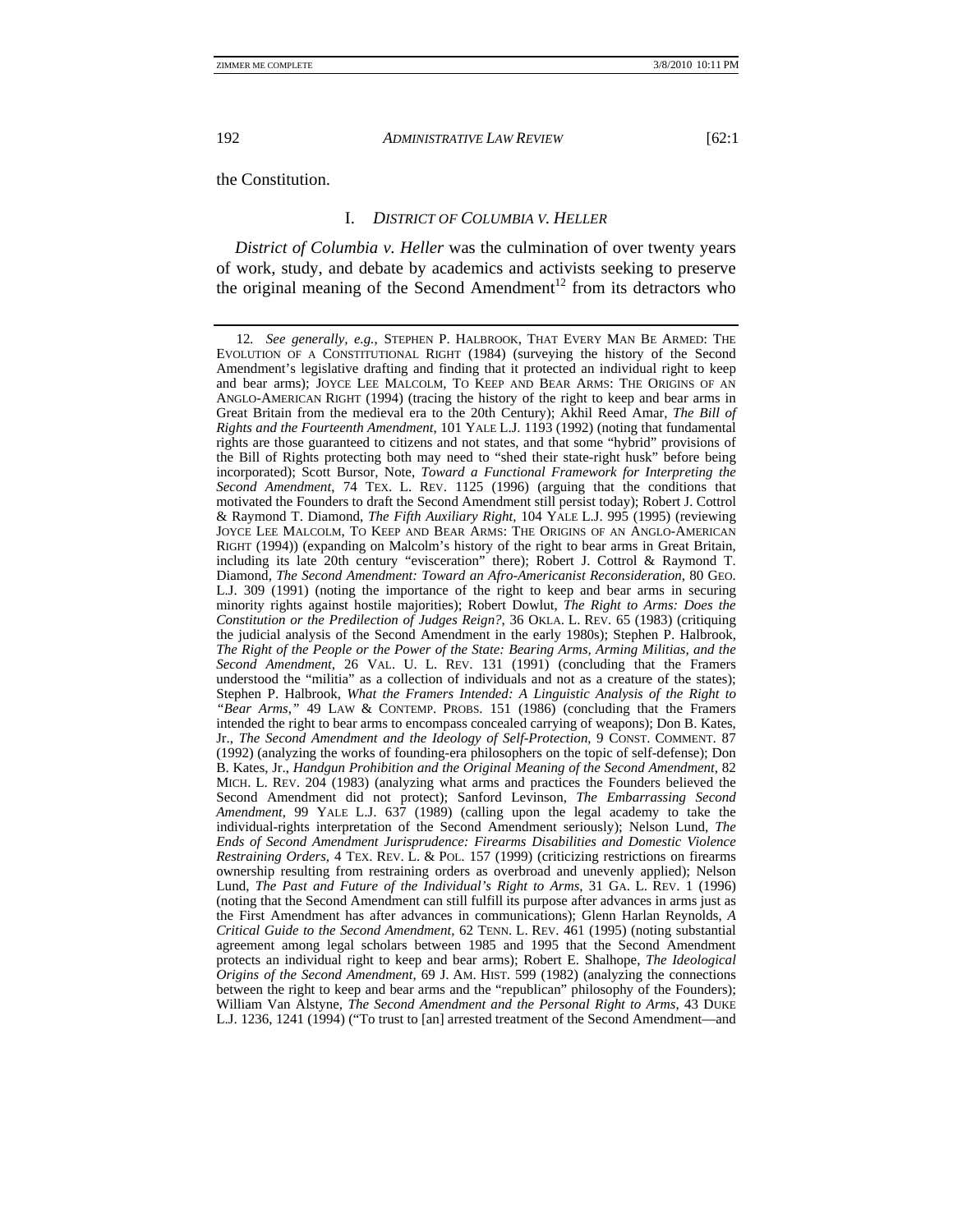argued that it was anachronistic, guaranteed no substantive rights, and was rightfully outweighed by larger social interests.<sup>13</sup> It was also a carefully crafted test case designed to avoid the snare that had trapped most other Second Amendment litigation: where most plaintiffs asserting a right to keep and bear arms were criminals challenging their convictions in court.<sup>14</sup> *Heller*'s lawyers specifically chose plaintiffs without criminal records who needed firearms for self-defense.<sup>15</sup> With a surprise victory in the D.C.

 13. There were still many academics critical of the individual-rights model. *See*  Michael C. Dorf, *What Does the Second Amendment Mean Today?*, 76 CHI.-KENT L. REV. 291 (2000) (contending that an interpretation of the Second Amendment limiting the scope of gun control is not justified by any interpretive theory and effectively nullifies the Amendment's prefatory "militia clause"); Jack N. Rakove, *The Second Amendment: The Highest Stage of Originalism*, 76 CHI.-KENT L. REV. 103 (2000) (claiming that the Second Amendment was concerned with limiting the powers of the federal government and not an infringement of the states' police powers); David Yassky, *The Second Amendment: Structure, History, and Constitutional Change*, 99 MICH. L. REV. 588 (2000) (explaining how the "collective right" interpretation of the Second Amendment is justified by changes to constitutional text and interpretation since the Founding Era); Carl T. Bogus, *Race, Riots, and Guns*, 66 S. CAL. L. REV. 1365 (1993) (asserting that the Second Amendment's purpose was to allow states to maintain militias to control their subjugated slave populations, and that the end of slavery did not shift the Amendment's focus to an individual right); David C. Williams, *Civic Republicanism and the Citizen Militia: The Terrifying Second Amendment*, 101 YALE L.J. 551 (1991) (contending, contra Cottrol and Diamond, that the Afro-American experience with firearms only proves that all citizens should be subject to strict gun-control regulations); Wendy Brown, Comment, *Guns, Cowboys, Philadelphia Mayors, and Civic Republicanism: On Sanford Levinson's* The Embarrassing Second Amendment, 99 YALE L.J. 661 (1989) (arguing that the republican state and polity Professor Levinson imagined are historical figures with no relevance to their modern descendants); Lawrence Delbert Cress, *An Armed Community: The Origins and Meaning of the Right to Bear Arms*, 71 J. AM. HIST. 22 (1984) (arguing that the Founders' intention in the Second Amendment was to create a militia to obviate the need for standing armies, not to create an individual right to arms).

 14. In every major Supreme Court case pre-*Heller* dealing with the Second Amendment, the appellant was a criminal defendant appealing a conviction. *See, e.g.*, United States v. Miller, 307 U.S. 174, 174 (1939) (appealing conviction for possessing an illegal sawed-off shotgun); Presser v. Illinois, 116 U.S. 252, 253 (1886) (appealing conviction for possessing a rifle unconnected to militia service). For in-depth discussion of pre-*Heller* Second Amendment precedents generated by criminal appellants and their frequent misinterpretation by courts, see generally DOHERTY, *supra* note 10.*See also* KORWIN & KOPEL, *supra* note 6; Brian L. Frye, *The Peculiar Story of* United States v. Miller, 3 N.Y.U.J. L. & LIBERTY 48 (2008).

 15. Robert A. Levy, *Anatomy of a Lawsuit:* District of Columbia v. Heller, ENGAGE, Oct. 2008, at 28. Dick Anthony Heller—the only one of the six plaintiffs found to have

of the Fourteenth Amendment—in 1994, in short, is as though one were inclined so to trust to the arrested treatment of the First Amendment in 1904."); Eugene Volokh, *The Commonplace Second Amendment*, 73 N.Y.U. L. REV. 793 (1998) (analyzing state and federal constitutional provisions with a similar grammatical structure to the Second Amendment, and concluding that rights attached to justificatory clauses do not automatically expire when the justifications do). Nine years before *Heller*, this scholarship attracted the attention of Supreme Court justices. *See* Printz v. United States, 521 U.S. 898, 938 n.2 (1997) (Thomas, J., concurring) ("Marshaling an impressive array of historical evidence, a growing body of scholarly commentary indicates that the 'right to keep and bear arms' is, as the Amendment's text suggests, a personal right.").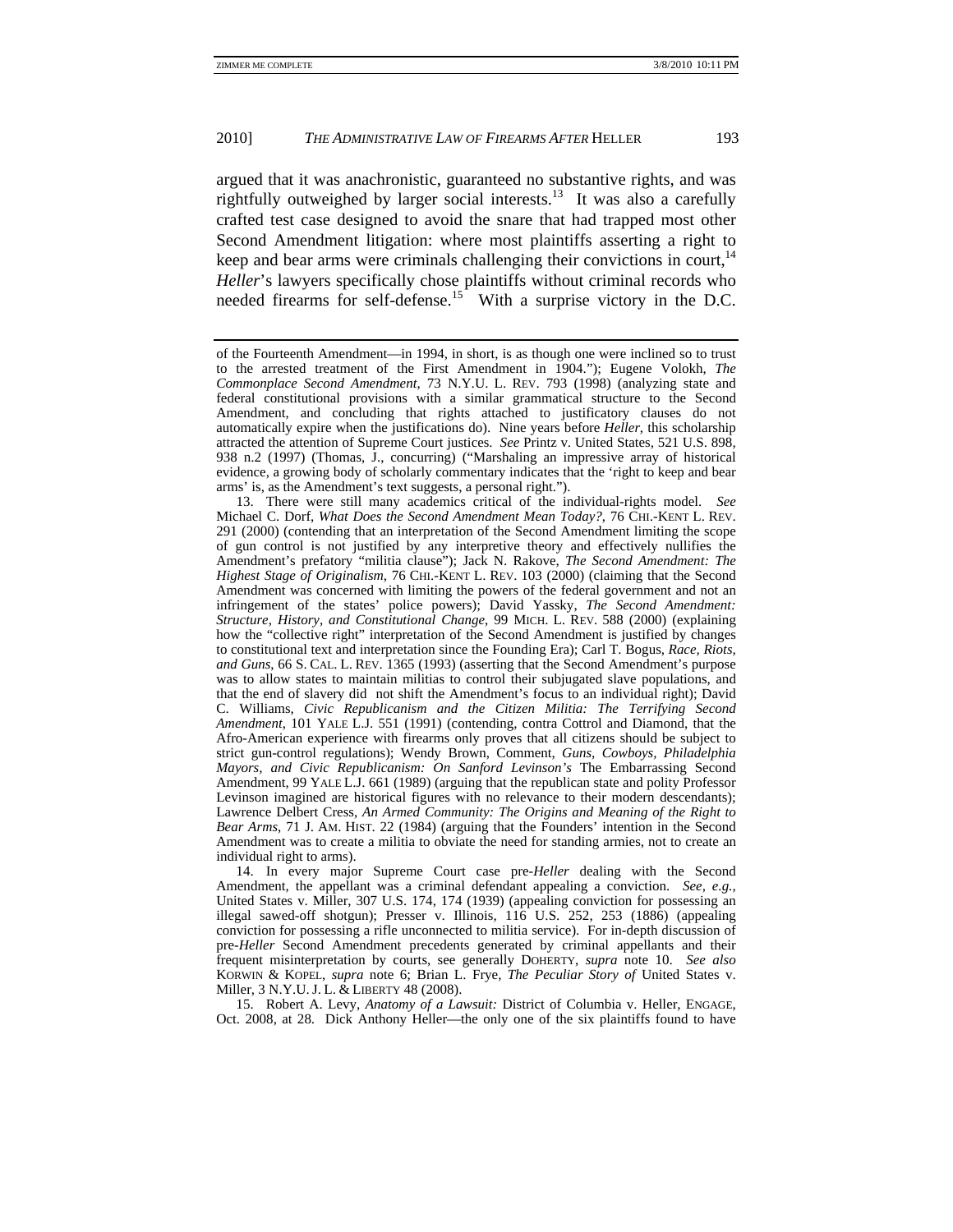Circuit Court of Appeals that confirmed a circuit split, $16$  the individualrights view of the Second Amendment received the full Supreme Court hearing it had been denied in the Court's last Second Amendment case, *United States v. Miller*. 17 Oral arguments in *Heller* demonstrated the weakness of the collective-rights view.<sup>18</sup>

16*. Compare* Parker v. District of Columbia, 478 F.3d 370, 401 (D.C. Cir. 2007) (finding that the Second Amendment guarantees an individual right to keep and bear arms), *and* United States v. Emerson, 270 F.3d 203, 227 (5th Cir. 2001) (finding, in dicta, that the Second Amendment guarantees an individual right to keep and bear arms), *with* Silveira v. Lockyer, 312 F.3d 1052, 1066 (9th Cir. 2002) (holding that the Second Amendment guarantees no individual right to keep and bear arms apart from militia service), *and* Quilici v. Village of Morton Grove, 695 F.2d 261, 270 (7th Cir. 1982) (finding no state or federal constitutional right to keep and bear arms independent of militia service).

 17. 307 U.S. 174 (1939). This case, again involving criminals caught in possession of an illegal weapon—here, a sawed-off shotgun that the defendants had not paid federal taxes on in violation of the National Firearms Act of 1934—resulted in an oddly argued case; Miller's lawyer did not present a case and told the Court to rely on the Government's brief alone. KORWIN & KOPEL, *supra* note 6, at 400. The result was a muddled decision that stated, in dicta, that the purpose of the Second Amendment was to guarantee the existence of state militias and the arms needed for them, which did not include sawed-off shotguns. *Miller*, 307 U.S. at 178. Subsequent cases and scholarship concluded that *Miller*'s holding was actually quite narrow: it found only that Congress possessed the power to tax firearms, and all the discussion of the right to bear arms "suitable for militia service" is dicta. *See, e.g.*, Cases v. United States, 131 F.2d 916, 922 (1st Cir. 1942) ("[W]e do not feel that the Supreme Court in this case was attempting to formulate a general rule applicable to all cases. The rule which it laid down was adequate to dispose of the case before it . . . ."); Frye, *supra* note 14, at 50 ("*Miller* did not adopt a theory of the Second Amendment guarantee, because it did not need one.").

 18. Former Solicitor General Walter Dellinger, arguing on behalf of the District of Columbia, told the Justices that the D.C. handgun ban contained a self-defense exception. Transcript of Oral Argument at 85, District of Columbia v. Heller, 128 S. Ct. 2783 (2008) (No. 07-290), 2008 WL 731297. Justice Roberts caught this inaccuracy, noting that the D.C. handgun ban was so comprehensive it even banned a handgun's owner from carrying it from one room of the owner's house to another. *Id.* at 87. Alan Gura, arguing for the plaintiffs, later pointed out that D.C. had twice been presented with an opportunity to urge the courts to adopt a self-defense exception to the handgun ban, and they declined to do so in both cases. *Id.* at 49–50; *see also* McIntosh v. Washington, 395 A.2d 744, 755 (D.C. 1978) (holding that the District's Firearms Act rightfully made no distinction between residences and businesses in terms of self-defense, for the reason that the city council found "that for each intruder stopped by a firearm there are four gun-related accidents within the home"); Parker v. District of Columbia, 311 F. Supp. 2d 103, 104 (D.D.C. 2004) (recognizing, at the district court level of the case, that the D.C. handgun ban contains no self-defense exception). Along these lines, one of Dellinger's more egregious but less noticeable distortions was an assertion that rifles and shotguns are as adequate for personal self-defense as handguns. Transcript of Oral Argument, *supra*, at 85. One commentator later deduced that this reasoning likely came from the pro-gun-control Violence Policy Center, which itself was quoting literally a tongue-in-cheek passage from a firearms training manual that said "the only purpose of a handgun is to battle your way back to your rifle." KORWIN & KOPEL, *supra* note 6, at 259. Gura, by contrast, made an important concession that would weigh heavily on the Court's final analysis, noting that nothing in the Second Amendment forbade a gun-licensing law that was enforced objectively rather than "in an

standing by the D.C. Circuit Court of Appeals—was a D.C. Special Police Officer who, although entitled to carry a gun at his job as a security guard at the Federal Judicial Center near the Capitol, could not keep one at his home in the District. *Id*. at 28–29.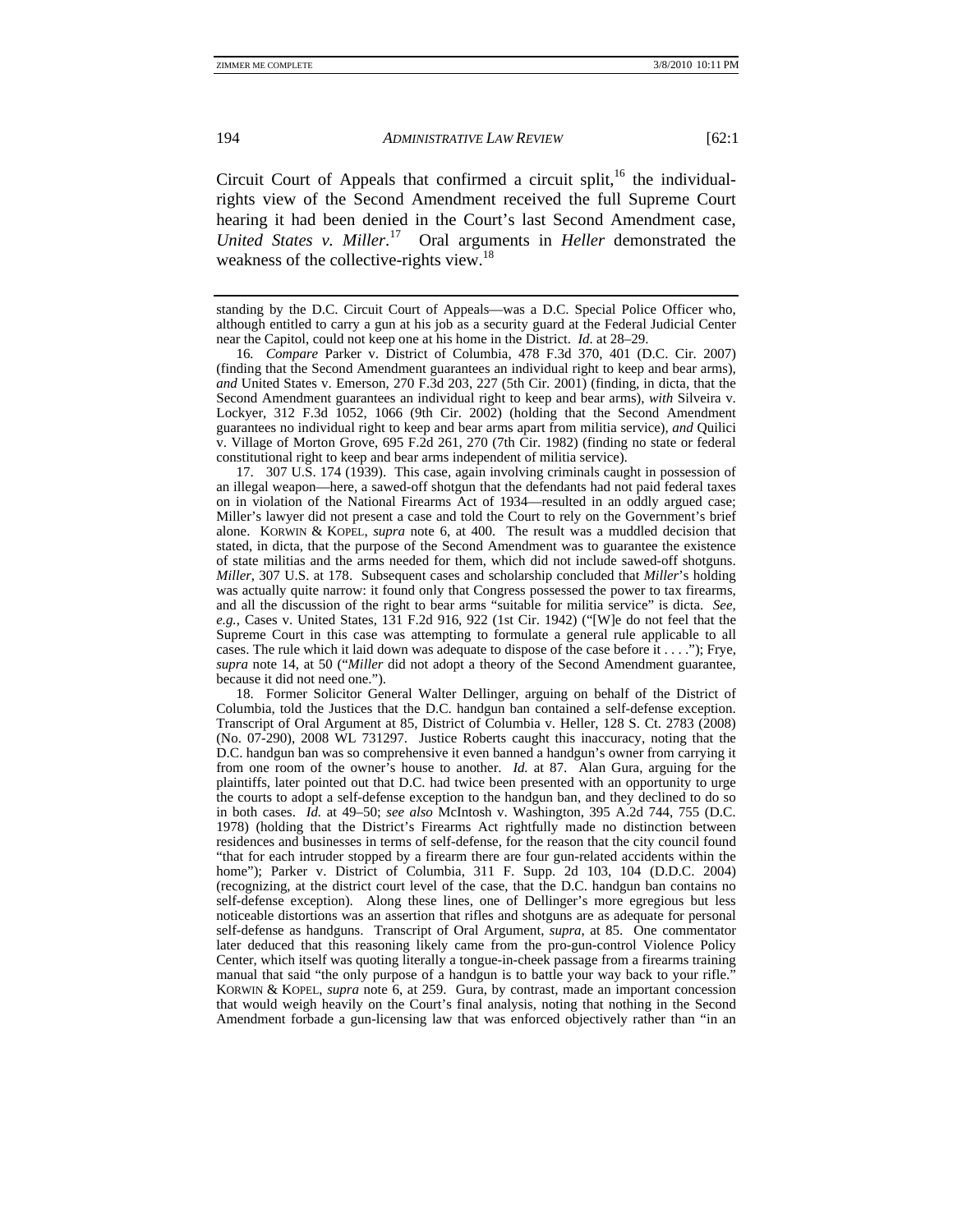# *A. What* Heller *Said*

Prior to *Heller*, there was no "right of the people to keep and bear arms" in the nation's capital.19 The plaintiffs in *Heller* sought to challenge Washington, D.C.'s ban on handguns, which was passed in 1976. Under this law, all handguns (save those registered before the law was enacted) were forbidden to private citizens. Even handguns that had been registered prior to the ban had to be secured with trigger locks, and kept unloaded and inoperable at all times, as did all rifles and long guns.<sup>20</sup> The majority opinion in *Heller*, written by Justice Antonin Scalia and joined by Chief Justice John Roberts and Justices Anthony Kennedy, Clarence Thomas, and Samuel Alito, struck down this de facto total ban on handguns as well as the requirement that all allowed guns be stored unloaded and with a trigger  $lock<sup>21</sup>$  Further, it held that the Second Amendment right to keep and bear arms was not contingent upon service in an organized militia and that the prefatory clause of the amendment ("A well regulated Militia, being necessary to the security of a free State") did not limit the scope of the Amendment's operative clause ("the right of the People to keep and bear arms shall not be infringed"), which granted the individual right.<sup>22</sup> The

21. 128 S. Ct. at 2821–22.

arbitrary and capricious manner." Transcript of Oral Argument, *supra* note 18, at 75.

 <sup>19.</sup> U.S. CONST. amend. II.

 <sup>20.</sup> D.C. Code §§ 7-2502.02(a)(4), 7-2507.02, 22-4504, 22-4515 (2001). In theory, long guns could be unlocked if kept in a person's "place of business" or "while being used for lawful recreational purposes within the District of Columbia." § 7-2507.02. However, there is only one record of a case asserting (unsuccessfully) the "place of business" exception, and no record of any case asserting the "lawful recreational purpose" exception at all. § 7-2507.02 (notes of decisions).

 <sup>22.</sup> U.S. CONST. amend. II; *Heller*, 128 S. Ct. at 2803. Of interest is that the majority opinion considers the operative clause of the Amendment first, then the prefatory justification clause, a mode of interpretation consistent with laws and court decisions contemporary to the Second Amendment's drafting. *See generally* Volokh, *supra* note 12, at 812 (noting that it is both possible and common to interpret an operative clause in light of a prefatory justification clause while giving full effect to both). *But see* Saul Cornell, Heller*, New Originalism, and Law Office History: "Meet the New Boss, Same as the Old Boss*,*"* 56 UCLA L. REV. 1095, 1107 (2009) (criticizing Scalia's interpretation as a "Cheshire Cat Rule of Construction [where] the preamble disappears during interpretation and only reappears if there is an ambiguity that needs to be resolved"). The majority defined the "right of the people" in the Second Amendment's operative clause as extending to the same class of people protected by the First Amendment's Assembly and Petition Clauses, and the Fourth Amendment's Search and Seizure Clause, a class broader than the "militia." *Heller*, 128 S. Ct. at 2790. The majority, analyzing the term *arms*, relied on the definitions used at the time of the Second Amendment's drafting, as contained in dictionaries and state laws; it found that the word included weapons designed for military use, even if used for nonmilitary purposes. The majority further dismissed the commonplace argument that only firearm types in common use at the Founding were protected by its terms; in a simple analogy, the majority said that just as the First Amendment protects forms of communication which did not exist at the Founding, such as radio and television, the Second Amendment similarly protected arms which did not exist at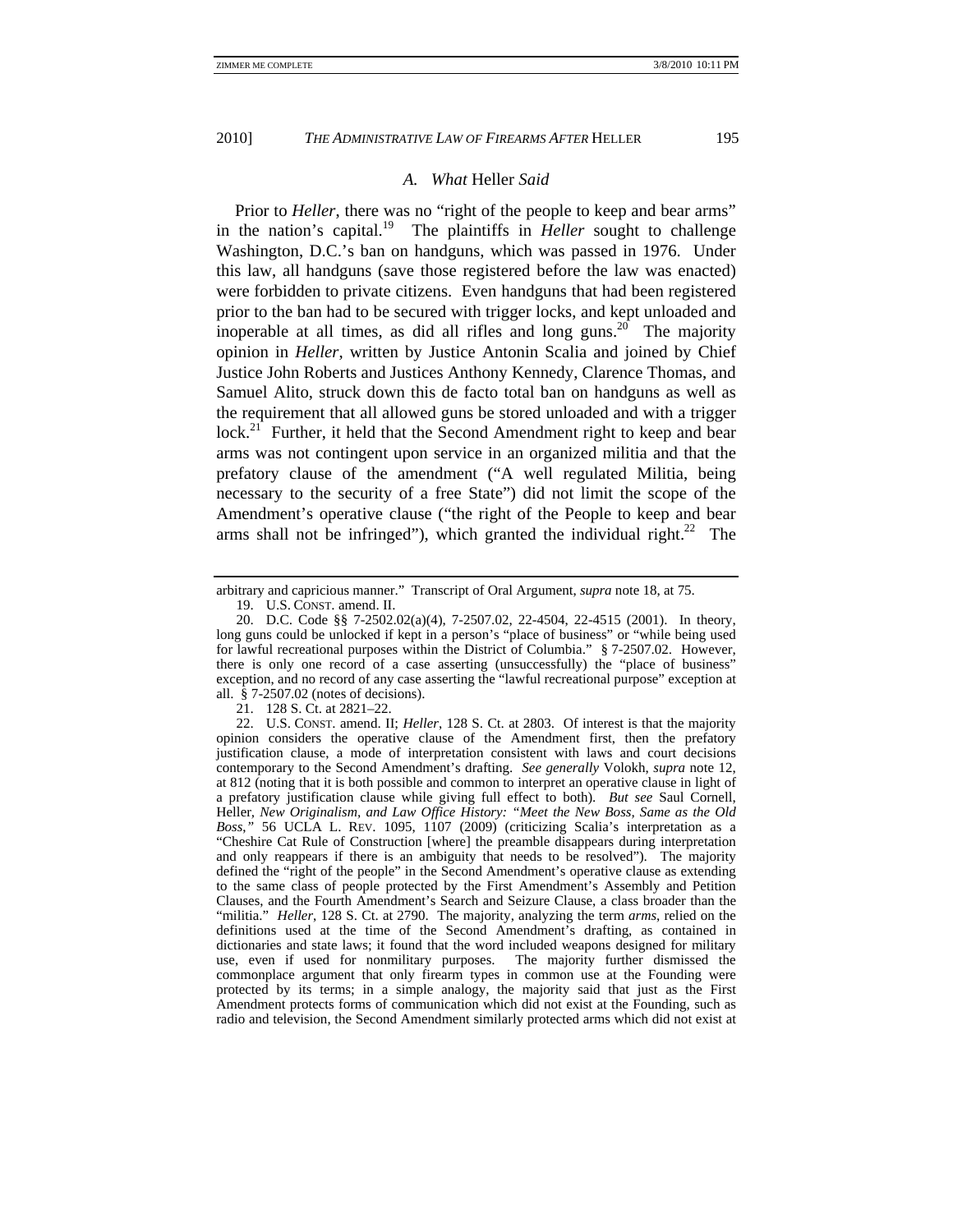majority concluded that none of the Court's prior cases precluded this interpretation of the Second Amendment, commenting that it took between 150 and 200 years for crucial questions arising under the First Amendment to receive consideration by the Court and that, like those questions, the scope of the Second Amendment's effect on gun laws did not present itself until now.<sup>23</sup>

Turning to the District of Columbia gun laws under challenge, the majority noted that under any standard of constitutional review used for enumerated constitutional rights, both the handgun ban and the trigger-lock requirement would fail.<sup>24</sup> Additionally, it held that issuing handgun licenses to Heller and other citizens who need a firearm for self-defense was an acceptable and far less draconian way for the District to preserve its interests than a de facto total ban.<sup>25</sup> Justices John Paul Stevens and Stephen Breyer, joined by Justices Ruth Bader Ginsburg and David Souter, criticized the majority's reasoning, with Stevens's dissent criticizing the majority's historical interpretations.<sup>26</sup>

23. 128 S. Ct. at 2816.

25*. Id.* at 2819.

the Founding. *Id.* at 2791. The majority then defined *keep arms* as simply the right to have weapons, and *bear arms* as the right to carry these weapons on one's person. *Id.* at 2792– 93. The majority criticized Stevens's definition in the dissent of *keep and bear arms* as the right to carry arms connected with militia service; it said that this was not the meaning that the terms had to the drafters of the Second Amendment, that such a definition was "an absurdity that no commentator has ever endorsed," and that if such a definition were adopted, the resulting right would be "incoherent." *Id.* at 2794. Only then did the majority construe the meaning of *well-regulated Militia*, as "all males physically capable of acting in concert for the common defense," a body that, the majority notes, "is assumed by Article I already to be *in existence*," and is not something created by Congress. *Id.* at 2799–2800 (quoting United States v. Miller, 307 U.S. 174, 179 (1939)). *Well regulated*, according to the majority, simply meant subject to discipline and training. *Id.* Finally, *security of a free State*, according to the majority, means "security of a free polity," not simply the security of individual states. *Id.* at 2800; *see also* Eugene Volokh, *Necessary to the Security of a Free State*, 83 NOTRE DAME L. REV. 1, 6 (2007) (citing sources familiar to the Founders in defining a "free state" as one which preserved popular liberty and prevented despotism).

 <sup>24.</sup> On the handgun ban itself, the Court noted that a handgun is "the quintessential self-defense weapon. . . . [I]t can be pointed at a burglar with one hand while the other hand dials the police. . . . [A] complete prohibition of their use is invalid." *Id.* at 2818. The trigger-lock rule likewise failed to meet any standard of constitutional review as the majority found that this law was a de facto prohibition on all armed self-defense, inside the home and out. *Id.*

 <sup>26.</sup> In contrast to Scalia, Stevens begins his textual analysis with the prefatory clause of the Second Amendment, noting that it "makes three important points. It identifies the preservation of the militia as the Amendment's purpose; it explains that the militia is necessary to the security of a free state; and it recognizes that the militia must be 'wellregulated.'" *Id*. at 2824 (Stevens, J., dissenting). After an equally exhaustive review of previous precedent, Stevens concludes that the Second Amendment's purpose is the protection of the militia, not the militia's arms, noting that the prefatory clause "both sets forth the object of the Amendment and informs the meaning of the remainder of its text." *Id.* at 2826. Turning to the operative clause's "right of the people," Stevens criticizes Scalia's analogy of the Second Amendment to the protections of the First and Fourth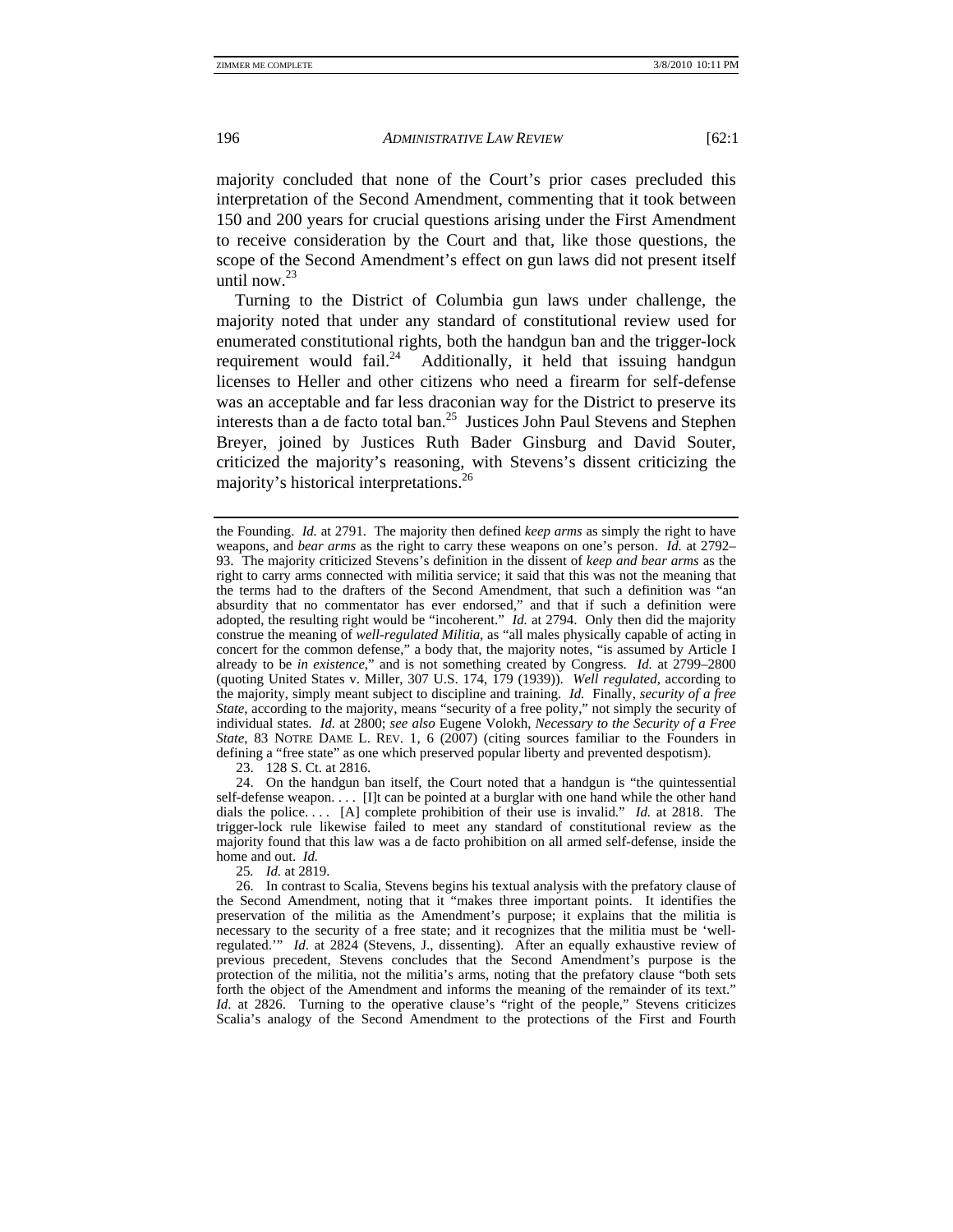#### *B. What* Heller *Exempted*

The Supreme Court, however, made it clear that "the right secured by the Second Amendment is not unlimited."<sup>27</sup> Having defined the scope of the right to keep and bear arms, the majority turned to its exceptions. The majority noted that the right to keep and bear arms "was not a right to keep and carry any weapon whatsoever and for whatever purpose."<sup>28</sup> Specifically, the majority pointedly acknowledged that four classes of restrictions on the right to bear arms do not violate the Second Amendment: (1) laws banning possession by felons and the mentally ill, (2) laws banning carrying weapons in "sensitive places" such as government buildings, (3) laws placing conditions and qualifications on the sale of arms, and (4) laws limiting the right to keeping and bearing arms "in common use."<sup>29</sup> The Court also said this list was only exemplary, not comprehensive.<sup>30</sup>

#### *C. What* Heller *Left Undone*

The majority opinion leaves two major gaps. First, while the Court found that the D.C. handgun ban and trigger-lock rules were both unconstitutional, *Heller* did not provide any standard of review for other courts to follow in future cases challenging gun laws.<sup>31</sup> Although the

- 27*. Id.* at 2816 (majority opinion).
- 28*. Id.* at 2819.
- 29*. Id.* at 2816–17.
- 30*. Id.* at 2817 n.26.

Amendments, noting that "[t]hese rights contemplate collective action." *Id.* at 2827. Stevens then relies on the fact that the Framers could have, but chose not to, add explicit text to the Second Amendment specifically protecting a right to bear arms "for the defense of themselves" in concluding that the operative clause "'[K]eep and bear arms' thus perfectly describes the responsibilities of a framing-era militia member." *Id.* at 2828, 2830 (alteration in original). Stevens concludes that the Second Amendment right to arms refers only to the militia; "no more than that was contemplated by its drafters or is encompassed within its terms." *Id.* at 2831.

 <sup>31.</sup> A brief review of these standards is in order. The lowest, most deferential standard of review is rational-basis scrutiny. Defined broadly, it requires only that a court ask whether a legislative rule bears a "rational relationship" to a constitutionally permitted end of government. JOHN E. NOWAK & RONALD D. ROTUNDA, PRINCIPLES OF CONSTITUTIONAL LAW § 14.3 (3d ed. 2007). The end does not have to be dramatically vital, just within the legislature's legitimate ends, and the means chosen need only be rational as well—a standard which applies to a majority of laws. *See* ERWIN CHEMERINSKY, CONSTITUTIONAL LAW § 9.1.2 (2d ed. 2002). Under rational-basis scrutiny, a law's challengers bear the burden of proof, and it is rare for laws to fail to meet this bare minimum standard of review, *id.*, though not impossible, *see, e.g.*, Romer v. Evans, 517 U.S. 620, 635 (1996) (holding that state constitutional provision prohibiting gays and lesbians from enjoying benefits of class-based protections did not meet rational-basis scrutiny). The second level of scrutiny, intermediate scrutiny, requires more searching judicial review and has a higher burden of proof. Intermediate scrutiny requires a challenged law to have a "substantial relationship" to an "important government interest." *See* United States v. Virginia, 518 U.S. 515, 533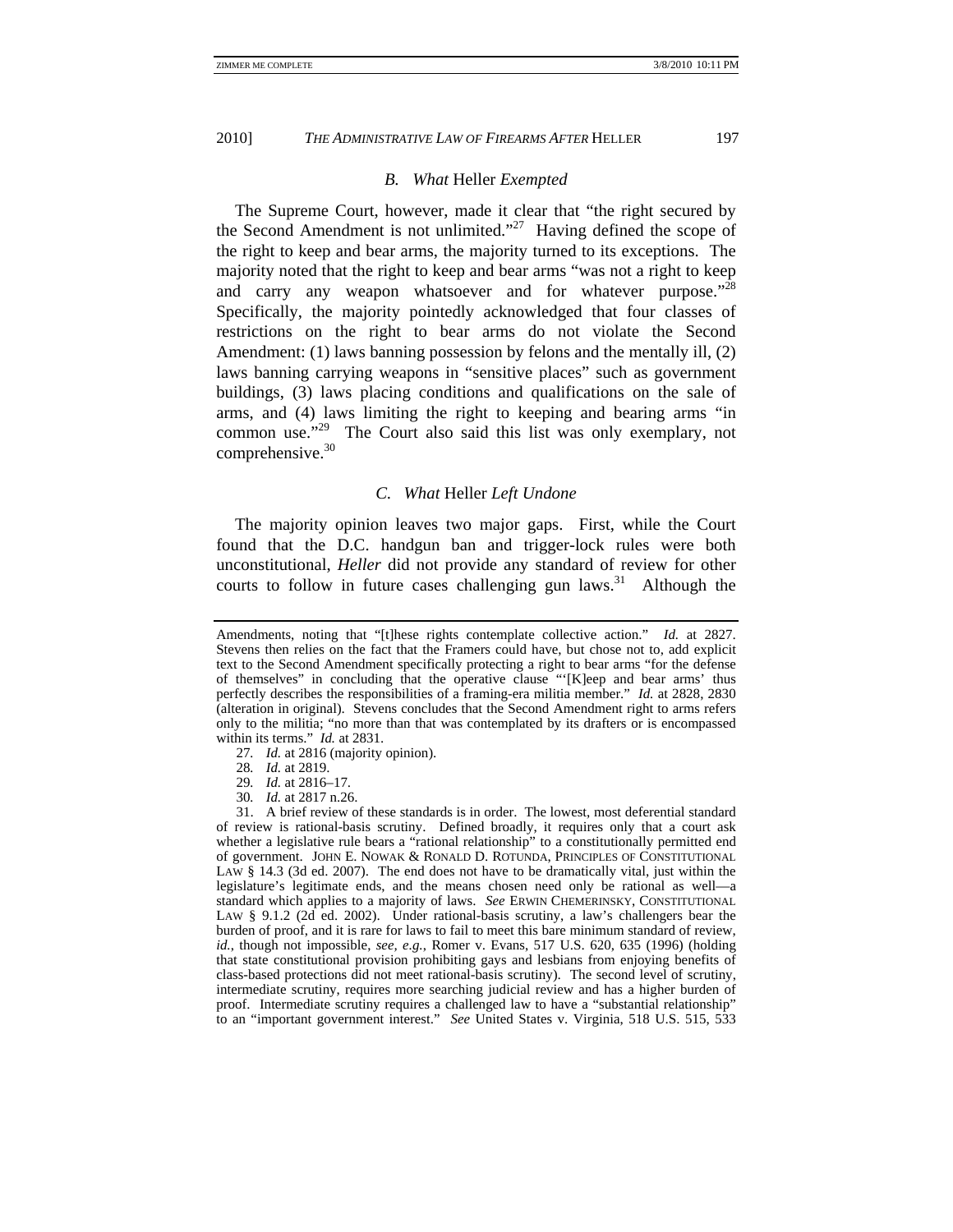majority sharply criticizes Justice Breyer's dissent for proposing "a freestanding 'interest-balancing' approach" as the test for Second Amendment challenge cases, $32$  the majority specifically declined to set down a standard, preferring "to expound upon the historical justifications for the exceptions [to the Second Amendment] we have mentioned if and when those exceptions come before us."<sup>33</sup> Second, *Heller* did not answer whether the Second Amendment is "incorporated" against the states through the Fourteenth Amendment's Due Process Clause. Although the majority left these questions unanswered, examining the logic of the *Heller* majority gives clear signals as to how the Court will rule on these issues in the future.

# II. INCORPORATION OF THE SECOND AMENDMENT: REASONING AND EFFECTS ON REGULATION

As originally drafted, the Bill of Rights applied only to the federal government and not the states.<sup>34</sup> With the adoption of the Fourteenth

<sup>(1996) (</sup>holding that in intermediate scrutiny cases the "burden of justification is demanding and it rests entirely on the State"). The final and most demanding level of constitutional scrutiny is strict scrutiny. Under strict scrutiny, a court must not show any deference to the decision of the legislature, but must conduct its own inquiry into three questions: (1) whether the reviewing court must decide whether the government is acting in service of a compelling end, (2) whether the law is necessary to that end, *see* Palmore v. Sidoti, 466 U.S. 429, 432–33 (1984) (holding that, under strict scrutiny, race-based classifications "must be justified by a compelling governmental interest and must be 'necessary . . . to the accomplishment' of their legitimate purpose"), and (3) whether the law is "narrowly tailored" to meet that interest. To be narrowly tailored, a law cannot be either overinclusive—applying to more classes of people than would be necessary for the government to achieve its desired ends—or underinclusive—applying to some individuals that government sees fit, but not to others similarly situated. ERWIN CHEMERINSKY, CONSTITUTIONAL LAW § 9.1 (2d ed. 2002). As in intermediate scrutiny, the government bears the burden of proof of showing that its laws pass review. *Id.* 

 <sup>32.</sup> Breyer writes that "any attempt *in theory* to apply strict scrutiny to gun regulations will *in practice* turn into an interest-balancing inquiry. . . . I would simply adopt such an interest-balancing inquiry explicitly." *Heller*, 128 S. Ct at 2852 (Breyer, J., dissenting). Breyer further comments that it is normally the job of courts to defer to legislatures, especially "where a legislature is likely to have greater expertise and greater institutional factfinding capacity. . . . Here, we have little prior experience." *Id.* at 2852–53. Scalia responds,

We know of no other enumerated constitutional right whose core protection has been subjected to a free standing "interest-balancing" approach. The very enumeration of the right takes out of the hands of government—even the Third Branch of Government—the power to decide on a case-by-case basis whether the right is *really worth* insisting upon. A constitutional guarantee subject to future judges' assessments of its usefulness is no constitutional guarantee at all.

*Heller*, 128 S. Ct. at 2821 (majority opinion).

<sup>33</sup>*. Id.*

<sup>34</sup>*. See* Barron v. Mayor of Baltimore, 32 U.S. (7 Pet.) 243, 247 (1833) (holding that the Fifth Amendment and the Bill of Rights applied only to the federal government).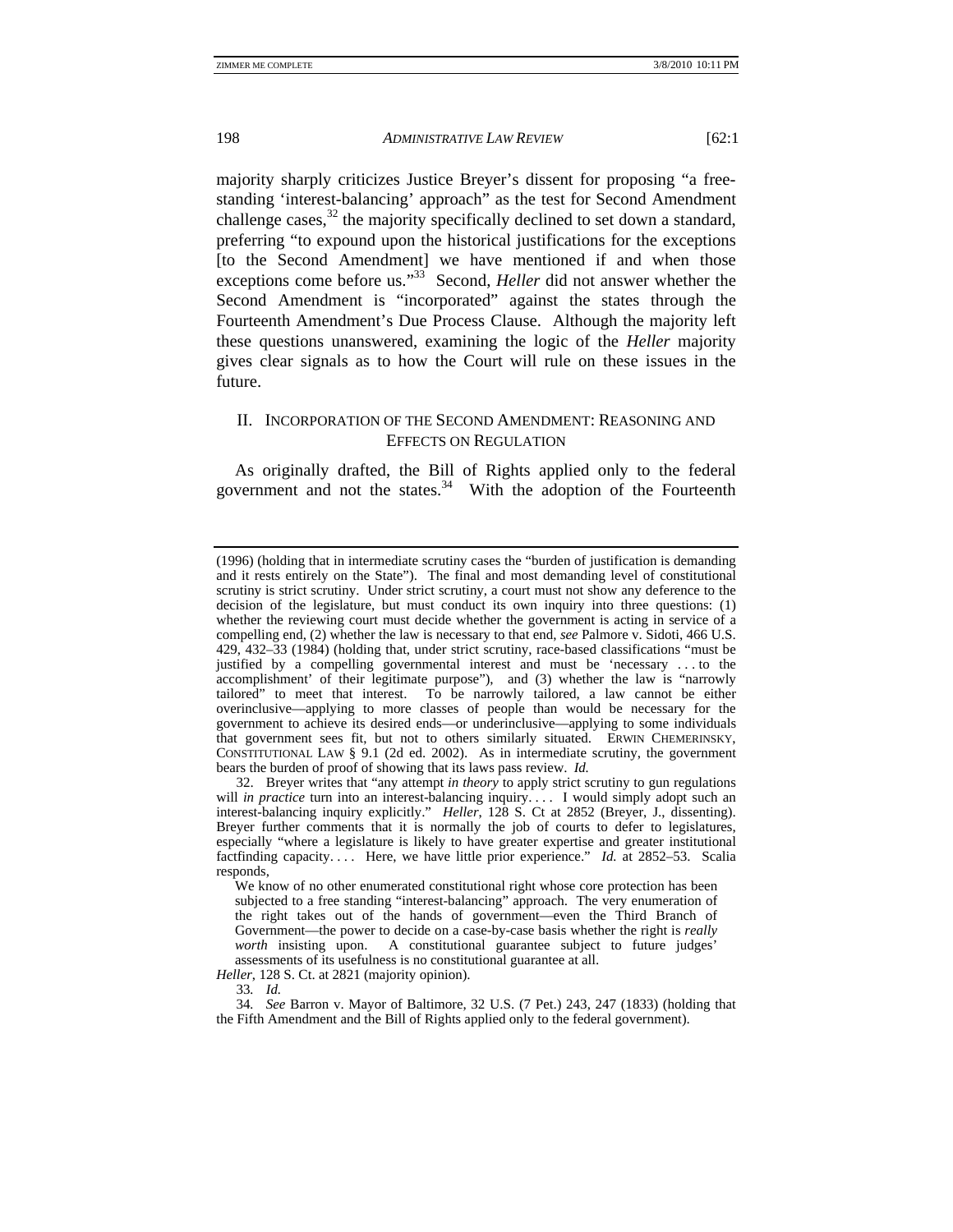Amendment after the Civil War,  $35$  the Supreme Court, through the process of "selective incorporation," used the power of the Fourteenth Amendment's Equal Protection and Due Process Clauses to extend most of the provisions of the first eight amendments of the Bill of Rights to the states.<sup>36</sup> *Heller* may be the first step in the Second Amendment joining its contemporaries as a provision that binds states as well.

# *A. Footnote 27 Anticipates Heightened Scrutiny*

The *Heller* majority opinion contains very little discussion of which, if any, standards of review the Supreme Court should adopt, but the discussion it does contain is very significant. It is only in footnote 27 of the opinion that Justice Scalia and the *Heller* majority anticipate future decisions on the constitutionality of gun laws and look to a standard of review. The text of that note states, in full,

 Justice Breyer correctly notes that this law, like almost all laws, would pass rational-basis scrutiny. But rational-basis scrutiny is a mode of analysis we have used when evaluating laws under constitutional commands that are themselves prohibitions on irrational laws. In those cases, "rational basis" is not just the standard of scrutiny, but the very substance of the constitutional guarantee. Obviously, the same test could not be used to evaluate the extent to which a legislature may regulate a specific, enumerated right, be it the freedom of speech, the guarantee against double jeopardy, the right to counsel, or the right to keep and bear arms. If all that was required to overcome the right to keep and bear arms was a rational basis, the Second Amendment would be redundant with the separate constitutional prohibitions on irrational laws, and would have no effect.<sup>3</sup>

This footnote includes two citations for support. The first citation is to a case decided mere months before *Heller*—*Engquist v. Oregon Department of Agriculture*, 38an employment discrimination case where Chief Justice Roberts noted that the Fourteenth Amendment's guarantee of equal protection requires a "rational reason" before like persons can be treated differently under the law.<sup>39</sup> Scalia thus implies that rational basis is the standard for as-applied challenges to valid laws or regulations but not for

<sup>35</sup>*. See* U.S. CONST. amend. XIV, § 1 ("No State shall make or enforce any law which shall abridge the privileges or immunities of citizens of the United States; nor shall any State deprive any person of life, liberty, or property, without due process of law; nor deny to any person within its jurisdiction the equal protection of the laws.").

<sup>36</sup>*. See* 2 RONALD P. ROTUNDA & JOHN E. NOWAK, TREATISE ON CONSTITUTIONAL LAW § 14.2 (4th ed. 2007).

<sup>37</sup>*. Heller*, 128 S. Ct. at 2817 n.27 (citations omitted).

 <sup>38. 128</sup> S. Ct. 2146 (2008).

 <sup>39. &</sup>quot;When those who appear similarly situated are nevertheless treated differently, the Equal Protection Clause requires at least a rational reason for the difference, to assure that all persons subject to legislation or regulation are indeed being 'treated alike, under like circumstances and conditions.'" *Id.* at 2153.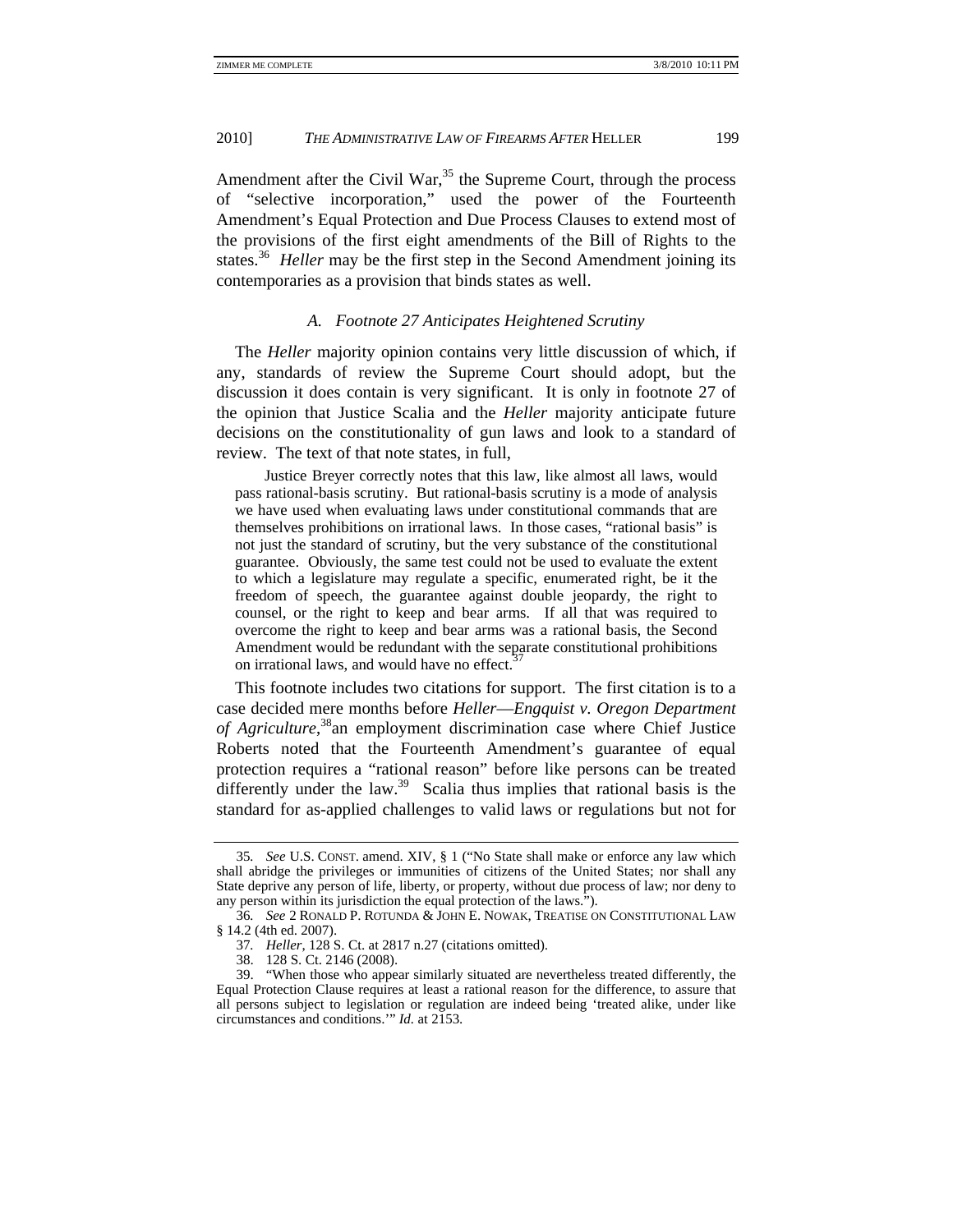facial challenges to laws or regulations such as those in *Heller*. The second, earlier and more well-known citation is the famed "Footnote Four" of *United States v. Carolene Products Co.*, 40 which, as quoted and interpreted by Justice Scalia, says that "'[t]here may be narrower scope for operation of the presumption of constitutionality [i.e., narrower than that provided by rational-basis review] when legislation appears on its face to be within a specific prohibition of the Constitution, such as those of the first ten amendments.<sup>'"41</sup> So according to Justice Scalia, if the Second Amendment is construed as the *Heller* majority construes it—as an individual right to keep and bear arms—rational basis cannot be the standard of review in cases where legal or administrative restrictions on the right itself come under Second Amendment attack.<sup>42</sup> However, rational basis may be the standard when the challenge is an as-applied challenge to a restriction that already comports with the Second Amendment.

With rational basis excluded, the only remaining choice for the *Heller* majority, short of elaborating an entirely new standard of review, is to apply a form of heightened scrutiny to facial challenges to gun regulations—either intermediate scrutiny or strict scrutiny. Neither footnote 27 nor any other parts of the *Heller* majority opinion suggest which of the two should apply.<sup>43</sup>

But in practice, a safe bet for gun regulators is to assume that strict scrutiny will be the standard. As a matter of logic, any regulation that

 <sup>40. 304</sup> U.S. 144, 152–53 n.4 (1938).

<sup>41</sup>*. Heller*, 128 S. Ct. 2783, 2817–18 n.27 (quoting *Carolene Products*, 304 U.S. at 152 n.4).

<sup>42</sup>*. But see* Mark Tushnet, *Permissible Gun Regulations After* Heller, 56 UCLA L. REV. 1425, 1428–29 (2009) ("[L]ower courts will, I think, be reluctant to apply strict scrutiny because of concern that such a standard imperils too many well-established, long standing gun regulations."). Tushnet argues that federal courts will apply either intermediate scrutiny or rational-basis scrutiny to gun regulations, and will do so following state precedent on the level of protection given to the right to keep and bear arms. *Id*. However, Tushnet concedes that this "speculation is predicated on the assumption that the Supreme Court will not take up another Second Amendment case in the near future," *id.* at 1430, an assumption challenged by the Supreme Court's recent grant of certiorari in a new Second Amendment case dealing with the incorporation of the Second Amendment against the states. *See infra* note 60.

 <sup>43.</sup> Justice Breyer suggests that Justice Scalia and "the majority implicitly, and appropriately, rejects" strict scrutiny by carving out such a broad list of exceptions. *Heller*, 128 S. Ct. at 2851 (Breyer, J., dissenting); *see also supra* Part I.B (listing gun regulations the *Heller* majority found allowable). And there could, in fact, be other forms of scrutiny entirely. *See, e.g.*, Tushnet, *supra* note 42, at 1437 (suggesting that courts will apply an "undue burden" analysis drawn from the Court's decisions on abortion, despite the fact that "abortion jurisprudence itself has given it almost no content"); Gary E. Barnett, Note, *The Reasonable Regulation of the Right to Keep and Bear Arms*, 6 GEO. J. L. & PUB. POL'Y 607, 628 (2008) (suggesting that the Supreme Court will have to construct a new standard of review for Second Amendment cases, with the most likely analogue found in the Court's prior jurisprudence on First Amendment freedom-of-speech protections).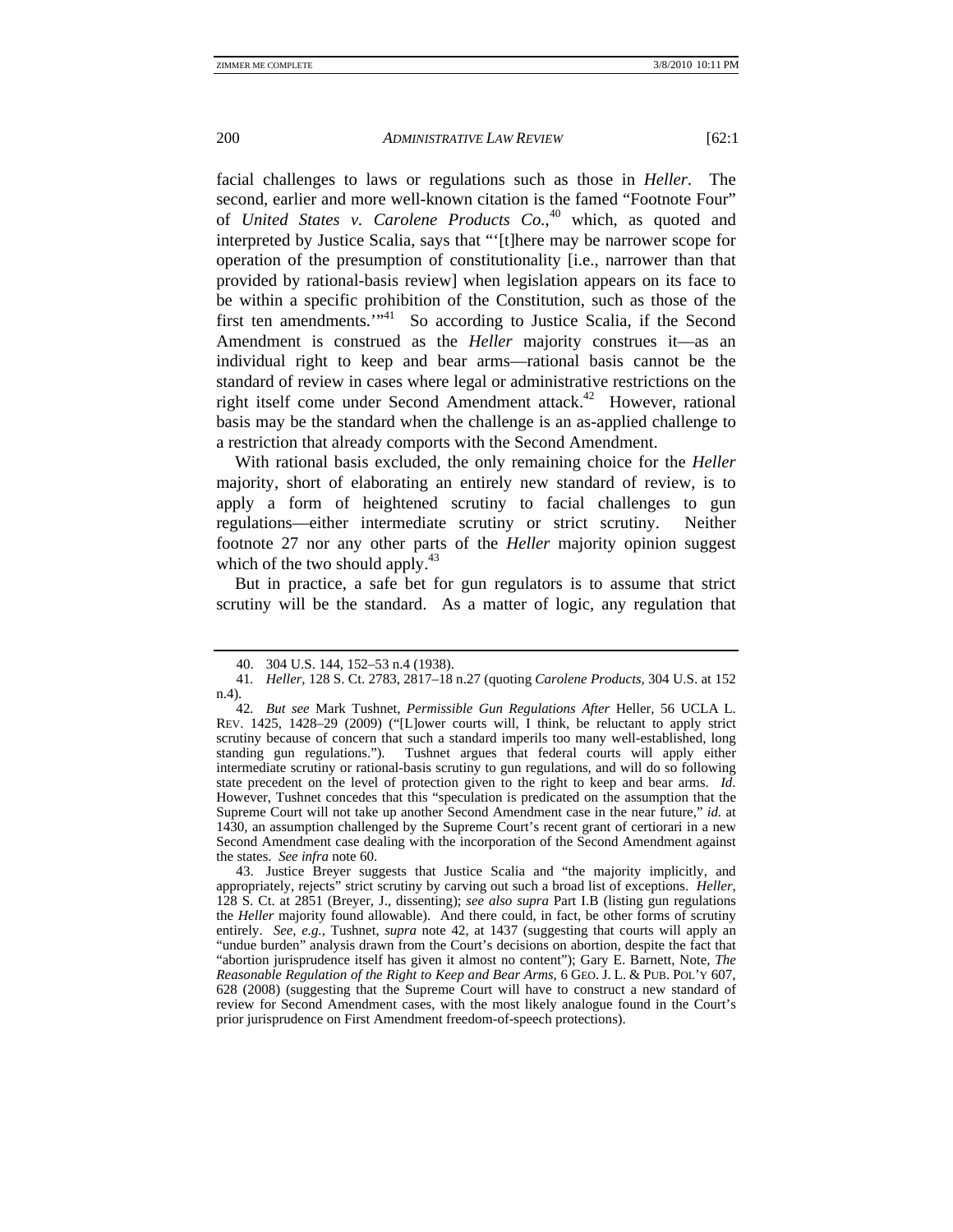passes the strict-scrutiny standard, the narrowest standard used by the Supreme Court, would also pass any other standard the Supreme Court might impose, whether intermediate scrutiny or an entirely new standard. This is not as radical as it sounds; even under strict scrutiny, many gun regulations would likely survive. While some claim that strict-scrutiny review almost always results in the challenged law being struck down,<sup>44</sup> the empirical evidence demonstrates that many laws do, in fact, pass strict scrutiny.<sup>45</sup> Reading section III of the majority opinion, the restrictions on the Second Amendment that are specifically constitutional—bans on felons and the mentally ill possessing guns, place restrictions on carrying, qualifications for the sale of arms, and limitations to arms "in common use at the time"46—do not simply pass rational basis, but would likely pass strict scrutiny. Consider bans on possession of firearms by felons and the mentally ill: there is little doubt of a compelling government interest in preventing felons<sup>47</sup> and the mentally  $i\mathbb{I}^{48}$  from having lethal weapons, and the classification is narrowly tailored to achieve that end.<sup>49</sup> True, there might still be challenges over the definitions of terms like *felon*<sup>50</sup> or

 46. *Heller*, 128 S. Ct. at 2816–17 (majority opinion) (quoting United States v. Miller, 307 U.S. 174, 179 (1939)).

<sup>44</sup>*. See* Gerald Gunther, *In Search of Evolving Doctrine on a Changing Court: A Model for a Newer Equal Protection*, 86 HARV. L. REV. 1, 8 (1972) (describing strict scrutiny review as "'strict' in theory and fatal in fact").

<sup>45</sup>*. See* Adam Winkler, *Fatal in Theory and Strict in Fact: An Empirical Analysis of Strict Scrutiny in the Federal Courts*, 59 VAND. L. REV. 793, 796 (2006) (calculating that overall as many as 30% of all challenges to laws under strict scrutiny result in the law being upheld). Nevertheless, Professor Winkler argues that the Supreme Court will not use strict scrutiny as the standard of review in Second Amendment cases since gun regulations are not based on invidious motives and the rights are not considered central to democracy, the two hallmarks of strict scrutiny. Adam Winkler, *Scrutinizing the Second Amendment*, 105 MICH. L. REV. 683, 700–05 (2007). Professor Winkler writes, as Justice Breyer does in his dissent, that any attempt to apply strict scrutiny in Second Amendment cases will end up applying a de facto rational basis standard, a standard that both Justice Breyer and Professor Winkler would explicitly adopt. *Id.* at 725–26.

 <sup>47.</sup> According to a 1997 survey, 17.2% of all repeat state offenders and 18.4% of all repeat federal offenders carried a gun during the commission of their latest crimes; for repeat offenders convicted of a violent crime, 28.4% of state repeat offenders and 38.4% of federal repeat offenders did so. CAROLINE WOLF HARLOW, BUREAU OF JUSTICE STATISTICS, U.S. DEPARTMENT OF JUSTICE, FIREARM USE BY OFFENDERS 6 (2001), http://bjs.ojp.usdoj.gov/content/pub/pdf/fuo.pdf.

 <sup>48.</sup> One recent and tragic example is the April 2007 massacre at Virginia Tech, where student Seung-Hui Cho, who had been previously declared by a state magistrate to be mentally ill and "an imminent danger" to himself, was nonetheless allowed to purchase two handguns, which he used in a rampage that killed thirty-two people and injured seventeen more. VA. TECH REVIEW PANEL, MASS SHOOTINGS AT VIRGINIA TECH 5, 23–24 (2007), http://www.governor.virginia.gov/TempContent/techPanelReport.cfm.

<sup>49.</sup> See, e.g., 18 U.S.C.  $\S$  922(d)(1) (2006) (prohibiting the sale of firearms to any person who has been convicted of or is under indictment for a felony, is a fugitive from justice, or has been previously involuntarily committed to a mental institution or "adjudicated as a mental defective").

<sup>50</sup>*. See id.* § 922(d) (defining a felon as a person who "is under indictment for, or has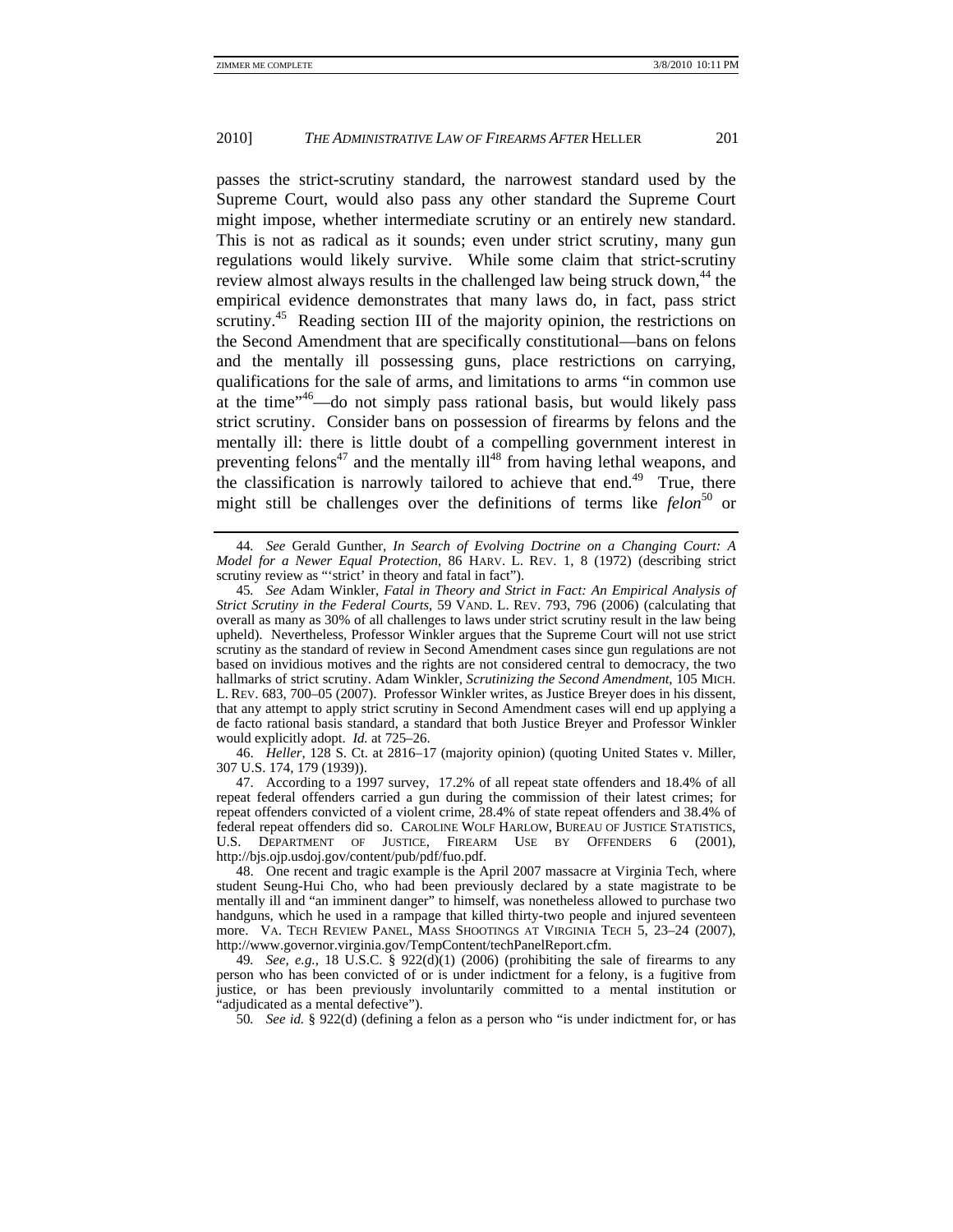*mentally ill*,<sup>51</sup> but if there is a basis for the classification, then the person so classified is not entitled to the same rights as a person who does not have that classification; per Justice Scalia's implication in footnote 27 of *Heller*, those would be decided under the rational-basis test.<sup>52</sup> Given how many firearms regulations have a clear safe harbor under the strict-scrutiny standard and the logic of the *Heller* majority, an assumption that the Supreme Court will apply strict scrutiny in facial challenges to firearms laws and regulations is reasonable.<sup>53</sup> And if the Court does apply it in a future case, gun regulators whose regulations fall under *Heller*'s exceptions, and who have empirical evidence showing a compelling government interest,<sup>54</sup> will have a much easier time defending their regulations in court than those whose regulations do not.

### *B. Incorporation Follows Heightened Scrutiny*

Applying heightened scrutiny to Second Amendment cases answers the other question left open by the Supreme Court in *Heller*: the right to keep and bear arms is incorporated against the states through the Fourteenth Amendment. As a general rule, if the Supreme Court applies heightened scrutiny, it is a strong indicator that the underlying right is fundamental<sup>55</sup> and is incorporated against the states through the Due Process Clause of the Fourteenth Amendment under the title of "substantive due process."<sup>56</sup> The

been convicted in any court of, a crime punishable by imprisonment for a term exceeding one year, is a fugitive from justice, or is an unlawful user of or addicted to any controlled substance"). *But see* Small v. United States, 544 U.S. 385, 391–92 (2005) (holding that a person convicted in a foreign court of weapons smuggling is not a *felon* for purposes of U.S. firearms regulation because Congress did not intend to include such convictions).

<sup>51</sup>*. See* 27 C.F.R. § 478.11 (2008) (defining *adjudicated as a mental defective* to include persons found insane or incompetent to stand trial in a criminal proceeding).

<sup>52</sup>*. See supra* Part II.A*.* This would explain why the majority of litigants making *Heller* claims, who are by and large felons, are not succeeding in their claims. *See* Adam Winkler, Heller*'s Catch-22*, 56 UCLA L. REV. 1551, 1566 (2009) (tallying cases challenging gun-control laws as "Exceptions: 75, Individual Right: 0."). As Gura and the *Heller* litigation team recognized, it is difficult to mount a facial challenge to a law that seeks strict-scrutiny review with a client who falls into one of the law's as-applied exceptions and consequently gets rational-basis review. *See supra* note 18*.*

<sup>53</sup>*. But see* Dennis A. Henigan, *The* Heller *Paradox*, 56 UCLA L. REV. 1171, 1197 (2009) (arguing that *Heller*'s "discussion of other presumptively constitutional [gun] laws surely must be read as a rejection of the strict scrutiny standard").

<sup>54</sup>*. See infra* Part III.B*.*

<sup>55</sup>*. See* Palko v. Connecticut, 302 U.S. 319, 324–25 (1937) (defining *fundamental rights* as "immunities that are valid as against the federal government by force of the specific pledges of particular amendments [that] have been found to be implicit in the concept of ordered liberty, and thus, through the Fourteenth Amendment, become valid as against the states"), *overruled on other grounds by* Benton v. Maryland, 395 U.S. 784, 795 (1969) (footnote omitted).

<sup>56</sup>*. See* ROTUNDA & NOWAK, *supra* note 36, § 15.6(b) (discussing the incorporation of the Bill of Rights into the Fourteenth Amendment); *see also* Nelson Lund, *Anticipating*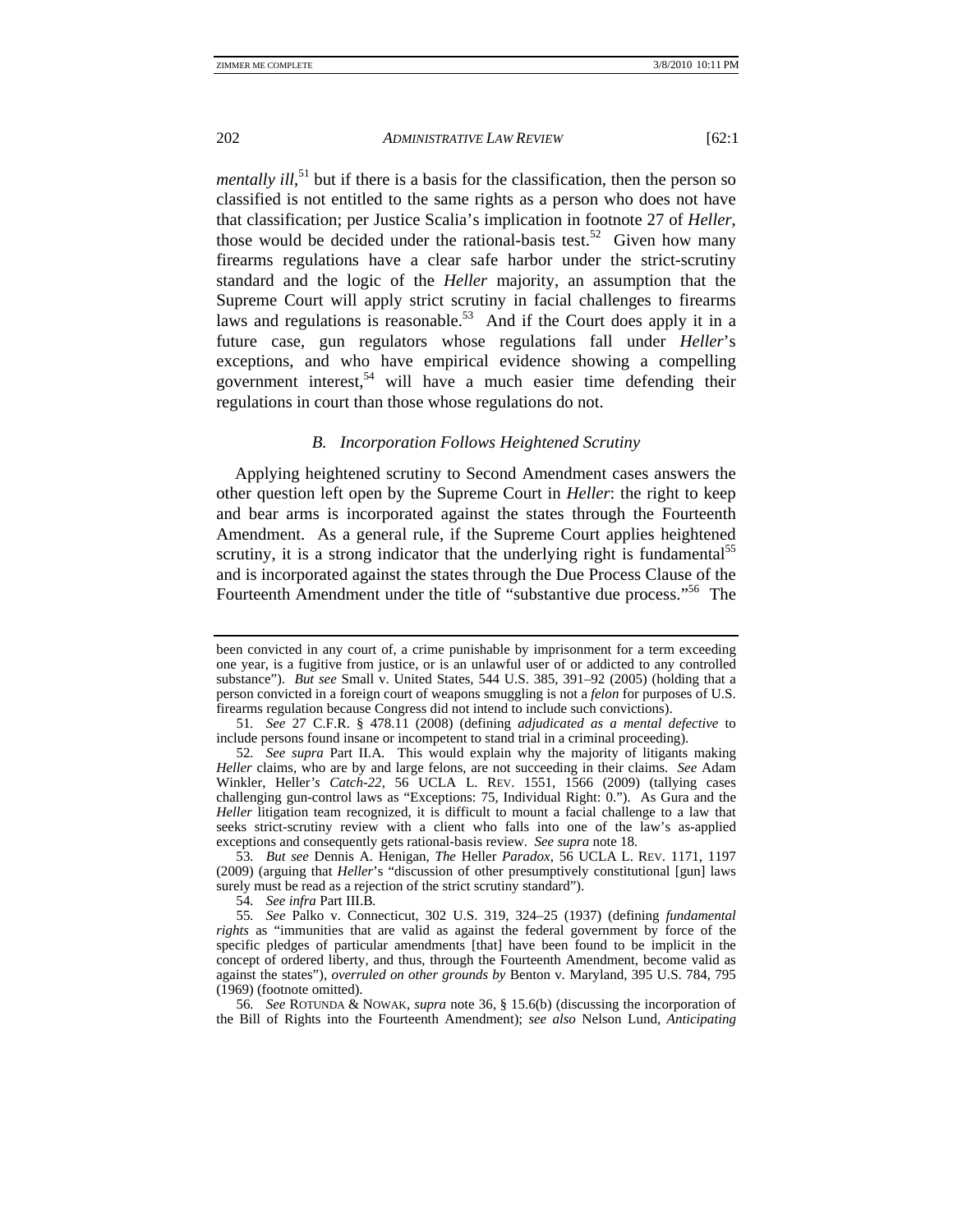language of the Second Amendment's prefatory clause—"necessary to the security of a free State<sup> $57$ </sup>—testifies that its authors thought the right to keep and bear arms was fundamental and that it should be incorporated under the Fourteenth Amendment.<sup>58</sup> Thus, if the Supreme Court follows its own incorporation precedent, the Second Amendment will be incorporated, and the states will be bound by its meaning.

Whether the Second Amendment is incorporated is the subject of a current circuit split between the Ninth Circuit on the one side—which found that it is incorporated—and the Second and Seventh Circuits on the other—which found that it was not.<sup>59</sup> The Seventh Circuit's cases will be heard in the Supreme Court's current Term,<sup>60</sup> with the same team that

57. U.S. CONST. amend. II.

 58. The Second Amendment, unlike any other provision of the Bill of Rights, includes a prefatory phrase expressing its sense of the fundamental importance of the Amendment. Moreover, that phrase contains language whose meaning is virtually identical to that of the language in the *Palko* incorporation test: the Supreme Court's reference to those rights that are 'of the very essence of a scheme of ordered liberty' is nothing but a slightly reworded version of the Second Amendment's reference to what is 'necessary to the security of a free State.' It is as though the Court had taken its legal test for incorporation directly from the Second Amendment itself . . . .

Lund, *supra* note 56, at 194 (quoting *Palko*, 302 U.S. at 325, and U.S. CONST. amend. II). *But see* Lawrence Rosenthal, *Second Amendment Plumbing After* Heller*: Of Standards of Scrutiny, Incorporation, Well-Regulated Militias, and Criminal Street Gangs*, 41 URB. LAW. 1, 5–6 (2009) (arguing that historical evidence on the issue of Second Amendment incorporation is unreliable when viewed from either the intent of the drafters or the original public meaning of the amendment, and provides "no satisfactory basis for resolving the incorporation question").

59*. Compare* Nordyke v. King, 563 F.3d 439, 457 (9th Cir. 2009) (holding that the Second Amendment is incorporated against the states through the Fourteenth Amendment Due Process Clause), *reh'g en banc granted*, No. 07-15763 (9th Cir. July 29, 2009), *with* Nat'l Rifle Ass'n v. City of Chicago, 567 F.3d 856, 860 (7th Cir. 2009) (declining to incorporate the Second Amendment against the states until the Supreme Court does so), *and* Maloney v. Cuomo, 554 F.3d 56, 58–59 (2d. Cir. 2009) (same).

 60. On September 30, 2009, the Supreme Court granted certiorari in a parallel case that was argued with *National Rifle Ass'n* in the Seventh Circuit, which also presents the question of whether the Second Amendment is incorporated against the states. McDonald v. City of Chicago, *cert. granted*, 130 S. Ct. 48 (U.S. Sept. 30, 2009) (No. 08-1521). The legal arguments for each set of plaintiffs are distinct. The NRA simply seeks to have the Supreme Court overturn Chicago's de facto handgun ban. Petition for Writ of Certiorari, at i, 5, Nat'l Rifle Ass'n v. City of Chicago, 2009 WL 1556563 (No. 08-1497), *available at* http://www.scotusblog.com/wp/wp-content/uploads/2009/06/certpetitionchicago.pdf.

McDonald's argument encompasses *National Rifle Ass'n* but is much broader; not only does it seek to overturn Chicago's de facto handgun ban, it also challenges, under *Heller*'s rule incorporating the Second Amendment, Chicago's ordinances that require pre-registration of guns before purchase and the annual re-registration of all guns, and which make it impossible to re-register any gun if its registration lapses. Petition for Writ of Certiorari at 5, McDonald v. City of Chicago, 2009 WL 1640363 (No. 08-1521), *available at* http://www.chicagoguncase.com/wp-content/uploads/2009/06/mcdonald\_cert\_petition1.pdf.

*Second Amendment Incorporation*, 59 SYRACUSE L. REV. 185, 192 (2008) (noting that the majority of the rights in the Bill of Rights are applied against the states under substantive due process). Lund, however, notes that "the [Supreme] Court has never developed a legal test that provides a coherent way of explaining all of its incorporation decisions." *Id.*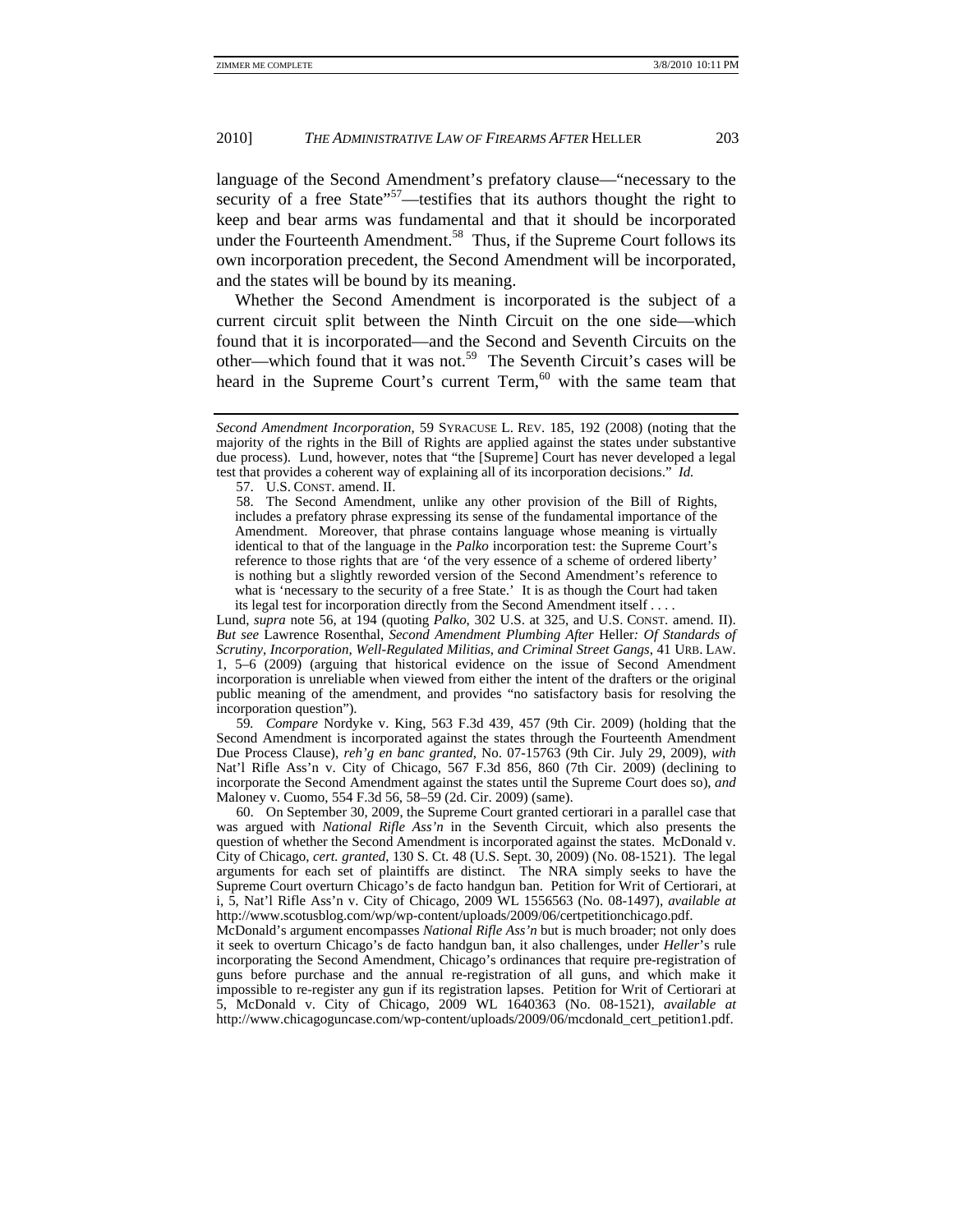successfully argued *Heller* making the case for incorporation<sup>61</sup> with the support of thirty-three states;  $62$  meanwhile, the Second and Ninth Circuit's cases wait for their own resolution.63 Based on the Supreme Court's own prior precedent in incorporation cases, incorporation of the Second Amendment seems likely. $64$  First, the only reason the Second and Seventh

In addition, McDonald also asks the Court to take the unprecedented step of overturning the *Slaughter-House Cases* and give effect to the Fourteenth Amendment's long-dormant Privileges or Immunities Clause, which would effectively incorporate the entire Bill of Rights against the states. *Id.* at 22 ("[R]eversal is also commanded by adherence to the text, purpose, and original public meaning of the Fourteenth Amendment's Privileges or Immunities Clause. The almost meaningless construction given this provision in *Slaughter-House* was wrong the day it was decided and today stands indefensible."). *See generally* U.S. CONST. amend. XIV, § 1 ("No State shall make or enforce any law which shall abridge the privileges or immunities of citizens of the United States . . . ."); The Slaughter-House Cases, 83 U.S. 36, 76–77 (1873) (holding that the Privileges or Immunities Clause guarantees no substantive rights). However, at oral arguments held shortly before this Comment went to press, the Court did not appear sympathetic to the Privileges or Immunities Clause argument, though it did signal that it thought the Second Amendment was nonetheless incorporated against the states. *See* Posting of Lyle Denniston to SCOTUSblog, http://www.scotusblog.com/2010/03/analysis-2d-amendment-extensionhttp://www.scotusblog.com/2010/03/analysis-2d-amendment-extensionlikely/ (March 2, 2010, 11:26 EST) ("The dominant sentiment on the Court was to extend the Amendment beyond the federal level, based on the 14th Amendment's guarantee of 'due process,' since doing so through [the Privileges or Immunities Clause] would raise too many questions about what other rights might emerge.").

 61. In an odd case of legal déjà vu, Otis McDonald, a private citizen challenging Chicago's de facto handgun ban, is represented by Alan Gura, the attorney who successfully argued *Heller*, while the NRA's counsel to its challenge to Chicago's ban is its longtime counsel Stephen Halbrook. Gura and Halbrook once sparred over the legal strategies to be used in the case that eventually became *Heller*, with Halbrook and the NRA even filing a competing lawsuit to *Heller* that was thrown out of the D.C. district court for a lack of standing. DOHERTY, *supra* note 10, at 63. The two lawyers ultimately allied on the *Heller* case: while Gura was lead counsel, Halbrook authored an influential NRA-backed amicus brief on behalf of Congress that was endorsed by 250 representatives, 55 senators, and then-Vice President Dick Cheney. *Id.* at 84. Post-*Heller*, Gura and Halbrook argued the consolidated *National Rifle Ass'n* case together before the Seventh Circuit. Transcript of Oral Argument at 1, Nat'l Rifle Ass'n v. Chicago, 567 F.3d 856 (7th Cir. 2009), 2009 WL 1556531.

 62. Brief for State of Texas et al. as Amici Curiae in Support of Petitioners, McDonald v. City of Chicago, 2009 WL 1970185 (No. 08-1521), *available at* http://www.chicagoguncase.com/wp-content/uploads/2009/07/texas\_states\_cert\_stage.pdf.

63*. See* Petition for Writ of Certiorari, Maloney v. Rice, 2009 WL 1863992 (No. 08- 1592), http://homepages.nyu.edu/~jmm257/cert-petition-w-appendix.pdf. On September 24, 2009, the Ninth Circuit issued an order vacating a scheduled en banc hearing in *Nordyke* pending the Supreme Court's disposition of *McDonald*, *National Rifle Ass'n*, and *Maloney.* Nordyke v. King, No. 07-15763 (9th Cir. Sept. 24, 2009), *available at* http://www.scotusblog.com/wp/wp-content/uploads/2009/09/9th-CA-Nordyke-order-9-24- 09.pdf.

 64. Beginning with the First Amendment guarantee of freedom of speech in *Gitlow v. New York*, 268 U.S. 652, 666 (1925), the Supreme Court has incorporated the lion's share of the first eight amendments of the Bill of Rights against the states because of their fundamental nature. *See, e.g.*, Malloy v. Hogan, 378 U.S. 1, 8 (1964) (incorporating Fifth Amendment protection against self-incrimination against the states); Gideon v. Wainwright, 372 U.S. 335, 341 (1963) (incorporating Sixth Amendment guarantee of the assistance of counsel in criminal cases against the states); Robinson v. California, 370 U.S. 660, 667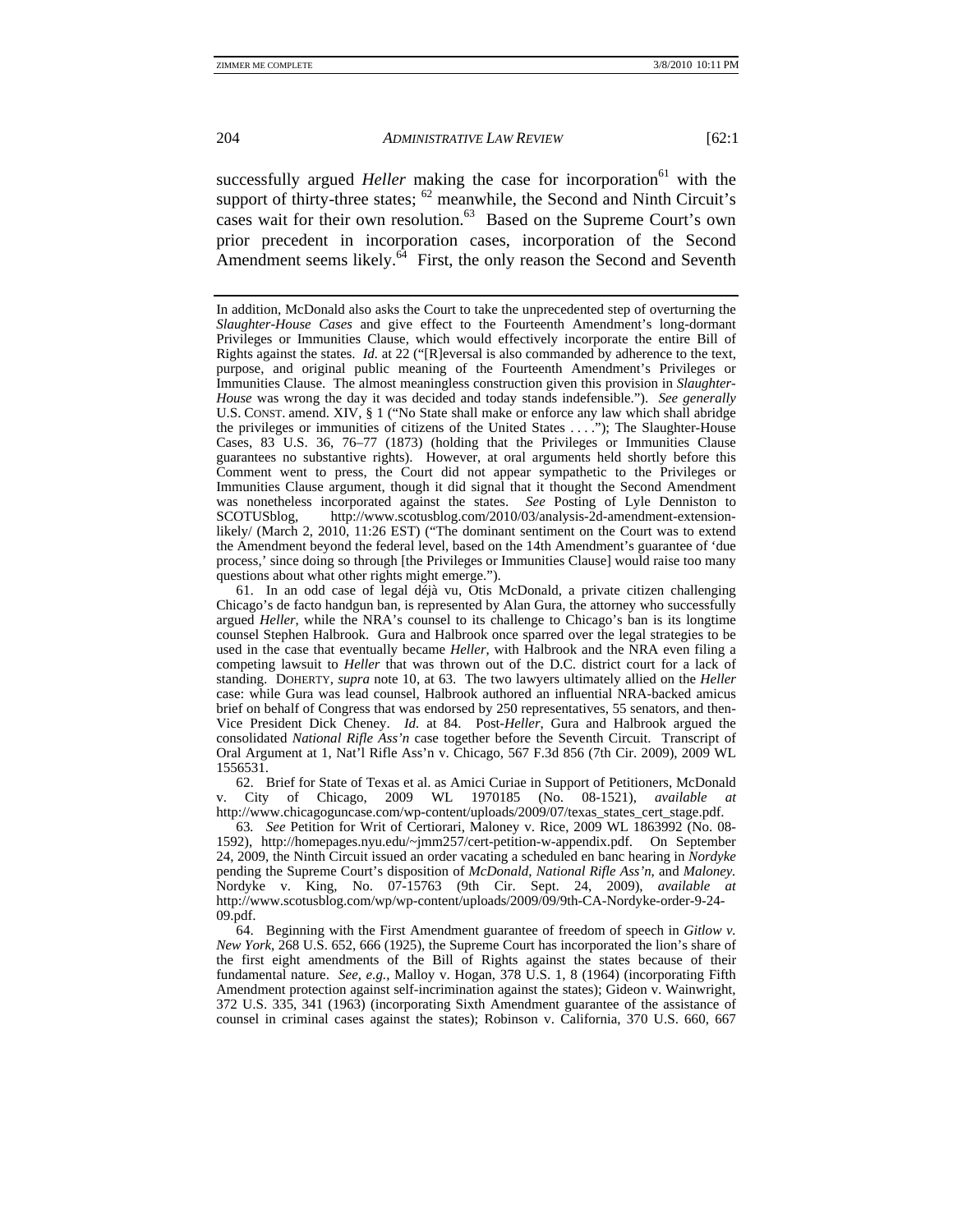Circuits declined to incorporate the Second Amendment was because of the Supreme Court's instruction that the circuits follow current Supreme Court precedent, even if doing so puts them in apparent conflict with a new Supreme Court decision, until the Court clarifies the issue.<sup>65</sup> In both the Seventh and Second Circuit cases, the circuits followed this instruction with respect to *Heller*;<sup>66</sup> these circuits are likely upholding the status quo because it is the status quo, not necessarily because the argument against incorporation is stronger. Second, both the Seventh and Second Circuit decisions appear to ignore prior Supreme Court decisions on incorporation generally,  $67$  where the Ninth Circuit's decision paid heed to them.  $68$ 

65*. See* Rodriguez de Quijas v. Shearson/Am. Express, Inc., 490 U.S. 477, 484 (1989) ("If a precedent of this Court has direct application in a case, yet appears to rest on reasons rejected in some other line of decisions, the Court of Appeals should follow the case which directly controls, leaving to this Court the prerogative of overruling its own decisions.").

66*. Nat'l Rifle Ass'n*, 567 F.3d at 857; Maloney v. Cuomo, 554 F.3d 56, 59 (2d Cir. 2009).

68. Judge O'Scannlain of the Ninth Circuit engaged in a far longer and more detailed

<sup>(1962) (</sup>incorporating Eighth Amendment protection against cruel and unusual punishments against the states); Mapp v. Ohio, 367 U.S. 643, 655 (1961) (incorporating Fourth Amendment protection against unreasonable searches and seizures against the states); Everson v. Bd. of Educ., 330 U.S. 1, 15–16 (1947) (incorporating First Amendment prohibition of establishments of religion against the states); Near v. Minnesota *ex rel.* Olson, 283 U.S. 697, 707 (1931) (incorporating First Amendment guarantee of freedom of the press against the states). Only two provisions of the first eight amendments have been explicitly held to not be incorporated against the states. *See* Curtis v. Loether, 415 U.S. 189, 192 n.6 (1974) (declining to incorporate the Seventh Amendment's guarantee of a right to a jury trial in civil cases against the states); Hurtado v. California, 110 U.S. 516, 535 (1884) (declining to incorporate the Fifth Amendment requirement of indictment by grand jury against the states). The incorporation status of the rarely asserted Third Amendment is an open question, but what precedent there is suggests that it is also incorporated. *See* Engblom v. Carey, 677 F.2d 957, 962 (2d Cir. 1982) (incorporating Third Amendment prohibition against quartering of soldiers in private property against the states). For a fuller examination of incorporation, see ROTUNDA & NOWAK, *supra* note 36, § 15.6(b) (containing a comprehensive list of cases incorporating provisions of the Bill of Rights against the states).

 <sup>67.</sup> The decisions relied on by the Seventh Circuit, *United States v. Cruikshank*, 92 U.S. 542 (1876), *Presser v. Illinois*, 116 U.S. 252 (1886), and *Miller v. Texas*, 153 U.S. 535 (1894), *see Nat'l Rifle Ass'n*, 567 F.3d at 858, all predate the Supreme Court's modern incorporation jurisprudence by at least thirty years. *See* cases cited *supra* note 64. In particular, Judge Easterbrook says that in *Heller* the Supreme Court said that "*Presser* and *Miller* 'reaffirmed [*Cruikshank*'s holding] that the Second Amendment applies only to the Federal Government.'" *Nat'l Rifle Ass'n*, 567 F.3d at 858 (quoting District of Columbia v. Heller, 128 S. Ct. 2783, 2813 n.23 (2008)). However, in the immediately preceding sentence of that same *Heller* footnote, Justice Scalia wrote, "With respect to *Cruikshank*'s continuing validity on incorporation, a question not presented by this case, we note that *Cruikshank* also said that the First Amendment did not apply against the States and did not engage in the sort of Fourteenth Amendment inquiry required by our later cases." *Heller*, 128 S. Ct. at 2813 n. 23. For its part, the Second Circuit panel in *Maloney*, which included recently sworn in Supreme Court Justice Sonia Sotomayor, applied the "rational-basis" test to the law being challenged under the Second Amendment, 554 F.3d at 59, which the decision in *Heller* explicitly precludes. *See Heller*, 128 S. Ct. at 2817–18 n.27; *see also supra* Part II.A.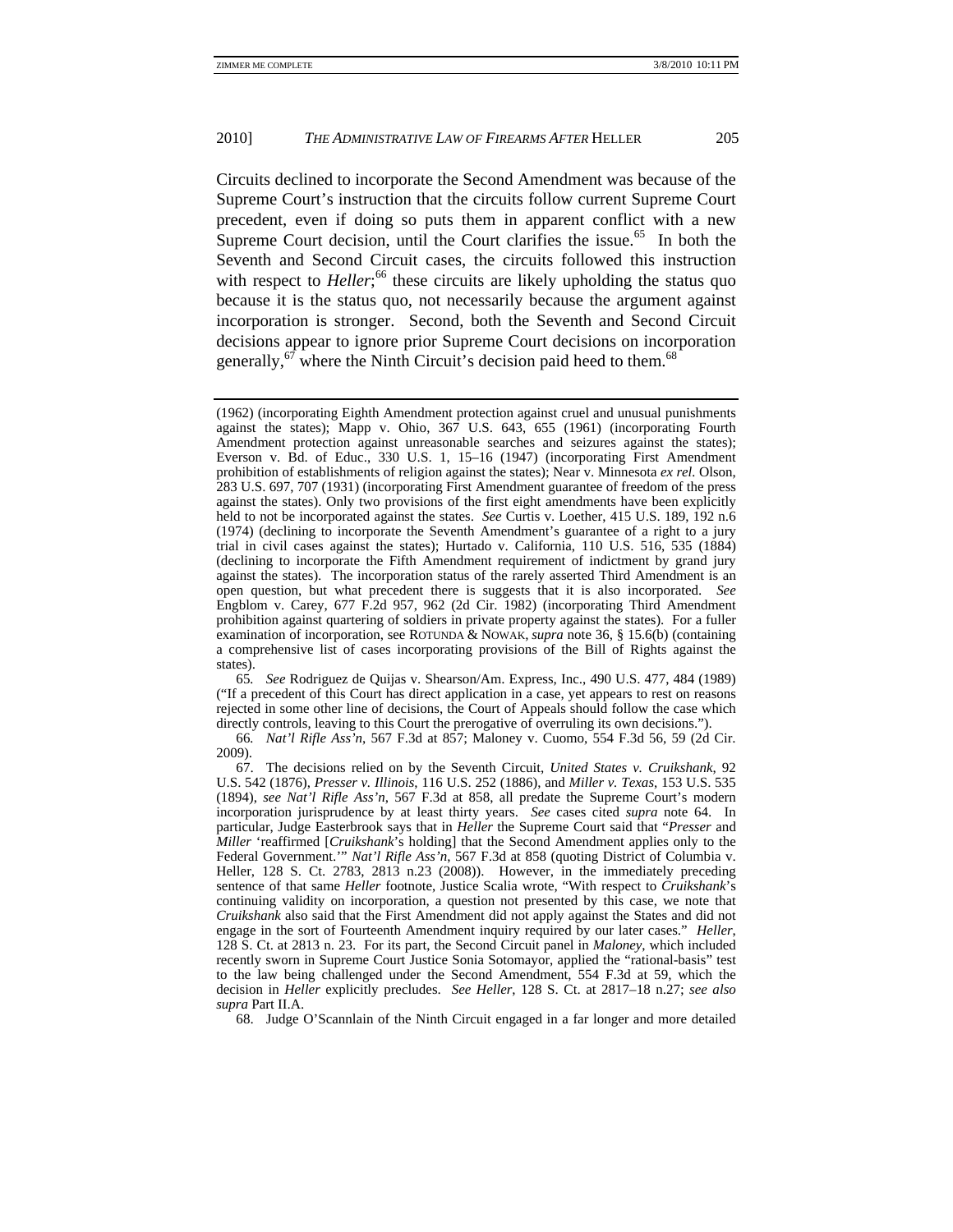# *C. Incorporated Rights Require Effective Due Process of Law*

A constitutional right which has been incorporated against the states requires that the procedural due process guaranteed by the Fourteenth Amendment be given before the right can be limited or circumscribed by law or regulation; $69$  the constitutional right to keep and bear arms advanced in *Heller*, if incorporated, would be no different. The core of procedural due process, from an administrative law standpoint, is the opportunity to be heard.<sup>70</sup> At the very least, an incorporated Second Amendment will require states and the federal government to have robust due process protections and a basic level of procedural fairness in their firearms regulation and permitting schemes.<sup>71</sup> The sort of arbitrary and capricious regulatory activity at issue in *Heller*, 72 which is still quite common where guns are

Goldberg v. Kelly, 397 U.S. 254, 267–68 (1970) (citations omitted). The specific procedural entitlements envisioned by the Court in *Goldberg* include an unbiased tribunal, a notice of the proposed action and the legal grounds asserted for it, an opportunity for the person affected to present reasons why the action should not take place, the right of the person affected to call witnesses and know the evidence used against him, the right to a decision based only on evidence documented in the hearing's record, the right to have counsel present, the right to have a record maintained, the obligation of the agency to present a statement of reasons explaining its decision, the right to public attendance at the hearing, and the right to judicial review of the agency action. Henry J. Friendly, "*Some Kind of Hearing*,*"* 123 U. PA. L. REV. 1267, 1279–95 (1975).

 71. As two administrative law experts write, "All politics may be local—and much of administrative law is practiced at the state and local level—but that does not relieve the state government of [the] basic obligation to provide a fair process for adjudicatory determinations, including articulating 'ascertainable standards' prior to making adjudicatory determinations." ANDREW F. POPPER & GWENDOLYN M. MCKEE, ADMINISTRATIVE LAW 557 (1st ed. 2009); *see also* Hornsby v. Allen, 326 F.2d 605, 610 (5th Cir. 1964) ("The public has the right to expect its officers to observe prescribed standards and to make adjudications on the basis of merit. The first step toward insuring that these expectations are realized is to require adherence to the standards of due process; absolute and uncontrolled discretion invites abuse.").

 72. As described by one of the plaintiffs in the case that eventually became *Heller*, when he attempted to register a handgun in the District of Columbia in June 2007 before the decision,

He found out he had to bring the unregistered firearm to the police station where the registration office was. Who is going to do such an insane thing? he wondered. [Recall that the law challenged in *Heller* essentially criminalized all handgun possession in D.C.] He was told that if he was stopped, he should just tell the officer he was bringing the gun in to be registered. But when he said he wanted to register a

analysis of the incorporation doctrine that examined prior Supreme Court precedent on the subject of incorporation before concluding that the Second Amendment was incorporated. Nordyke v. King, 563 F.3d 439, 445–57 (9th Cir. 2009).

 <sup>69. &</sup>quot;No State shall . . . deprive any person of life, liberty, or property, without due process of law . . . ." U.S. CONST. amend. XIV, § 1.

 <sup>70. &</sup>quot;The fundamental requisite of due process of law is the opportunity to be heard." The hearing must be "at a meaningful time and in a meaningful manner." In the present context these principles require that a recipient have timely and adequate notice detailing the reasons for a proposed [action], and an effective opportunity to defend by confronting any adverse witnesses and by presenting his own arguments and evidence orally.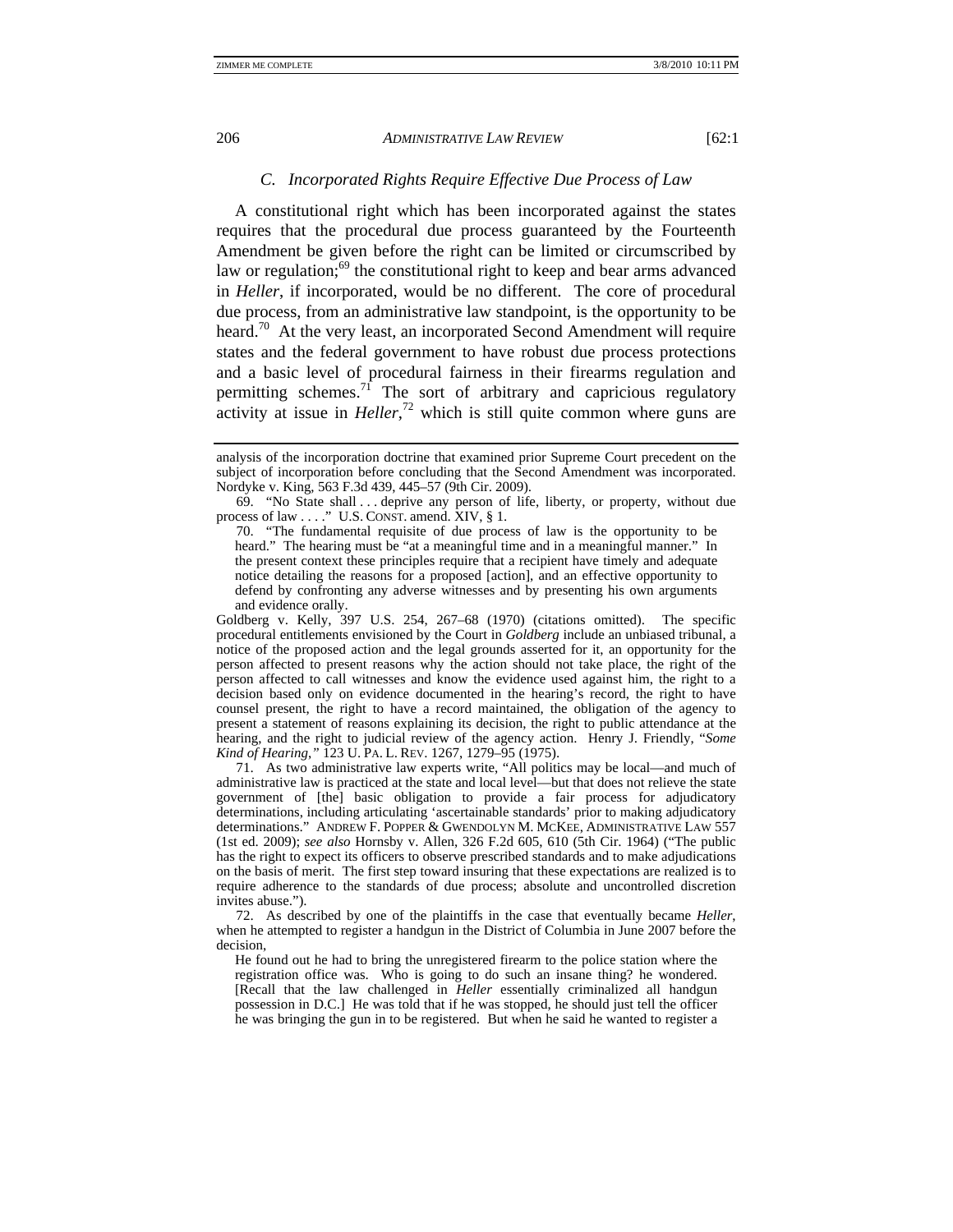heavily regulated, is going to come under increased scrutiny by the courts.

Although critics argue otherwise, police protection does not provide sufficient due process to obviate the need for specific due process in firearms permitting for self-defense.<sup>73</sup> Despite the fact that the common motto of police forces nationwide is "to serve and protect," courts in the United States uniformly hold that state officials, including law-enforcement officials, have no legally enforceable constitutional duty of care to protect citizens as a matter of administrative law.<sup>74</sup> Particularly salient to the *Heller* decision striking down District of Columbia gun laws are two cases from the District of Columbia—*Morgan v. District of Columbia*75 and *Warren v. District of Columbia*<sup>76</sup>—where the D.C. Metropolitan Police Department was held immune from tort liability for failure to respond to calls from citizens who were in imminent danger. In *Warren*, the victims of a savage home invasion in 1975 (six months before the D.C. handgun ban went into effect)<sup>77</sup> sued the city for failing to protect them.<sup>78</sup> The D.C.

DOHERTY, *supra* note 10, at 67–68.

 73. In his dissent in *Heller*, Justice Breyer makes this argument when he says that "the subsequent development of modern urban police departments, by diminishing the need to keep loaded guns nearby in case of intruders, [moves] any such right even further away from the heart of the amendment's more basic protective ends." District of Columbia v. Heller, 128 S. Ct. 2783, 2866 (2008) (Breyer, J., dissenting).

74*. See* DeShaney v. Winnebago County Dep't of Soc. Servs., 489 U.S. 189, 196–202 (1989) (holding, in the context of social services protection, that a person has no affirmative constitutional right to government protection unless a "special relationship" is established by specific state assurances of protection); Town of Castle Rock v. Gonzalez, 545 U.S. 748, 768 (2005) (holding that the police department could not be held civilly liable under 42 U.S.C. § 1983 for failure to enforce a restraining order that resulted in three murders). For state applications of the rule, see, for example, Pinder v. Johnson, 54 F.3d 1169, 1179 (4th Cir. 1995) (holding that 42 U.S.C. § 1983 does not create an exception to immunity if state officers are sued in federal court); Davidson v. City of Westminster, 649 P.2d 894, 897–98 (Cal. 1982) (holding that police recognition of a suspect before an assault did not create a "special relationship" and thus police were entitled to immunity); Kircher v. City of Jamestown, 543 N.E.2d 443, 448 (N.Y. 1989) (holding that police department maintained immunity from suit by victim of crime because police had not given witnesses to crime any assurance of a response). *But see* Calloway v. Kinkelaar, 659 N.E.2d 1322, 1331 (Ill. 1995) (holding that immunity does not apply if a special duty is created by state statute or in cases of "willful or wanton misconduct" on the part of police officers).

75. 468 A.2d 1306, 1319 (D.C. 1983).

76. 444 A.2d 1, 8–9 (D.C. 1981) (en banc).

77*. See Heller*, 128 S. Ct. at 2816–17 (majority opinion) (explaining generally the effects of the handgun ban).

 78. The facts of *Warren* are as grisly as they are illustrative: Around 6:00 a.m. in March 1975, a home shared by three women and the four-year-old daughter of one of the residents was burglarized by two men. The burglars entered the room of one of the women and raped her. Her screams attracted the attention of her housemates, who fled onto a

pistol, not a legal long gun, the clerk literally snatched the form from his hand. Would she be willing to write down that she was refusing to let him even fill out the form? Palmer asked. The woman on duty refused. He was given no explanation. One woman he was talking to, he recalls, flipped her badge around so he couldn't even get her name.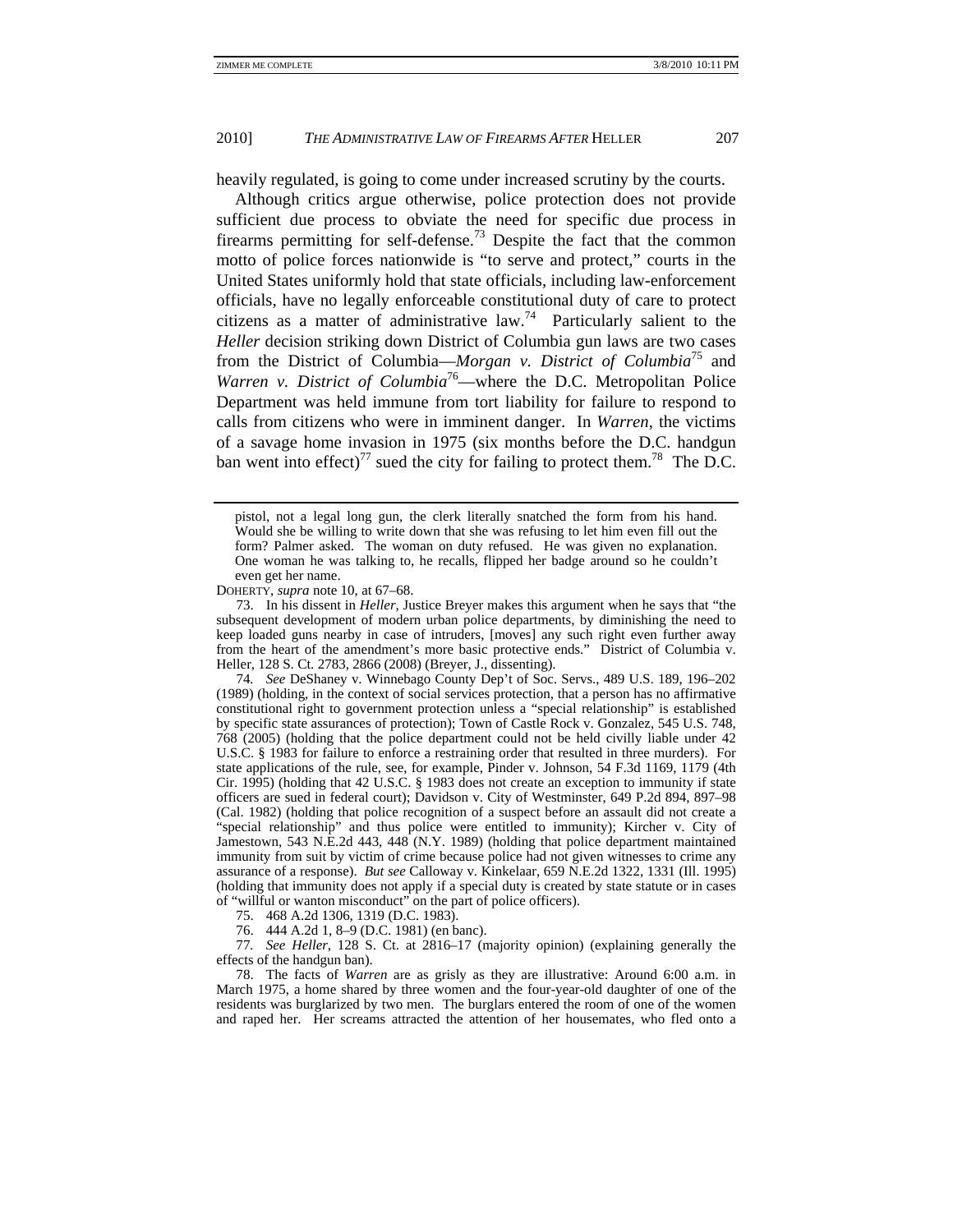Court of Appeals explicitly held that "[t]he duty [of police officers] to provide public services is owed to the public at large, and, absent a special relationship between the police and an individual, no specific legal duty exists."79 *Morgan* involved a D.C. police officer—ironically, one of the few people who could *legally* carry a handgun before *Heller*<sup>80</sup>—who attacked his family and supervisors with his service weapon.<sup>81</sup> This case drew an even more direct response from the D.C. Court of Appeals: "[L]aw enforcement officials and, consequently, state governments generally may not be held liable for failure to protect individual citizens from harm caused by criminal conduct."<sup>82</sup> The court's fundamental rationale was the same as

79*. Id.* at 3.

 80. D.C. Code § 7-2502.02(a)(4) (2001) (exempting D.C. Metropolitan Police officers from handgun registration requirements), *invalidated by Heller*, 128 S. Ct. at 2821–22.

 81. Morgan was a D.C. police officer who threatened his wife with his legal service pistol, after which she fled with their children and informed Morgan's commander, a police captain. Morgan himself had been a troublesome officer, with a history of derelictions of duty and lying to his superiors. After Morgan's wife asked Morgan's captain to "make him stay away from her," Morgan and his wife agreed to separate. A few months later, Morgan's wife again called the captain to find out when Morgan would be on duty so she could move into a new apartment without him finding out where she would be living. Nevertheless, three months later, Morgan broke into his wife's new apartment, choked her unconscious, and forced her at gunpoint to drive to her parents' house, where her children by Morgan were staying. Morgan then abducted the children at gunpoint, after which his wife and her parents called the police. Morgan's superiors ordered him to surrender, which he offered to do at his in-laws. At the surrender he pulled his gun, shot his wife twice, shot and killed his father-in-law, wounded his son with a stray bullet, and shot his commanding lieutenant. Morgan was subsequently convicted of murder in the first degree and two counts of assault with intent to kill while armed. Morgan v. District of Columbia, 468 A.2d 1306, 1308–09 (D.C. 1983).

82*. Id.* at 1310. The court further reasoned,

[A] special relationship does not come into being simply because an individual requests assistance from the police. Otherwise, a police officer's general duty to the public inevitably would narrow to a special duty to protect each and every person who files a complaint with the department and attaches a request for help. Under these circumstances, the no-liability rule is particularly salutary: individual citizens are in no position to direct the discretion of police officers whose primary responsibilities must be focused broadly in attending to the safety of the public at large. A plaintiff, in short, "cannot unilaterally call into existence a special relationship."

*Id.* at 1313 (citations omitted). It seems not even a frantic 911 call can overcome this immunity.

neighbor's roof and called D.C. police for help. Inexplicably, the dispatcher broadcasted this request for help as a non-urgent "Priority 2" call. Two officers arrived; one went to the front door, knocked, and seeing no one visible inside, left. The burglars were still inside and the housemates called police again. Again, the call was flagged as non-urgent, and despite the dispatcher's assurance that police were on the way, no officers were dispatched. Believing the police were on the way, the housemates called down to their friend. This attracted the attention of the burglars, who quickly found the other two housemates. The burglars then abducted the three women at knifepoint and forced them to go back to the burglars' apartment. For the next fourteen hours the burglars held the three women captive, robbed them, raped them, beat them, and forced them to commit sexual acts upon each other. *Warren*, 444 A.2d at 2.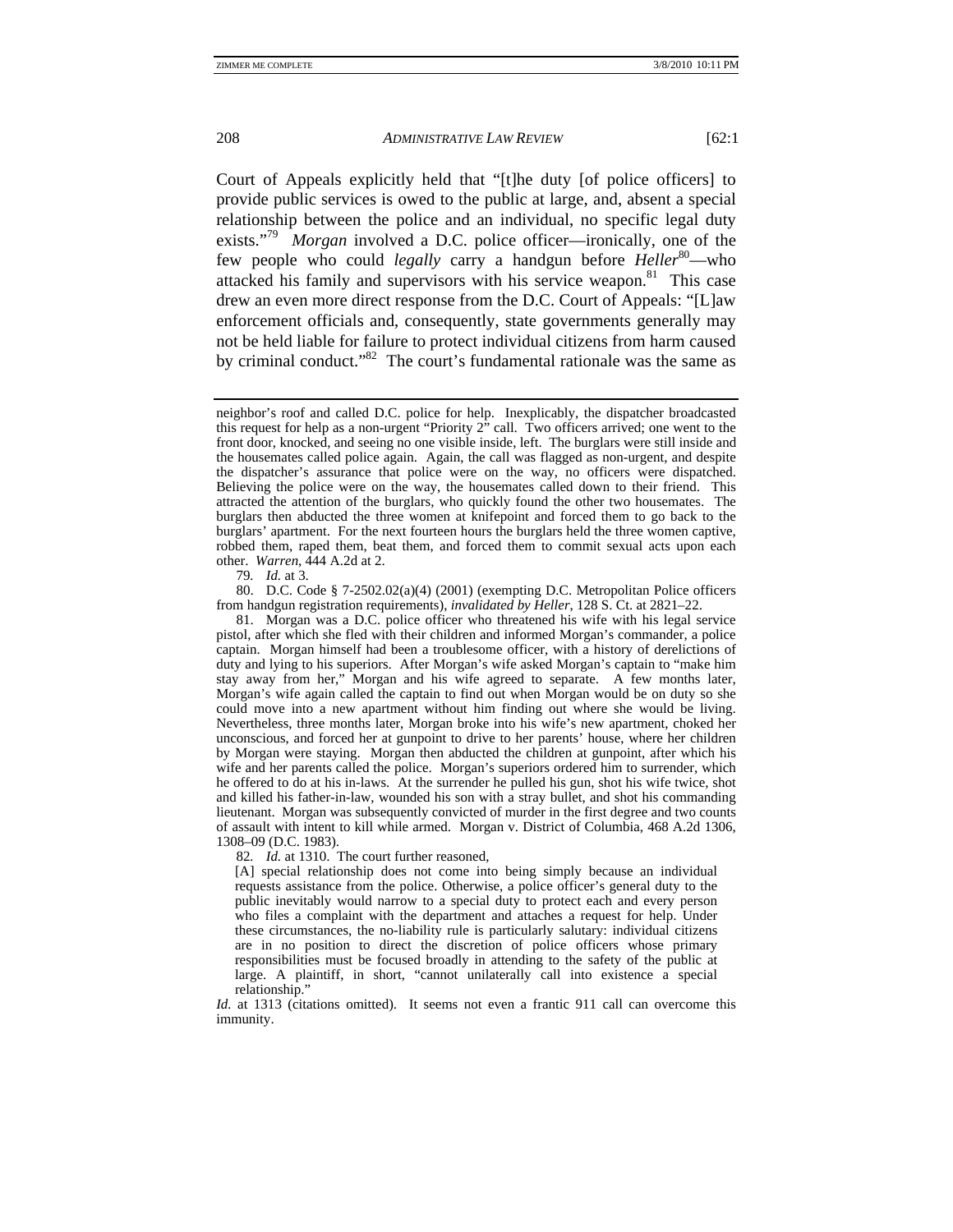in *Warren*: "[T]he duty to prevent crime is a general duty owed to the public and, therefore, unenforceable by any one individual."<sup>83</sup> As one amicus brief submitted to the Supreme Court in *Heller* grimly noted, "it is accurate to state that the law is similar in all 50 states: the police have no duty to protect you, and it is almost impossible to construct a fact pattern that will trigger liability when the police fail to protect citizens." $84^{\degree}$  Since police protection is not guaranteed by right or by due process, it is no substitute for a right to keep and bear arms and the due process that follows such a right.

# III. ADJUDICATORY STANDARDS, DUE PROCESS, AND FIREARMS REGULATIONS AFTER *HELLER*

As noted above, courts applying *Heller* will likely be applying heightened scrutiny to gun regulations, scrutiny that will apply to both federal regulations through the Administrative Procedure  $Act^{85}$  and state regulations through the Fourteenth Amendment.<sup>86</sup> Most of the key challenges to firearm regulations will come in regulatory adjudications, particularly permitting and licensing challenges posed by aggrieved firearms owners seeking to challenge the denial of permits or licenses. $87$ The stricter judicial scrutiny of restrictions on the right to keep and bear arms that *Heller* anticipates will manifest in administrative practice in two ways: by elevating the right to keep and bear arms from a property interest to a liberty interest and by requiring courts to take a more skeptical view of

<sup>83</sup>*. Id.* at 1311.

 <sup>84.</sup> Brief for Buckeye Firearms Found. LLC et al. as Amici Curiae Supporting Respondent at 38, District of Columbia v. Heller, 128 S. Ct. 2783 (2008) (No. 07-290), 2008 WL 383532.

 <sup>85.</sup> The Supreme Court's constitutional power to apply strict scrutiny to federal regulatory agencies, grounded in the Fifth Amendment's requirement of due process of law, *see* U.S. CONST. amend. V, is reflected in the Administrative Procedure Act, *see* 5 U.S.C. § 706(2)(b) (2006), which allows federal courts to "hold unlawful and set aside agency action, findings, and conclusions found to be . . . contrary to constitutional right, power, privilege, or immunity."

 <sup>86.</sup> The Fourteenth Amendment gives Supreme Court decisions applying strict scrutiny power over state regulatory agencies. *See, e.g.*, Sherbert v. Verner, 374 U.S. 398, 403–04 (1963) (applying the strict scrutiny test to state agency and holding that a denial of unemployment benefits to a woman who refused to work on Saturdays for religious reasons violated the incorporated Free Exercise Clause of the First Amendment).

 <sup>87.</sup> The administrative rulemaking process will not pose nearly so much of a challenge, as legislatures usually make the decisions on what to regulate and the agencies follow them closely. *See* BUREAU OF ALCOHOL, TOBACCO, FIREARMS AND EXPLOSIVES, FED. FIREARMS REGULATIONS REFERENCE GUIDE 228-42 (2005), http://permanent.access.gpo.gov/lps41631/2005/p53004.pdf (cross-referencing federal guncontrol laws in the *U.S. Code* with their counterpart regulations in the *Code of Federal Regulations* and industry circulars, including many *Code of Federal Regulations* sections taken verbatim from the *U.S. Code*). Consequently, it is not discussed in this Comment.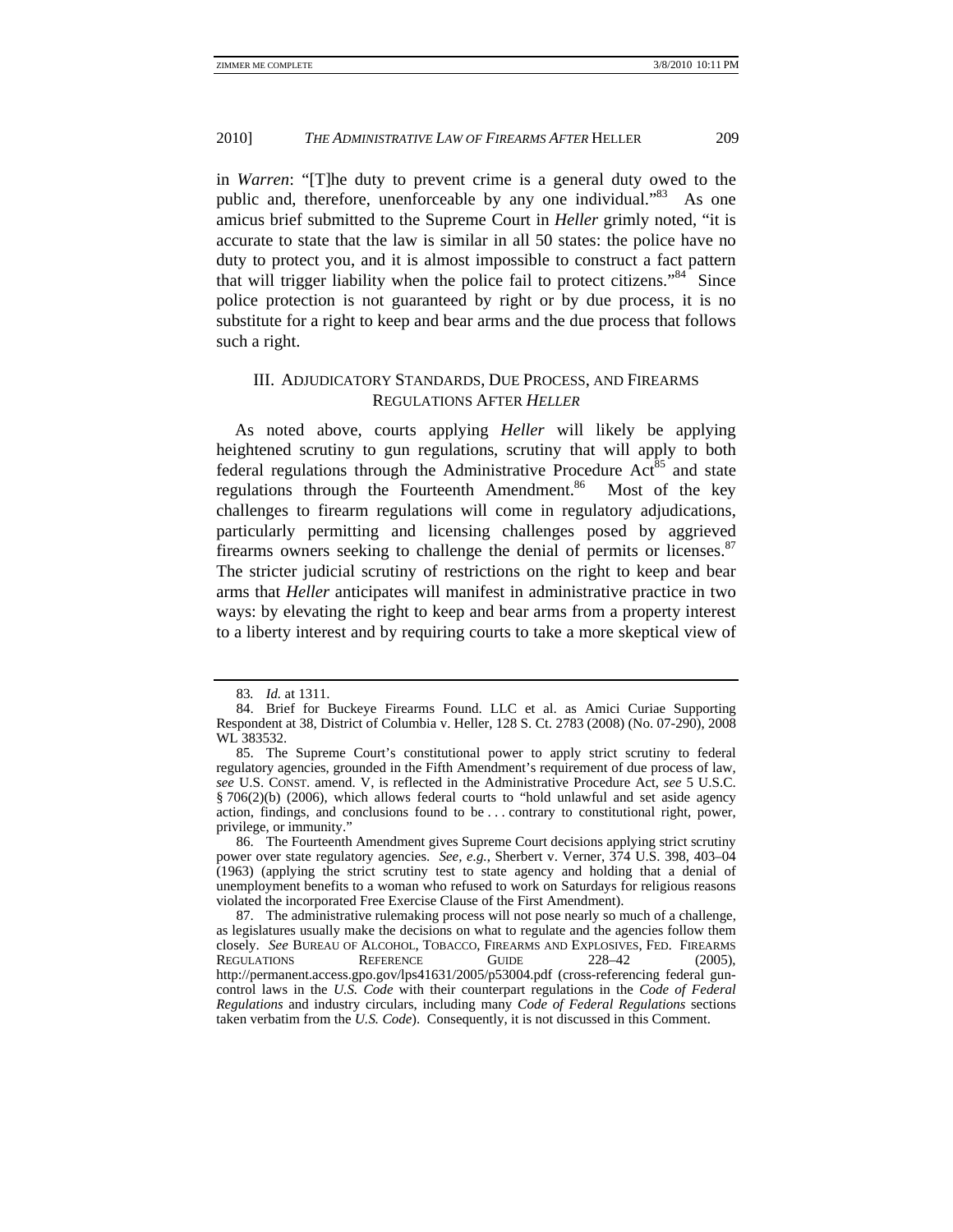the evidence used to justify restrictions on firearms.

# *A. Liberty Interests, Property Interests, and the "Arbitrary and Capricious" Standard*

Administrative adjudications, under the Due Process Clause, deal with two kinds of interests: liberty interests and property interests. Liberty interests, as defined by the Supreme Court, include "those privileges long recognized . . . as essential to the orderly pursuit of happiness by free men," which are protected by federal constitutional law.<sup>88</sup> In contrast, property interests are created by sources independent of the Constitution, chiefly state law.<sup>89</sup> While officially coequal, judges and lawyers have found in practice that liberty interests generally receive broader protections than property rights do. $90$  An object being regulated may be a property interest, but a person being regulated has a liberty interest, and liberty interests receive greater consideration.<sup>91</sup> In determining what process is due to protect liberty and property interests from governmental intrusion, courts use a balancing test weighing three factors: (1) the private interest affected,

 <sup>88.</sup> Bd. of Regents of State Colls. v. Roth, 408 U.S. 564, 572 (1972) (quoting Meyer v. Nebraska, 262 U.S. 390, 399 (1923)); *see also* Nordyke v. King, 563 F.3d 439, 457 (9th Cir. 2009) ("[T]he right to keep and bear arms is deeply rooted in this Nation's history and tradition. . . . The crucial role this deeply rooted right has played in our birth and history compels us to recognize that it is . . . necessary to the Anglo–American conception of ordered liberty that we have inherited." (internal quotation marks omitted)).

<sup>89</sup>*. Roth*, 408 U.S. at 577 ("Property interests, of course, are not created by the Constitution. Rather, they are created and their dimensions are defined by existing rules or understandings that stem from an independent source such as state law—rules or understandings that secure certain benefits and that support claims of entitlement to those benefits."); *see also* Perry v. Sindermann, 408 U.S. 593, 601 (1972) ("A person's interest in a benefit is a 'property' interest for due process purposes if there are such rules or mutually explicit understandings that support his claim of entitlement to the benefit and that he may invoke at a hearing.").

<sup>90</sup>*. See* Ingraham v. Wright, 430 U.S. 651, 701 (1977) (Stevens, J., dissenting) ("When only an invasion of a property interest is involved, there is a greater likelihood that a damages award will make a person completely whole than when an invasion of the individual's interest in freedom from bodily restraint and punishment has occurred."); Stephen Loffredo & Don Friedman, Gideon *Meets* Goldberg*: The Case for a Qualified Right to Counsel in Welfare Hearings*, 25 TOURO L. REV. 273, 315–16 (2009) (stating that the Supreme Court's due process jurisprudence implies "a hierarchy that generally values liberty interests above mere property interests," and that the right of the poor to welfare benefits is consequently a liberty interest with a greater effect on the *Mathews* balancing test than a property interest).

 <sup>91.</sup> This is not to suggest that all firearms interests are liberty interests. Permits to sell firearms as a business are considered a property interest. Spinelli v. City of New York, 597 F.3d 160, 168–69 (2d Cir. 2009). However, the *Mathews* balancing test, *see infra* note 92 and accompanying text, still applies in such cases, and courts will reverse state actions that fail the test. *Spinelli*, 597 F.3d at 172 (holding that suspending a gun-shop owner's license and seizing the weapons while providing inadequate notice and delaying a hearing for fiftyeight days violated the owner's property interest).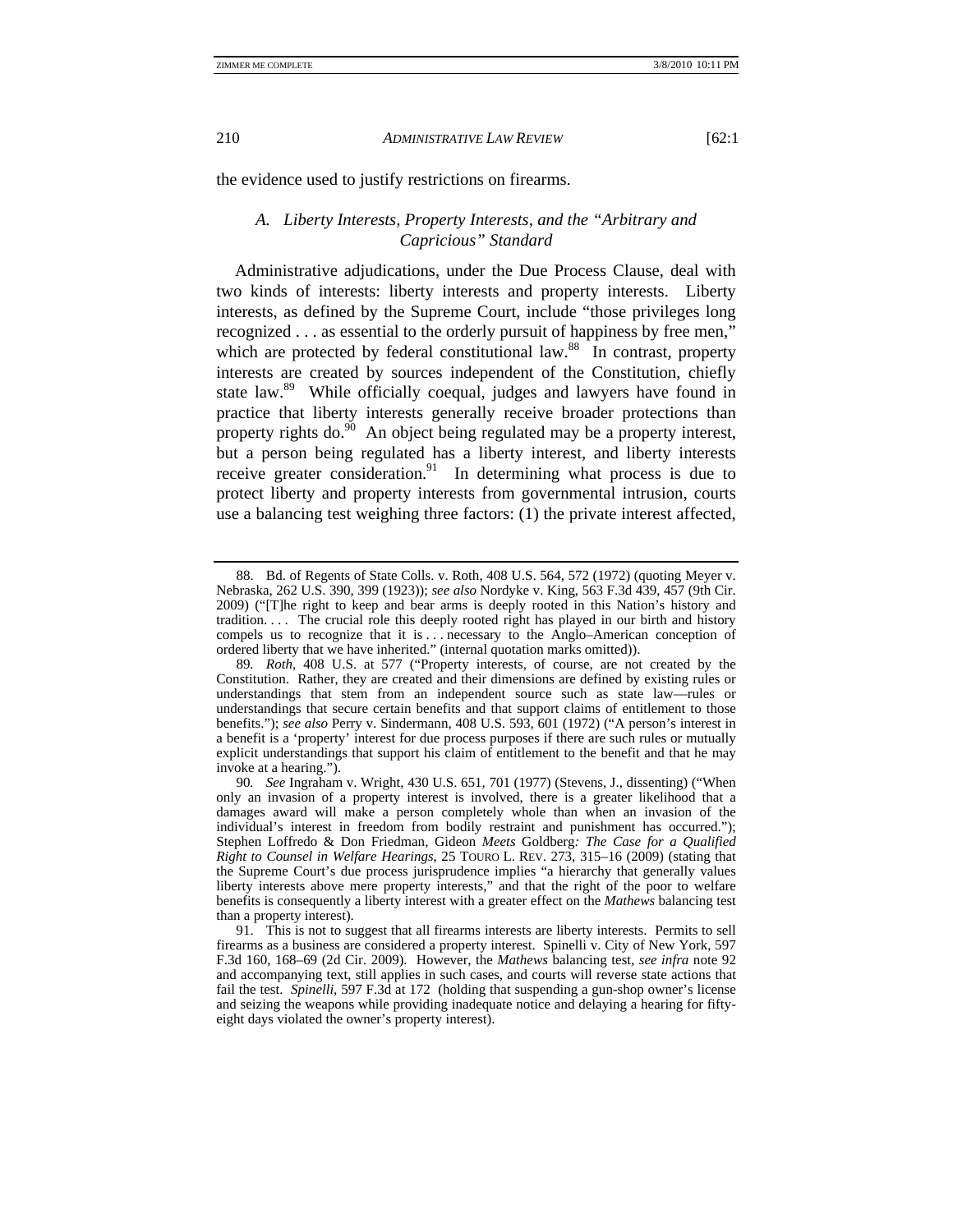(2) the government interest affected, and (3) the risk of erroneous deprivation of due process in the procedures used versus the value of other procedures or additional safeguards.<sup>92</sup>

*Heller*'s incorporation of the right to keep and bear arms as a liberty interest instead of a property interest has a quiet but definite influence on this calculus.<sup>93</sup> Already, federal courts are balking at enforcing laws that deprive accused felons of their Second Amendment rights while not requiring a particularized finding of danger. In two cases arising under a new federal law denying any person accused of possessing child pornography the legal ability to possess a firearm,  $94$  two federal district courts refused to enforce such provisions absent a particularized showing that the defendants posed a threat to the community.<sup>95</sup> In both of these cases, the judges cited the *Mathews* balancing test and the importance of procedural due process in their decisions.<sup>96</sup>

Allowing firearms regulators too much discretion in regulating the liberty interest is likely an infringement of due process, and legislators should be wary of doing so. Concealed-carry weapon (CCW) permitting schemes, which allow a person holding a permit to carry a weapon concealed from public view on their person, are relevant examples. Dating

 <sup>92.</sup> Mathews v. Eldridge, 424 U.S. 319, 334–35 (1976).

 <sup>93. &</sup>quot;[W]hatever else [the Second Amendment] leaves to future evaluation, it surely elevates above all other interests the right of law-abiding, responsible citizens to use arms in defense of hearth and home." District of Columbia v. Heller, 128 S. Ct. 2783, 2821 (2008). This understanding is percolating down to lower courts, even in criminal cases. *See* United States v. Arzberger, 592 F. Supp. 2d 590, 602 (S.D.N.Y. 2008) ("To the extent . . . that the Second Amendment creates an individual right to possess a firearm unrelated to any military purpose, it also establishes a protectible liberty interest."); *see also* Brannon P. Denning & Glenn H. Reynolds, Heller*, High Water(mark)? Lower Courts and the New Right to Keep and Bear Arms*, 60 HASTINGS L.J. 1245, 1263 (2009) ("These cases suggest that, as an enumerated right, the right to possess firearms is not something that can be withdrawn at a legislative whim. Rather, it is sufficiently important to trigger individualized due process protections  $\dots$ .").

 <sup>94. 18</sup> U.S.C. § 3142 (c)(1)(B)(viii) (2006) (conditioning pretrial release of a person accused of certain offenses against a minor victim on that person "refrain[ing] from possessing a firearm, destructive device, or other dangerous weapon").

<sup>95</sup>*. See* United States v. Kennedy, 593 F. Supp. 2d 1221, 1231 n.4 (W.D. Wash. 2008) ("If the government's position in this case is sustained, this constitutional right would be taken away not because of a conviction, but merely because a person was charged. . . . Certainly no particularized need has been established in this case that the Defendant should [be] prohibited from possessing a firearm."); *Arzberger*, 592 F. Supp. 2d at 603 ("[A]n accused [cannot] be required to surrender his . . . right to possess a firearm without [an] opportunity to contest whether such a condition is reasonably necessary in his case to secure the safety of the community. Because the Amendments do not permit an individualized determination, they are unconstitutional on their face."); *see also* Denning & Reynolds, *supra* note 93, at 1263 ("One suspects that the nexus between child pornography possession and firearms crimes is likely to be slight; certainly these two cases do not suggest otherwise.").

<sup>96</sup>*. See Kennedy*, 593 F. Supp. 2d at 1229; *Arzberger*, 592 F. Supp. 2d at 602.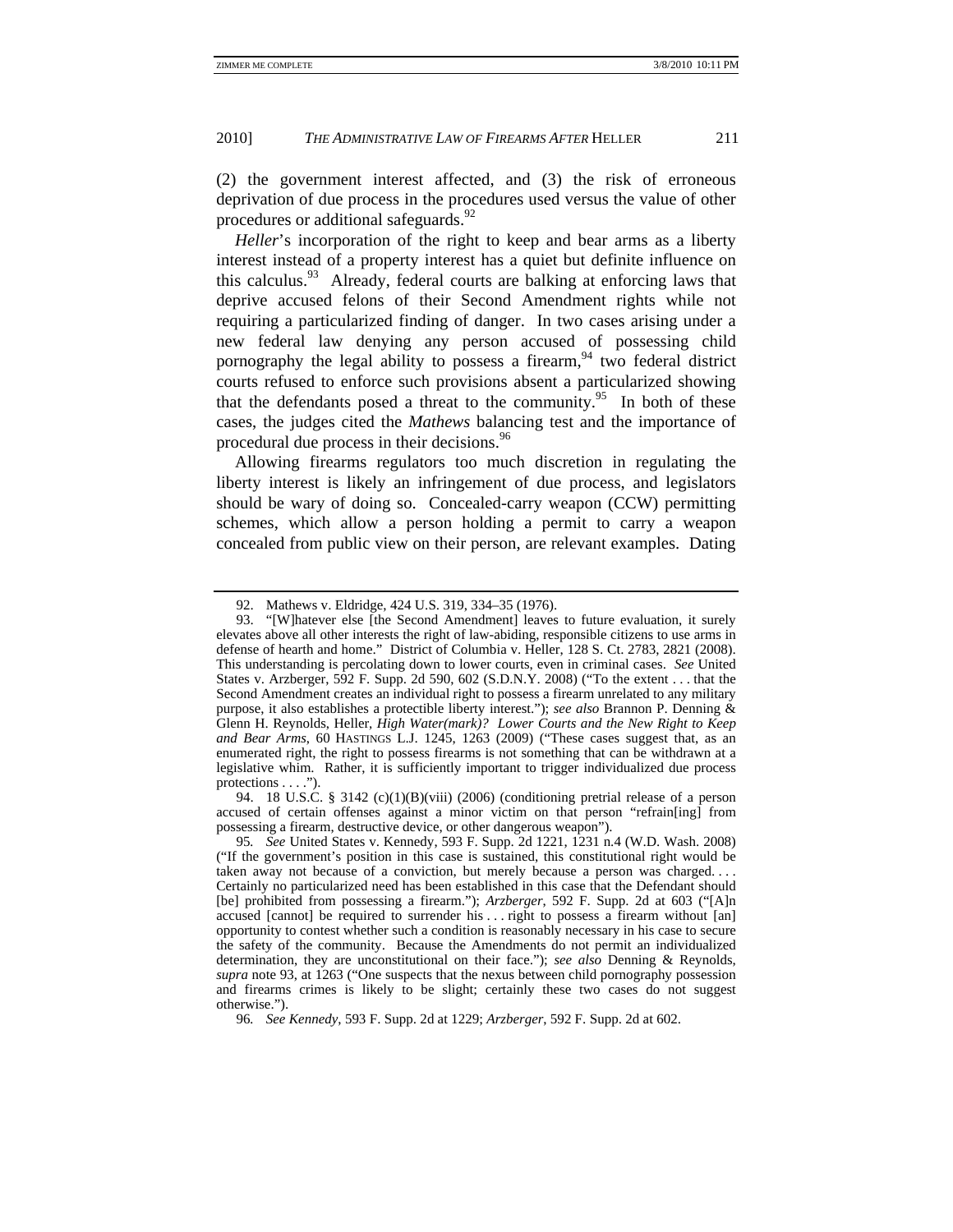back to the earliest days of America,  $97$  concealed-carry laws have never been immune from arbitrary application and enforcement.<sup>98</sup> Whether issuing more of these permits reduces crime is a matter of academic debate,<sup>99</sup> but they are increasingly popular among state legislatures. Only two states now forbid all concealed carry.100 Twelve states issue permits on a "may issue" basis, where discretion to issue a permit is left to law enforcement.<sup>101</sup> Thirty-four states issue concealed-carry permits on a "shall issue" basis, where law enforcement officers have no discretion in issuing permits,<sup>102</sup> and two states require no permit at all.<sup>103</sup> The Supreme Court

99*. See* COMM. TO IMPROVE RESEARCH INFO. & DATA ON FIREARMS, NAT'L RESEARCH COUNCIL OF THE NAT'L ACADS., FIREARMS AND VIOLENCE 150 (2005) [hereinafter FIREARMS AND VIOLENCE] ("No link between right-to-carry laws and changes in crime is apparent in the raw data . . . it is only once numerous covariates are included that the negative results in the early data emerge."). This was the only part of the report that any member of the National Academies Review Committee dissented from; Professor James Q. Wilson noted that "with only a few exceptions, the studies cited . . . do not show that the passage of [rightto-carry] laws drives the crime rates up . . . . The direct evidence that such shooting sprees occur is nonexistent. Indeed, the [exception paper] shows that there was a 'statistically significant downward shift in the trend' of the murder rate." *Id.* at 270; *see also* JOHN R. LOTT, JR., MORE GUNS, LESS CRIME 94 (1998) (concluding that nondiscretionary "shall issue" concealed-carry permit schemes had the greatest effect on reducing crime, and that racial minorities and women benefit the most from such permitting schemes). *But see* EVALUATING GUN POLICY 324 (Jens Ludwig & Phillip J. Cook eds., 2003) (concluding that the correlation observed by Lott and his coauthors cannot definitively show a causal relationship due to the unreliability of the data available).

100*. See* 720 ILL. COMP. STAT. ANN. 5/24-1(a)(4), (a)(10) (West 2008) (prohibiting the carrying of concealed weapons within one's vehicle or person in public unless meeting the exemptions); WIS. STAT. ANN. § 941.23 (West 2005) (prohibiting any person except a peace officer from carrying a concealed and dangerous weapon).

 101. In "may issue" states, law enforcement officials may deny permits to a person at their own discretion based on various statutory criteria. *See, e.g.*, CAL. PENAL CODE §§ 12050–12054, 12590 (West 2008) (listing various penal provisions limiting the issuance of permits).

 102. In "shall issue" states, law enforcement officials must issue concealed-carry permits; they have no discretion to deny permits to any person who meets the defined statutory criteria. *See, e.g.*, GA. CODE. ANN. §§ 16-11-126 to 16-11-130 (2007) (stating that when no derogatory information is found on the applicant bearing on his or her eligibility to obtain a license, the blank license shall be returned directly to a judge who will have sixty days from the date of the initial application to issue the license); OHIO REV. CODE ANN. §§ 2923.11–2923.24 (LexisNexis 2006) (prohibiting issuance of a license only when negative information is found against the applicant).

103*. See, e.g.*, ALASKA STAT. § 11.61.220(a) (2008) (allowing concealed carry without application for permit but listing rules of conduct when a concealed weapon must be removed or revealed); VT. STAT. ANN. tit. 13, §§ 4004, 4016 (1998) (listing only restrictions of certain places or behavior that would be a violation of concealed-carry laws).

 <sup>97.</sup> The primary purposes of early prohibitions on concealed carry were to keep black slaves away from weapons and to end the practice of dueling. CLAYTON E. CRAMER, CONCEALED WEAPON LAWS OF THE EARLY REPUBLIC 9, 127–28 (1999).

<sup>98</sup>*. See* CLAYTON E. CRAMER, FOR THE DEFENSE OF THEMSELVES AND THE STATE: THE ORIGINAL INTENT AND JUDICIAL INTERPRETATION OF THE RIGHT TO KEEP AND BEAR ARMS 141 (1994) (noting that juries in concealed weapons cases were given instructions allowing them to find persons accused of concealed carrying not guilty "if the defendant successfully proved his good character and motives").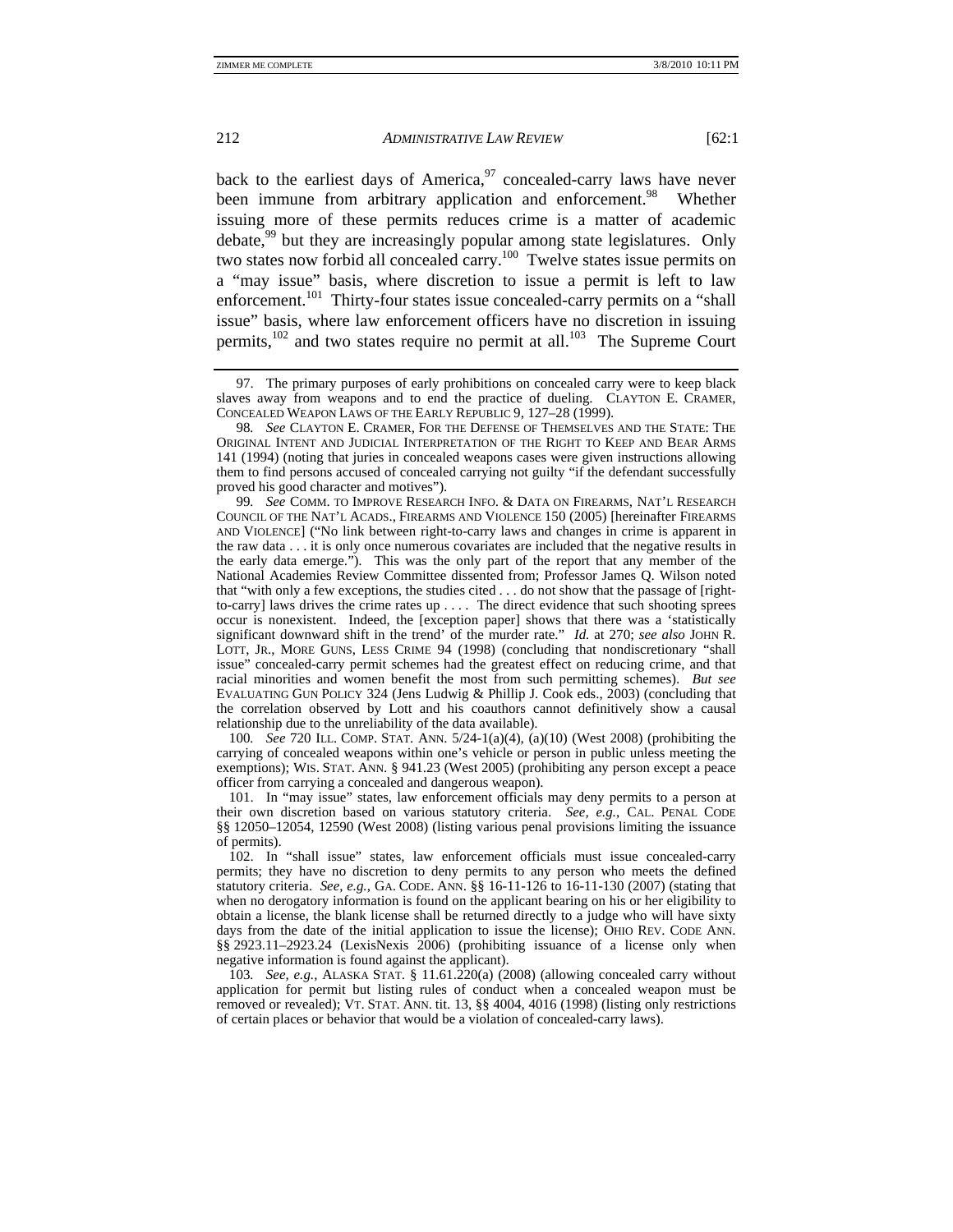implied in *Heller* that a permitting scheme for handguns was permissible as long as it was not arbitrarily or capriciously applied.<sup>104</sup> Although this may seem an easy standard to meet, "may issue" CCW permit schemes appear inherently arbitrary and capricious. For example, New York City's application of the state's handgun permit  $law$ , $105$  in practice, is so labyrinthine that only wealthy or politically connected citizens can get handgun licenses,<sup>106</sup> while the city routinely denies handgun licenses to taxi drivers because it claims they do not carry enough cash to be an attractive target for robbers.<sup>107</sup> California, also a "may issue" state, gives its counties such broad discretion in CCW permitting that county sheriffs even have the power to effectively revoke previously issued CCW permits.<sup>108</sup> This kind of discretion on the part of local officials to grant or deny CCW permits infringes on the Second Amendment liberty interest of firearms owners that *Heller* recognizes and is unlikely to survive the renewed due process scrutiny that *Heller* portends and administrative law has long recognized as essential.<sup>109</sup> Overbroad discretion in the regulation of a liberty interest will not hold up in court, especially when the liberty interest comes from an

105*. See* N.Y. PENAL LAW § 400.00 (McKinney 2008) (allowing handgun licenses if the applicant is, among other things, of "good moral character," "no good cause exists for the denial of the license," and "proper cause" exists showing a need for a license).

106*. See* Colum Lynch, *Elite in NYC are Packing Heat*, BOSTON GLOBE, Jan. 8, 1993, at 3 (identifying, among other New York City handgun license holders, *New York Times* publisher Arthur Ochs Sulzberger, prominent gun-control advocate Laurence Rockefeller, *National Review* founder William F. Buckley, actors Bill Cosby and Joan Rivers, real estate developer Donald Trump, and radio "shock jock" Howard Stern).

107*. See* Jeffrey R. Snyder, *Fighting Back: Crime, Self Defense, and the Right to Carry a Handgun* (CATO Policy Analysis No. 284, 1997), https://www.cato.org/pubs/pas/pa-284.html (noting that one state based its decision on the fact that carrying less than \$2,000 in cash does not make taxi drivers a target, despite the profession's high risk of robbery).

 108. "[Orange County, California Sheriff Sandra] Hutchens' new policy requires that to get a concealed-firearm permit, applicants must prove there is a legitimate threat to their safety and agree to undergo possible psychological, polygraph or medical testing." Stuart Pfeifer, *Tighter Policy on Concealed Weapons in O.C.*, L.A. TIMES, Aug. 12, 2008, at B4. Describing her new standards, "Hutchens explained that she will issue the permits 'to persons of good and upstanding character who possess credible, significant and substantiated cause to fear for their safety[,]'" criteria which are inherently subjective. *Id*. Noting strong statistical evidence that more-liberal concealed-carry weapons (CCW) permitting has led to a decrease in crime, one critic reports Hutchens is now encountering resistance from Orange County's 1,100 CCW permit holders (out of a population of three million residents), "including the 442 who have been sent letters saying that they have to justify keeping the permit they were issued by the previous sheriff. 'There's so much important stuff going on with the department, I didn't expect there to be so much feedback on this,' she is quoted as saying." Posting of Bob Owens to Pajamas Media, http://pajamasmedia.com/blog/concealed-carry-permits-go-poof-in-california/ (Nov. 19, 2009, 12:30 EST).

109*. See supra* note 92 and accompanying text.

<sup>104</sup>*. Cf.* District of Columbia v. Heller, 128 S. Ct. 2783, 2819 (2008) (stating that the licensing requirement will not be addressed because respondent conceded that a licensing scheme is permissible as long as it is not enforced in an arbitrary and capricious manner, thus relief is found if a license is issued to respondent).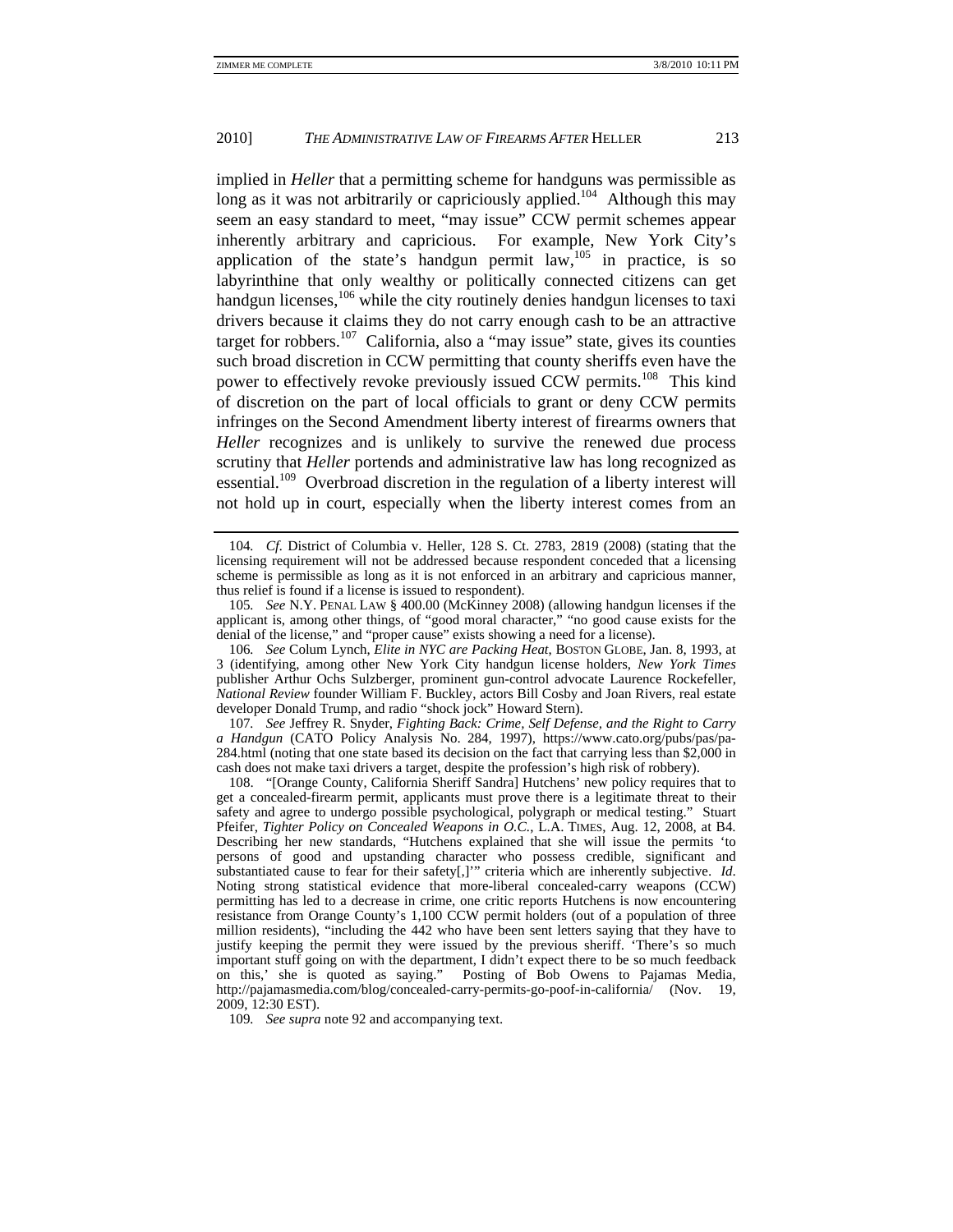incorporated provision of the Bill of Rights and the Court applies heightened scrutiny.<sup>110</sup> Indeed, the District of Columbia has already repealed a series of post-*Heller* handgun regulations aimed at restricting the models, types, features, and even colors of handguns D.C. residents can register rather than face yet another lawsuit. $111$ 

# *B. Judicial Review of Firearms Regulation and Supporting Evidence Under the APA*

While state regulations of firearms are guided by varied state administrative procedure laws and rules, subject only to federal constitutional scrutiny if they violate the Fourteenth Amendment, $112$  the future of federal firearms regulations post-*Heller* also requires consideration of the role of the federal government in regulating gun manufacturers and dealers.<sup>113</sup> The Fifth Amendment explicitly bars the federal government from taking life, liberty, or property without due process of law.114 The main federal agency responsible for the regulation of firearms, the Department of Justice's Bureau of Alcohol, Tobacco, Firearms, and Explosives  $(BATFE)$ ,<sup>115</sup> like most federal agencies, is subject to judicial review of its actions under the Administrative Procedure Act  $(APA)$  as a means of guaranteeing Fifth Amendment due process.<sup>116</sup> BATFE permit systems are a form of adjudication, and the BATFE uses informal adjudication in hearings concerning the required federal firearms licenses (FFLs) that all gun dealers are required to have.<sup>117</sup> The APA,

112*. See supra* note 86.

 <sup>110.</sup> Depending on the outcome of *McDonald*, discussed *supra* in note 60, a test case with non-felon plaintiffs challenging state "may issue" CCW permitting laws under *Heller* appears a logical next step.

<sup>111</sup>*. See* Tim Craig, *D.C. Expands List of Allowed Guns to Avert Lawsuit*, WASH. POST, ne 20, 2009, http://www.washingtonpost.com/wp-dyn/content/article/2009/06/19/ June 20, 2009, http://www.washingtonpost.com/wp-dyn/content/article/2009/06/19/ AR2009061901822\_pf.html. In addition, D.C. initially only allowed residents to register revolvers and not semiautomatic pistols. That ban was also lifted in September 2008 in response to public and congressional pressure. *Id*.

<sup>113</sup>*. See generally* 18 U.S.C. § 922 (2006) (defining offenses related to the sale of firearms that are shipped, transported, or received in interstate commerce, including, inter alia, lists of prohibited purchasers, limits on the sale of fully automatic weapons and certain types of ammunitions, background-check requirements, and dealer record-keeping requirements).

 <sup>114.</sup> U.S. CONST. amend. V.

<sup>115</sup>*. Heller* does not apply to explosives. *See* United States v. Tagg, 572 F.3d 1320, 1326 (11th Cir. 2009).

<sup>116</sup>*. See* 5 U.S.C. § 702 (2006) ("A person suffering legal wrong because of agency action, or adversely affected or aggrieved by agency action within the meaning of a relevant statute, is entitled to judicial review thereof.").

<sup>117</sup>*. See* 18 U.S.C. § 923 (2006) (establishing federal firearms license (FFL) permitting scheme that applies to all importers, manufacturers, and dealers in firearms and ammunition); *Bureau of Alcohol, Tobacco, Firearms, and Explosives (BATFE): Reforming Licensing and Enforcement Authorities: Hearing Before the Subcomm. on Crime,*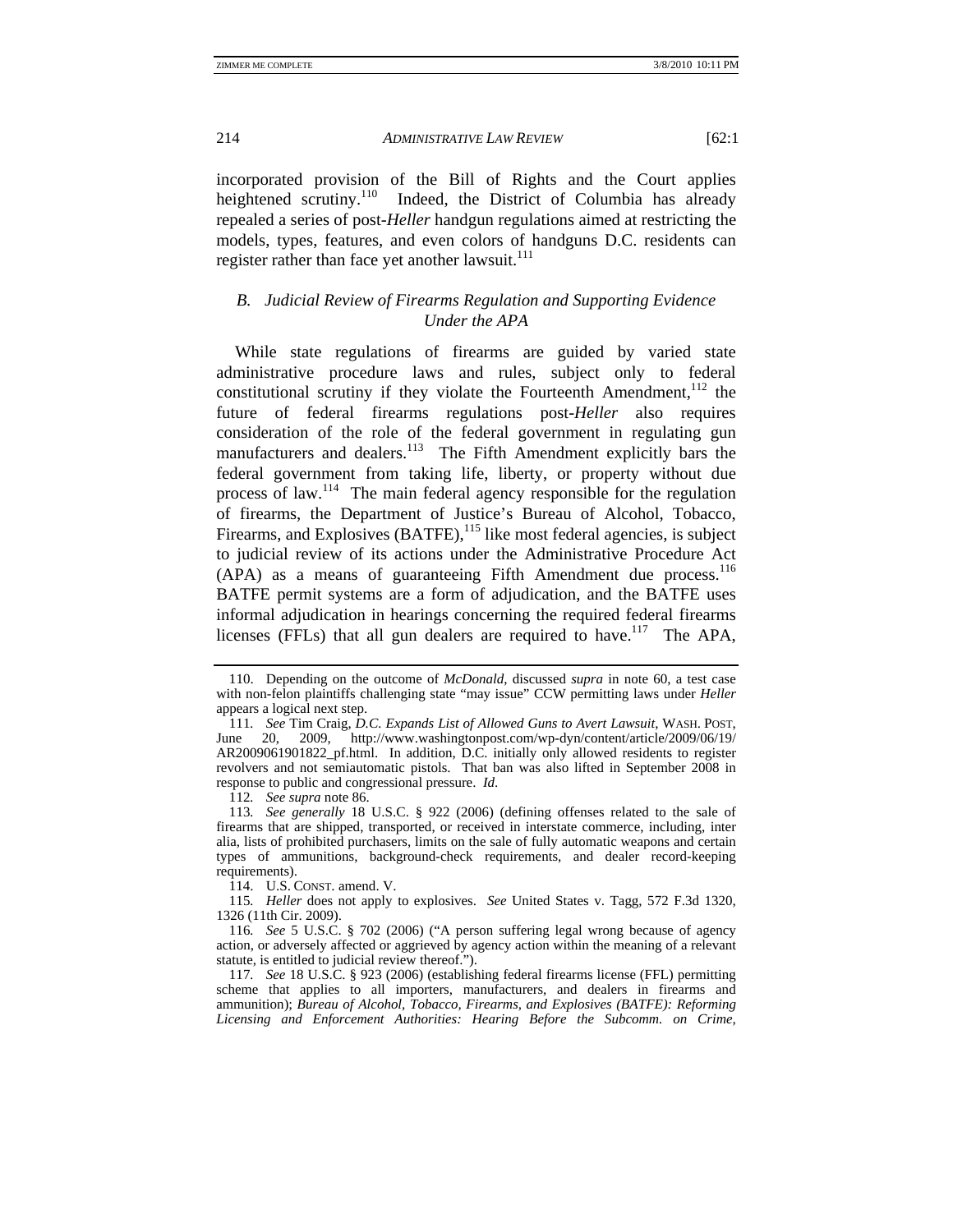however, still sets "minimum requirements" for informal adjudication, <sup>118</sup> and although ex parte communications between parties and hearing officers are allowed, an agency must still preserve a written record that provides a sufficient basis for judicial review of the agency action.<sup>119</sup> Additional requirements for informal adjudication may arise under the Due Process Clause.<sup>120</sup> But in informal adjudications, if a decision is not based on facts contained in the evidentiary record, an adversely affected party must receive an opportunity to appeal and rebut the finding.<sup>121</sup> Unless the agency statute explicitly precludes judicial review, or the law gives the agency complete discretion, the agency's actions are subject to judicial review.122 BATFE's authorizing statutes do neither.123 Additionally, so long as the BATFE's actions are final, they are reviewable by courts.<sup>124</sup>

Under the APA, courts review agency actions that are alleged to be "arbitrary, capricious,  $\lceil$  or  $\rceil$  an abuse of discretion;"<sup>125</sup> "contrary to constitutional right, power, privilege, or immunity;"<sup>126</sup> "unsupported by substantial evidence;" or "unwarranted by the facts." $127$  As a result of this explicit linkage in the APA between the "arbitrary and capricious" review used in administrative law, scrutiny of regulations affecting "rights, powers, privileges and immunities" protected by constitutional law, and the

118*. See* Pension Benefit Guar. Corp. v. LTV Corp., 496 U.S. 633, 655 (1990) ("the minimal requirements for [informal adjudication] are set forth in the APA, 5 U.S.C. § 555"). Among these rights are the right of an affected party to appear before the agency, for affected parties to be represented by counsel, 5 U.S.C. § 555(a) (2006), and if the permit sought is denied, prompt notice of the denial and a written statement of reasons for the denial, 5 U.S.C. § 555(e).

119*. See* Citizens to Preserve Overton Park, Inc. v. Volpe, 401 U.S. 402, 419 (1971) (holding that an administrative record composed of "'post hoc' rationalizations" for agency action is "an inadequate basis for review").

120*. Cf. Pension Benefit Guar. Corp.*, 496 U.S. at 655–56 ("A failure to provide [protections beyond the minimum of § 555] *where the Due Process Clause itself does not require them* (which has not been asserted [in this case]) is therefore not unlawful.") (emphasis added). Such due process requirements are discussed in Part II.C, *supra.*

121. 5 U.S.C.  $\S$  556(e).

122. *Id.* § 701(a).

123*. See* 28 U.S.C. § 599A (2006) (leaving out an explicit preclusion of judicial review); 28 U.S.C. § 599A(b) (authorizing that BATFE is responsible for investigating "criminal and regulatory violations of the Federal firearms, explosives, arson, alcohol, and tobacco smuggling laws," yet not stating that the BATFE's actions are solely within its discretion).

124. 5 U.S.C. § 704.

125. *Id.* § 706(2)(A).

126. *Id.* § 706(2)(B).

127. *Id.* § 706(2)(E)–(F).

*Terrorism, and Homeland Security of the H. Comm. on the Judiciary*, 106th Cong. 11–12 (2006), *available at* http://ftp.resource.org/gpo.gov/hearings/109h/26765.pdf (statement of Audrey Stucko, Deputy Assistant Director, Enforcement Programs and Services, BATFE) (stating that FFL revocation hearings are conducted under informal procedures which are more amenable to unrepresented license holders, and that BATFE hearing officers are trained to give unrepresented license holders meaningful opportunity to participate in the hearing).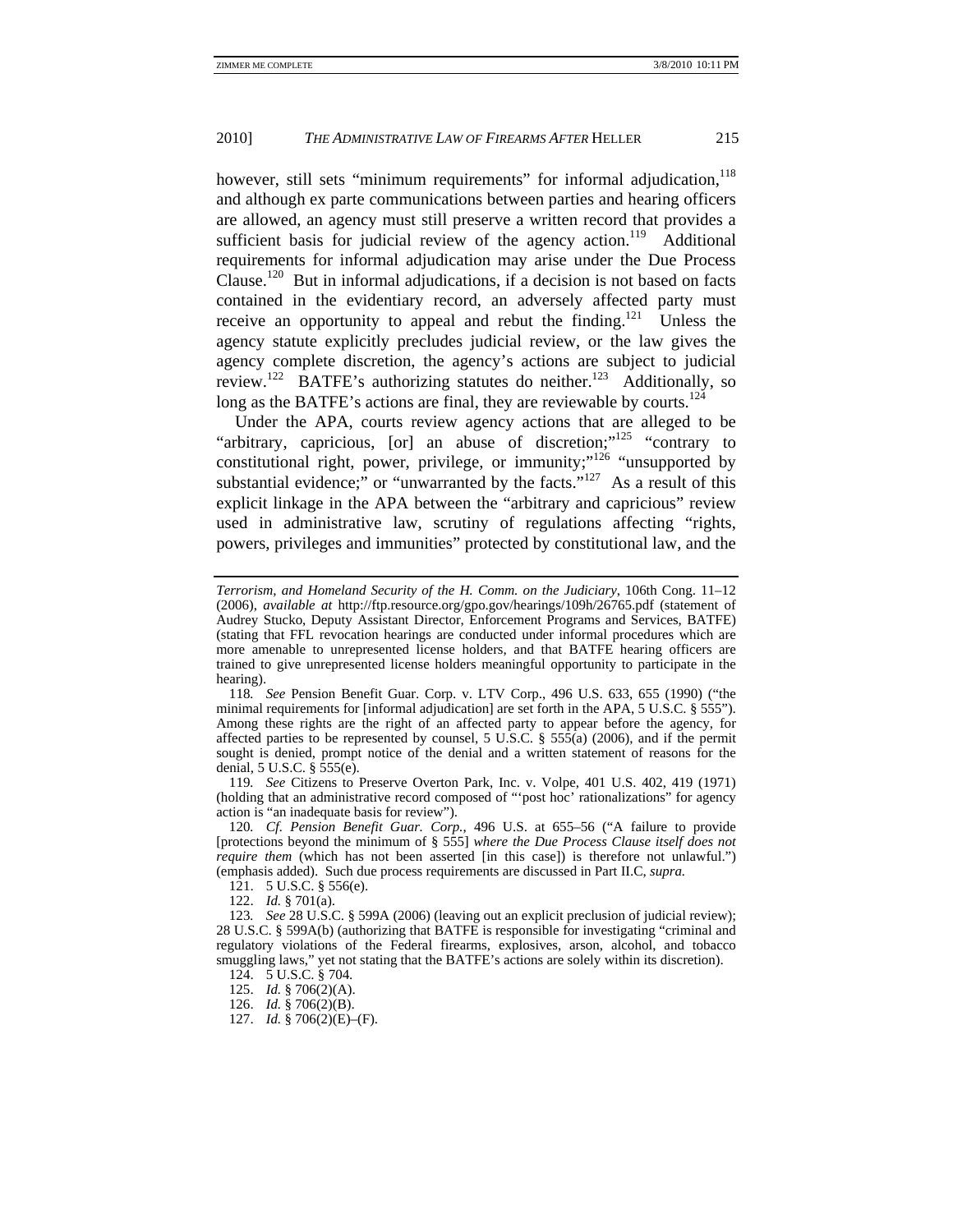rules of evidence, federal courts clearly have the power to overturn federal agency action regulating firearms under the rules established in *Heller*. 128 If the agency action does not fall into one of the defined exceptions in *Heller* itself,<sup> $129$ </sup> then its constitutionality will be put to the test.

The strongest challenges to gun regulations will arise when agency actions are supported by questionable facts or evidence, particularly as the APA recognizes that a lack of supporting evidence can be fatal to a regulation.<sup> $130$ </sup> As gun-control laws themselves generally rest upon statistics claiming a causal relationship between guns and social ills, courts can use the rules of evidence, particularly those regarding expert evidence, to weigh the value and credibility of those statistics.<sup>131</sup> In doing so, gun regulations after *Heller* may reignite a long-simmering debate in administrative law over how closely the rules of evidence used by agencies like BATFE should follow the rules used by courts.

The defining case governing expert evidence in the federal courts is *Daubert v. Merrell Dow Pharmaceuticals, Inc.*132 Under the *Daubert* standard, expert testimony is judged by four factors. First, can the expert's theory be, or has it been, tested? $133$  Second, has the expert's theory been subjected to peer review?<sup>134</sup> Third, if a particular technique has been used in arriving at a theory, what (if any) error rate does it have?<sup>135</sup> Finally, has the theory been generally accepted within the scientific community?<sup>136</sup> The *Daubert* Court noted that this four-part test is flexible and that no one factor is dispositive; the court must focus "solely on the principles and methodology, not on the conclusions they generate," and the expert testimony must be supplemented by "[v]igorous cross-examination, presentation of contrary evidence, and careful instruction on the burden of proof . . . ."137 The Court in *Daubert* established that the role of the federal district judge in cases of expert evidence is that of a gatekeeper, with the

<sup>128</sup>*. See supra* Part II.B.

 <sup>129.</sup> To wit, bans on possession by felons and the mentally ill, carrying in "sensitive places" such as government buildings, conditions and qualifications on the sale of arms, and a limitation of the right to arms "in common use" are all permissible under the Second Amendment. *See* District of Columbia v. Heller, 128 S. Ct. 2783, 2816–17 (2008); *supra* Part I.B*.* 

 <sup>130. 5</sup> U.S.C. § 706 (2)(E)–(F).

<sup>131</sup>*. See* FED. R. EVID. 702 (allowing testimony by expert witnesses "[i]f scientific, technical, or other specialized knowledge will assist the trier of fact to understand the evidence or determine a fact at issue"); FED. R. EVID. 705 ("The expert may . . . be required to disclose the underlying facts or data on cross-examination.").

<sup>132</sup>*.* 509 U.S. 579 (1993) (granting certiorari in order to resolve deep divides among federal courts concerning the proper standard for admitting expert testimony).

<sup>133</sup>*. Id.* at 593.

<sup>134</sup>*. Id.*

<sup>135</sup>*. Id.* at 594.

<sup>136</sup>*. Id.*

<sup>137</sup>*. Id.* at 594–96.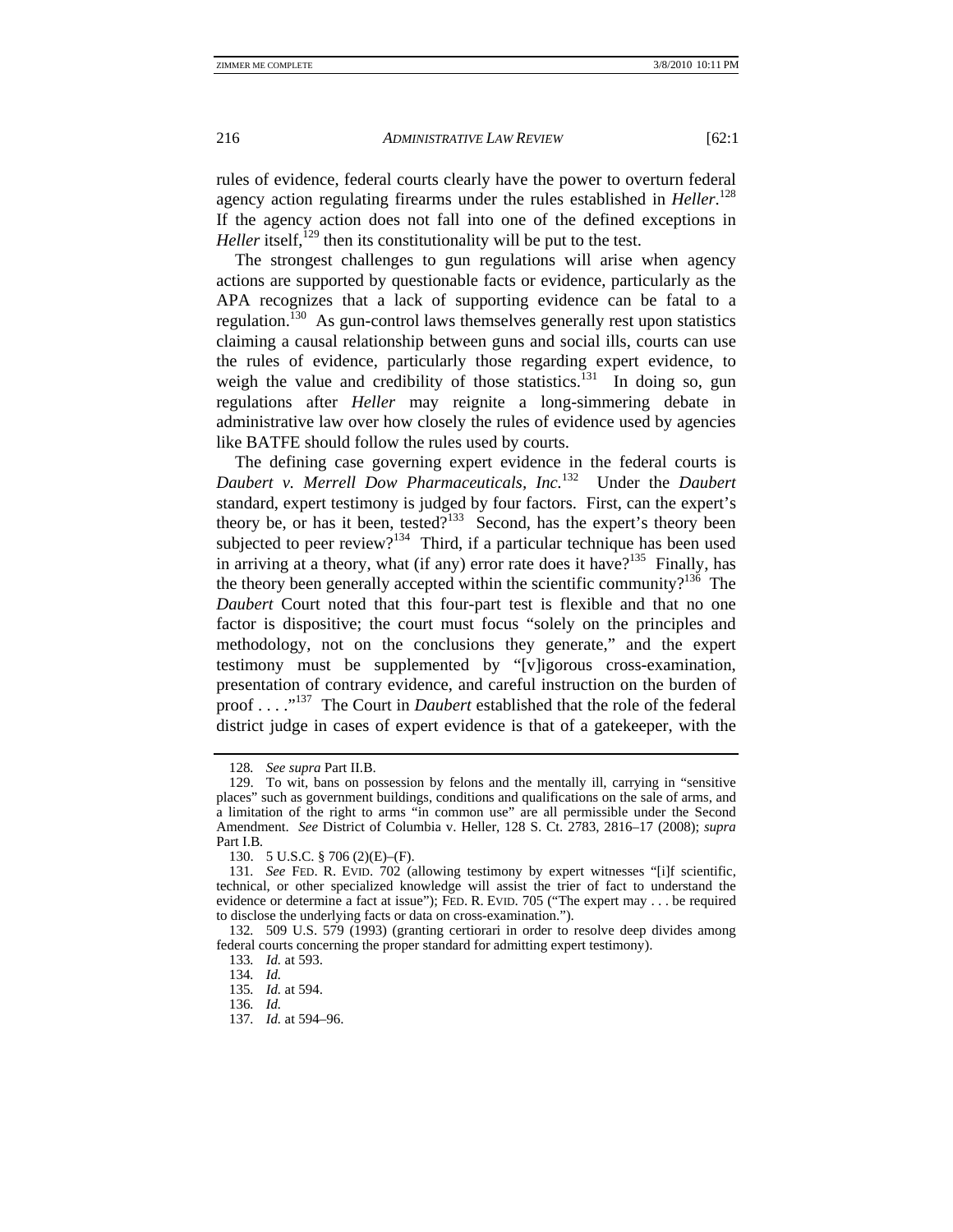power to exclude expert evidence that fails the *Daubert* test on grounds of relevancy.<sup>138</sup> The Supreme Court, in later cases, made two other holdings that further clarify the rules regarding expert evidence. First, it explicitly allowed courts to "conclude that there is simply too great an analytical gap between the data and the opinion proffered" and consequently exclude the proffered evidence.139 Second, the Court emphasized that the *Daubert* standard and the "gatekeeping" function of federal judges applied to all instances of expert testimony, including testimony from fields not traditionally considered scientific per se, such as engineering.<sup>140</sup>

Does the *Daubert* standard have relevance in administrative adjudication? Academic commentators are divided, $141$  and the general principle requiring judicial deference to agencies under *Chevron U.S.A. Inc. v. National Resources Defense Council, Inc.* remains.<sup>142</sup> Yet Congress directly addressed the rules of evidence agencies must follow in their adjudications in the  $APA$ ,  $^{143}$  and the Supreme Court has noted that all

 140. Kumho Tire Co. v. Carmichael, 526 U.S. 137, 152 (1999) (holding that the purpose of the *Daubert* requirement "is to ensure the reliability and relevancy of expert testimony. It is to make certain that an expert, whether basing testimony upon professional studies or personal experience, employs in the courtroom the same level of intellectual rigor that characterizes the practice of an expert in the relevant field.").

141*. Compare* Claire R. Kelly, *The Dangers of* Daubert *Creep in the Regulatory Realm*, 14 J.L. & POL'Y 165, 209 (2006) ("[*Daubert*] lacks any administrative law grounding. It is ill-suited to apply across the board to all agencies, it is likely to be used in a rhetorical and meaningless way, and it is likely to be overused, morphed, and stretched to fit any conceivable situation."), *with* J. Tavener Holland, Comment, *Regulatory* Daubert*: A Panacea for the Endangered Species Act's "Best Available Science" Mandate?*, 39 MCGEORGE L. REV. 299, 326 (2008) ("Regulatory *Daubert* has much to offer . . . . By instituting a new framework for judicial review of the methodologies behind agency science, regulatory *Daubert* will help agencies effect a needed separation between policy and science. This will result in a lower risk of substantive bias, greater accountability, and greater transparency."), *and* Alan Charles Raul & Julie Zampa Dwyer, *"Regulatory*  Daubert*": A Proposal to Enhance Judicial Review of Agency Science by Incorporating*  Daubert *Principles into Administrative Law*, 66 LAW & CONTEMP. PROBS. 7, 8 (2003) ("*Daubert* principles should [be used] under the APA because these principles are consistent with the APA requirement that agencies engage in reasoned decisionmaking, would assure better documentation of agencies' scientific decisions, and would enhance the rigor and predictability of judicial review of agency action based on scientific evidence.").

 142. 467 U.S. 837, 842–43 (1984) (requiring courts to defer to agency interpretations of federal statutes if (1) the statutes are ambiguous or silent on the issue in question and (2) if the agency's interpretation is a permissible construction of the statute).

143*. See* 5 U.S.C. § 556(d) (2006) ("Except as otherwise provided by statute, the proponent of a rule or order has the burden of proof. Any oral or documentary evidence

<sup>138</sup>*. Id.* at 597; *see also id.* at 591 n.9 ("In a case involving scientific evidence, *evidentiary reliability* will be based upon *scientific validity*."); FED. R. EVID. 401 ("'Relevant evidence' means evidence having any tendency to make the existence of any fact that is of consequence to the determination of the action more probable or less probable than it would be without the evidence.").

 <sup>139.</sup> Gen. Elec. Co. v. Joiner, 522 U.S. 136, 146 (1997) (further noting that "nothing in either *Daubert* or the Federal Rules of Evidence requires a district court to admit opinion evidence that is connected to existing data only by the *ipse dixit* of the expert").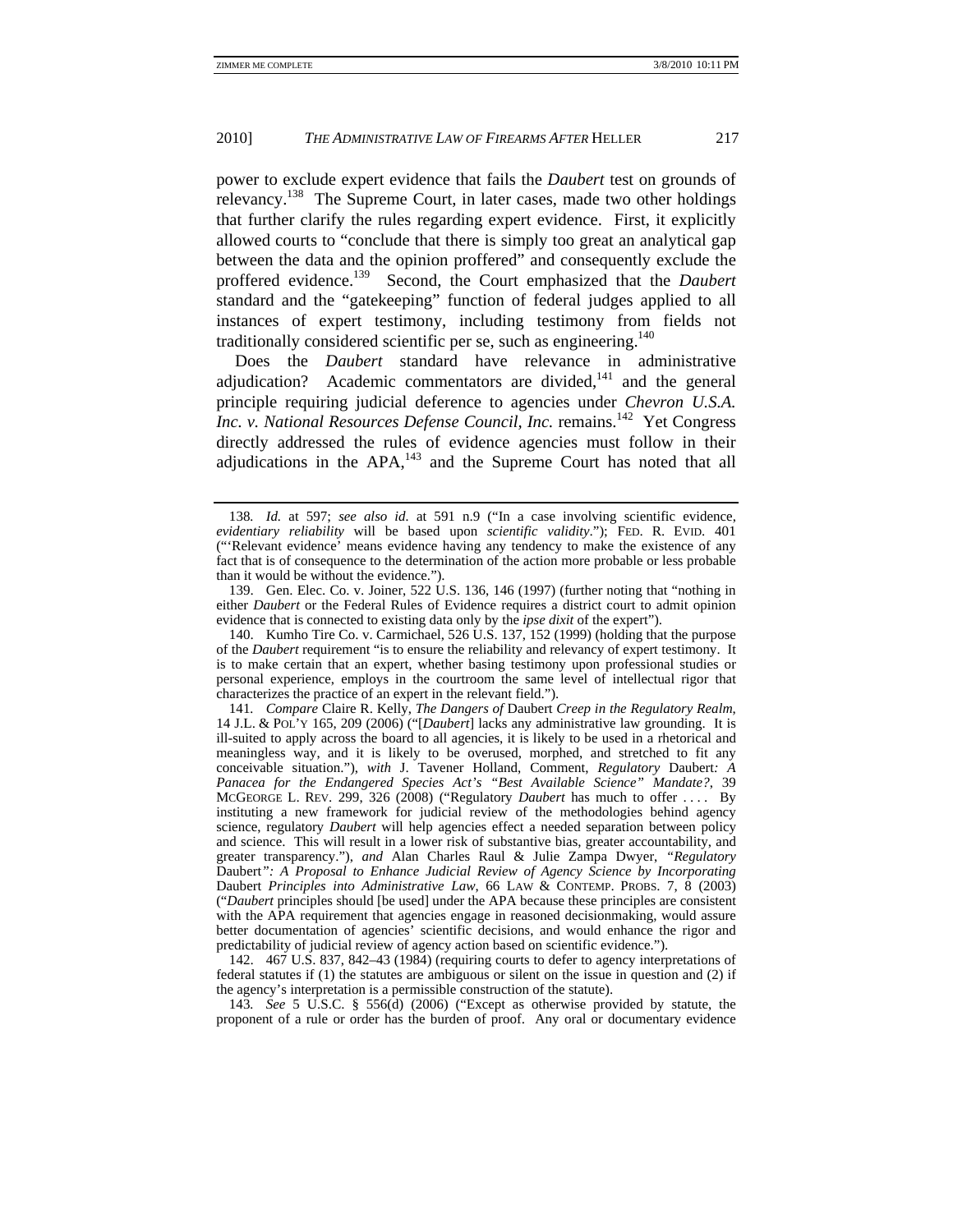regulatory action under the APA must be supported by "substantial evidence" based on the record as a whole, including contradictory evidence contained in the record.<sup>144</sup> As a matter of substantive law, federal trial courts can and do exclude evidence in criminal firearms cases that is not supported by substantial evidence or underlying data under the *Daubert*  standard.<sup>145</sup> Given that federal courts exclude unsupported evidence in constitutional cases as well,  $146$  it is likely that they can and will apply *Daubert* and exclude unsupported evidence in administrative firearms cases arising under the Second Amendment's interpretation in *Heller.* If the prevailing *Daubert* rules used by courts are imposed upon administrative agencies like the BATFE as well,<sup>147</sup> gun regulations facing *Heller* challenges will face the added burden of demonstrating that they are based on objective facts and that those facts demonstrate a causal relationship, not simply a correlation, between firearms possession and social ills and between firearms regulation and social benefit.<sup>148</sup>

146*. See, e.g*., Carhart v. Ashcroft, 331 F. Supp. 2d 805, 808 (D. Neb. 2004), *rev'd on other grounds sub nom*. Gonzalez v. Carhart, 550 U.S. 124, 168 (2007) (concluding that substantial evidence in the record did not support congressional fact findings that a banned abortion procedure was never necessary for the preservation of the health of the woman).

 147. Two commentators have noted that the "relevance and reliability" standard in *Daubert* bears a striking similarity to the "hard look" review standard elaborated by the Supreme Court in a decision requiring agencies to "examine the relevant data and articulate a satisfactory explanation for its action including a rational connection between the facts found and the choice made," a decision which would provide a firm basis for bringing *Daubert* into administrative law. Raul & Dwyer, *supra* note 141, at 22–23 (quoting Motor Vehicle Mfrs. Ass'n of the U.S. v. State Farm Mut. Auto Ins. Co*.*, 463 U.S. 29, 43 (1983)). And they point out that in *Daubert* itself, the Court approvingly cited a passage from a book that links good science and good regulatory decisionmaking, which it would not have done "if it had not been comfortable with the notion that the new good-science mandate announced in *Daubert* could be extended by analogy to administrative law and judicial review of agency science." *See Daubert*, 509 U.S. 579, 593 (1993) (citing SHEILA JASANOFF, THE FIFTH BRANCH: SCIENCE ADVISORS AS POLICYMAKERS 61–76 (1990)); *see also* Raul & Dwyer, *supra* note 141, at 24.

148*. But see* Philip J. Cook, Jens Ludwig & Adam M. Samaha, *Gun Control After*  Heller*: Threats and Sideshows from a Social Welfare Perspective*, 56 UCLA L. REV. 1041, 1092–93 (2009) ("To the extent that Second Amendment litigation prompts deeper and empirically driven evaluation of firearms regulation, it will come with gun control in a systematically defensive posture. We have little confidence that this one-sided drag on

may be received, but the agency as a matter of policy shall provide for the exclusion of irrelevant, immaterial, or unduly repetitious evidence.").

<sup>144</sup>*. See* Universal Camera Corp. v. NLRB, 340 U.S. 474, 488 (1951) ("The substantiality of evidence must take into account whatever in the record fairly detracts from its weight.").

 <sup>145.</sup> To give one example, federal judges have actively excluded expert evidence and conclusions of firearms examiners, which were unsupported under the *Daubert* test. *See, e.g.*, United States v. Diaz, No. CR 05-00167 WHA, 2007 U.S. Dist. LEXIS 13152, at \*35 (N.D. Cal. 2007) (forbidding firearms examiner from testifying that a ballistics match permits "the exclusion of all other guns" as possible sources of shell casings fired in a crime); United States v. Montiero, 407 F. Supp. 2d 351, 355 (D. Mass. 2006) (coming to the same conclusion as the *Diaz* court).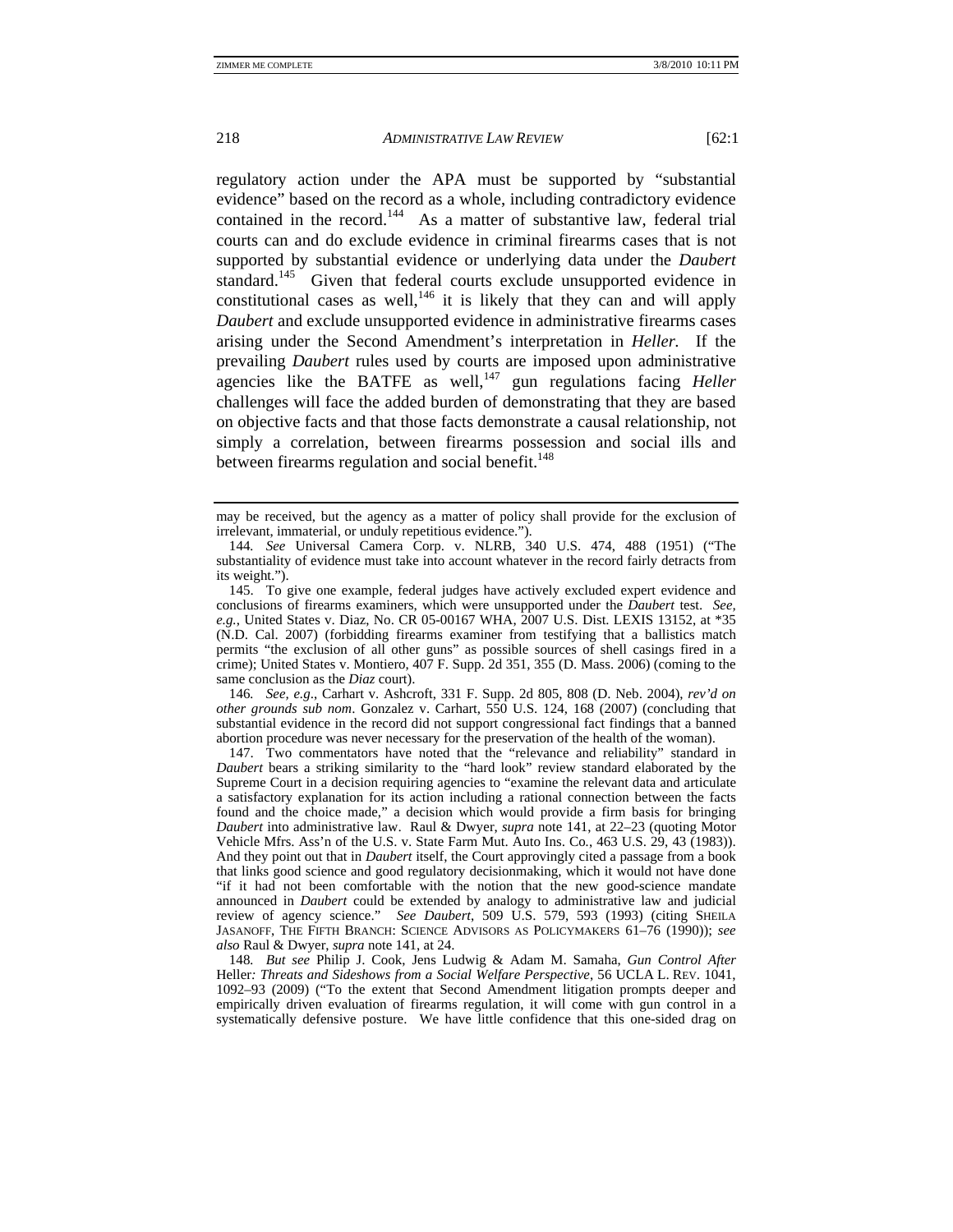Justifying regulation with empirical, causal evidence is one of the main ways firearms regulators can avoid having their regulations overturned for being arbitrary, yet many firearms regulations seem to lack such supporting evidence. The basic link relied upon by firearms regulators, that more guns cause more homicides and suicides, is actually very weak. A comprehensive critical literature review conducted by the National Academy of Sciences dealing with links between firearms possession and crime, after examining 253 journal articles, ninety-nine books, forty-three government reports, and eighty gun-control measures, concluded that "existing research studies[,] . . . because of the limitations on existing data and methods, do not credibly demonstrate a causal relationship between the ownership of firearms and the causes or prevention of criminal violence or suicide."<sup>149</sup> The link between firearms possession and suicide is particularly suspect. One well-cited study published in the *New England Journal of Medicine* reported that handguns accounted for 83% of all firearms used in suicide attempts.<sup>150</sup> However, the National Academy review dealing with links between firearms possession and suicide found that although there is a strong *correlation* between owning a firearm and an elevated risk of suicide, there is no evidence of *causation*—no proof that an increase in firearms ownership causes an increase in suicides.<sup>151</sup> After a comprehensive review of more than twenty studies, some demonstrating a direct causal relation and some not, the authors were forced to conclude that although there was a positive correlation between gun ownership and suicide, "the causal relation remains unclear."<sup>152</sup> Regulators seeking to justify their firearms regulation policy would do well to seek out evidence of causation, not merely correlation, between firearms and the social ills they seek to prevent.

policy innovation can produce a net benefit.").

 <sup>149.</sup> FIREARMS AND VIOLENCE, *supra* note 99, at 6. The review panel further concluded that the only reliable data that could show a causal relationship between firearms and violence had to come from comprehensive, individual-level studies linking firearms and violence, surveys which as of 2004 did not exist. *Id.*

<sup>150</sup>*. See* JERVIS ANDERSON, GUNS IN AMERICAN LIFE 76 (1984).

<sup>151</sup>*. See* FIREARMS AND VIOLENCE, *supra* note 99, at 153. Indeed, this review found four possibilities that each explain the correlation: (1) a direct causal relationship between firearms ownership and risk of suicide; (2) a complete lack of any causation at all; (3) a reverse causal relationship where people contemplating suicide actively seek out firearms; and (4) unmeasured and confounding "third factors" that correlate with both firearms ownership and suicide, such as a lack of public social services that leads to both increased neighborhood crime rates and a lack of available mental health treatment. *Id.*

<sup>152</sup>*. Id.* at 192.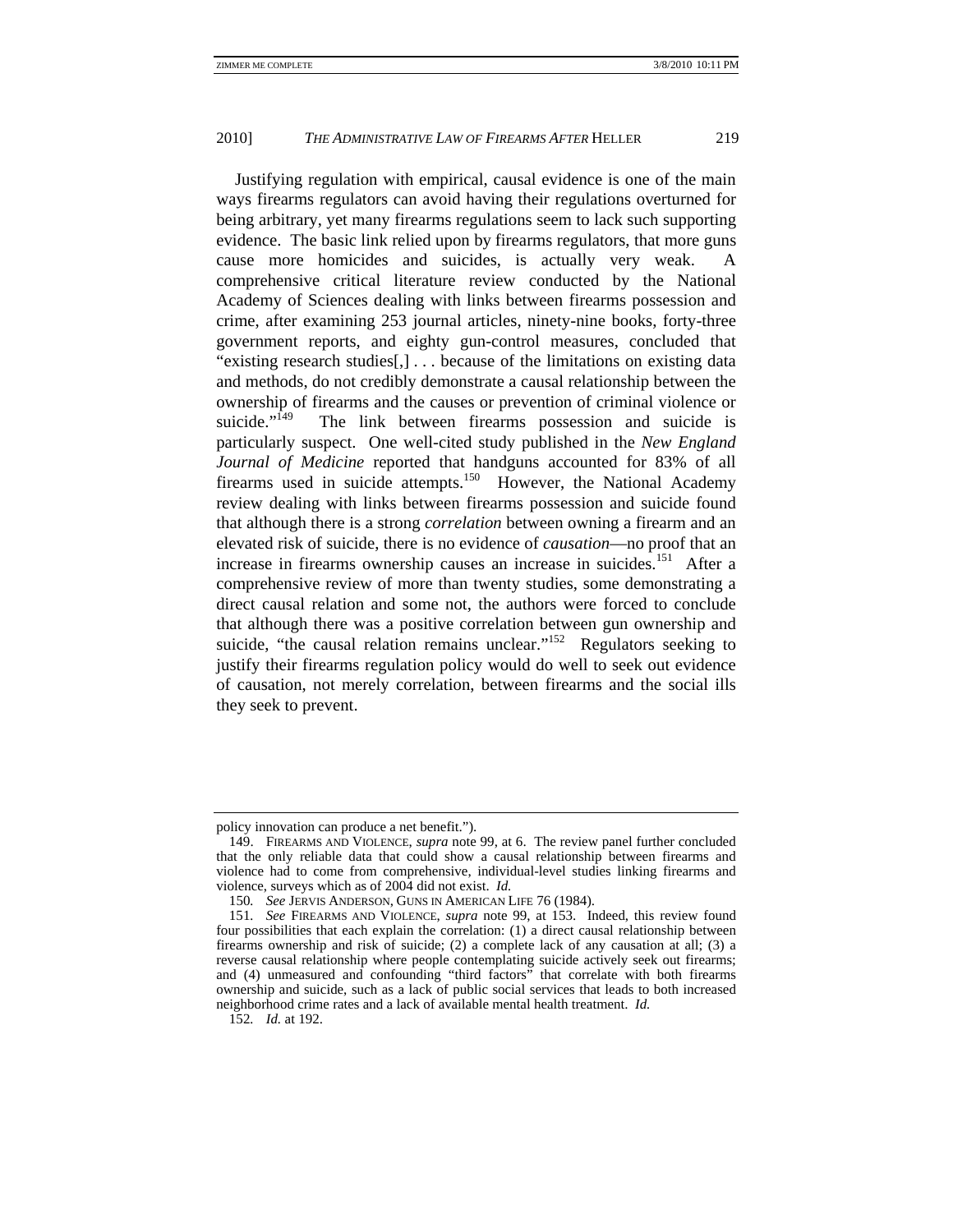#### **CONCLUSION**

Through its decision in *District of Columbia v. Heller*, the Supreme Court signaled that the Second Amendment protects an individual right to keep and bear arms, and that the right is sufficiently fundamental to be worthy of incorporation. Incorporation portends a higher level of scrutiny for firearms regulations under the Due Process Clauses, both procedurally by guarding against arbitrary and capricious regulatory action and substantively by ensuring that regulations are based on solid empirical evidence that demonstrates a causal link between regulation and social benefit.

*Heller* is not the end of the world for gun control; indeed, the majority opinion says as much.153 *Heller* does signal, however, that gun regulators must now approach the right to keep and bear arms with a renewed commitment to constitutionally mandated due process.<sup>154</sup> The purpose of requiring gun regulations to pass heightened scrutiny is so that judicial review will be as effective in its protection of the Second Amendment as it has been for all of the other amendments of the Bill of Rights.<sup>155</sup>

The Framers of the Bill of Rights, while certainly not able to predict the future, understood that the need of free citizens and human beings to defend their lives by lethal force is a tragic but inevitable fact of life in a world run and populated not by angels, but by men.<sup>156</sup> *Heller* ultimately stands only for that position. The essential right to bear arms in defense of life must be respected by those responsible for the administration of firearms regulation and conscientiously defended by the Judicial Branch. If and when it is protected as such, prudent regulation of firearms will still be possible. Congress, state legislatures, and local governments—and the

<sup>153</sup>*. See supra* Part I.B.

<sup>154</sup>*. See* Denning & Reynolds, *supra* note 93, at 1266 ("[A]n important consequence of *Heller*'s individual right holding [is] the normalization of firearms possession.... [F]irearms possession is now something contemplated by the Constitution—something not deviant, but normal, with the burden shifting from those who would possess firearms to those who would deny their possession.").

<sup>155</sup>*. See* Alan Gura, Heller *and the Triumph of Originalist Judicial Engagement: A Response to Judge Harvie Wilkinson*, 56 UCLA L. REV. 1127, 1161 (2009) ("Undoing political mischief aimed at subverting constitutional rights is the very business of the federal courts.... The courts' duty is to come back, time and again, and challenge every harebrained legislative device contrived to deny Americans their constitutional rights."). *But see* Amanda C. Dupree, Comment, *A Shot Heard 'Round the District: The District of Columbia Circuit Puts a Bullet in the Collective Right Theory of the Second Amendment*, 16 AM. U. J. GENDER SOC. POL'Y & L. 413, 436 (2008) (concluding that the right to keep and bear arms should be subject to a "reasonableness" review instead of a form of heightened scrutiny).

 <sup>156.</sup> THE FEDERALIST NO. 51, at 264 (James Madison) (Ian Shapiro ed., 2009) ("If men were angels, no government would be necessary.").